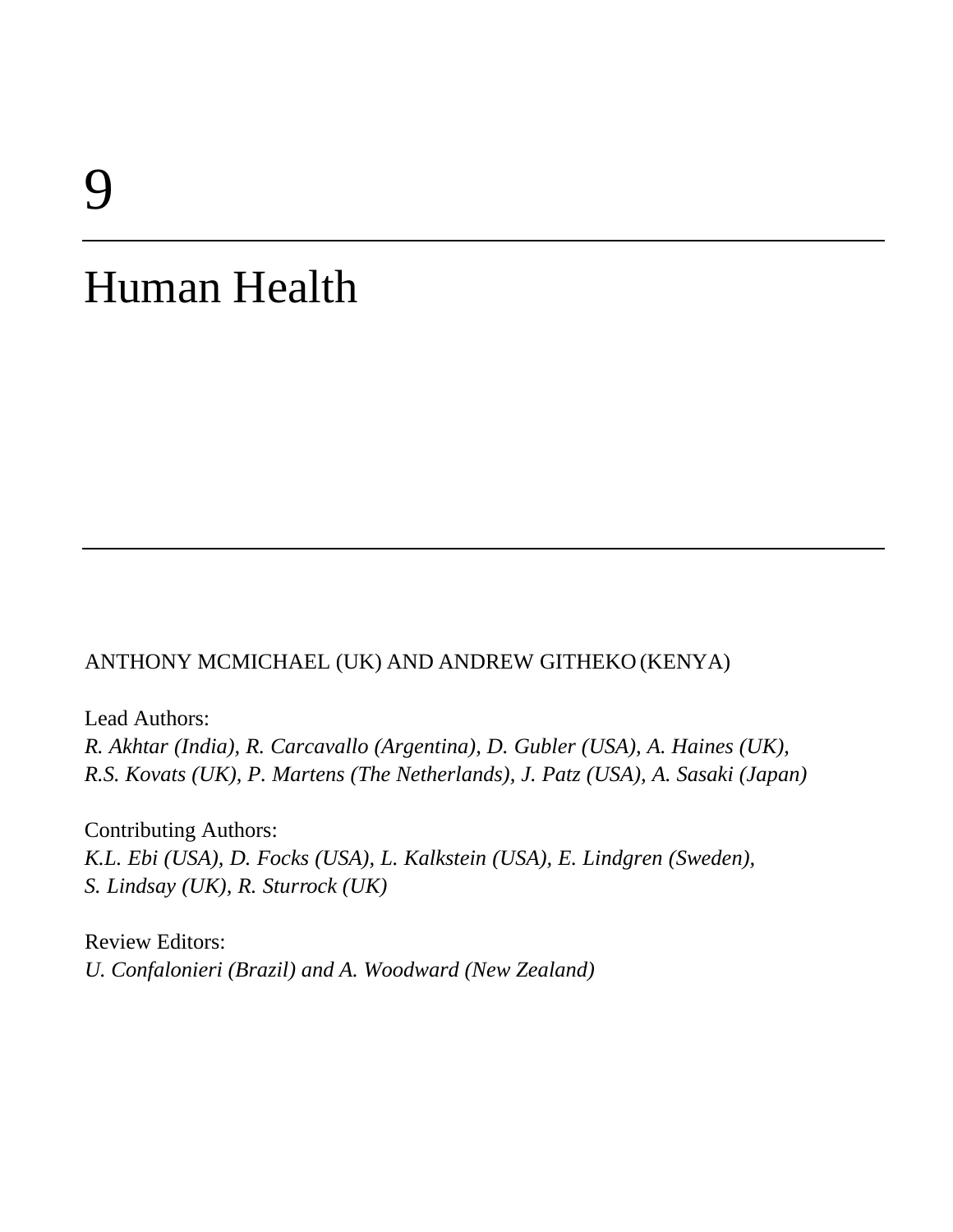# **CONTENTS**

|      | <b>Executive Summary</b> |                                                                                                           |            |  |  |
|------|--------------------------|-----------------------------------------------------------------------------------------------------------|------------|--|--|
| 9.1. | 9.1.1.                   | <b>Introduction and Scope</b><br>Summary of IPCC Second Assessment                                        | 455        |  |  |
|      | 9.1.2.                   | Report (1996): Potential Health Impacts<br>of Climate Change<br>Population Health and its Significance    | 455        |  |  |
|      |                          | as an Outcome of Climate Change                                                                           | 455        |  |  |
| 9.2. |                          | <b>Research into the Relationship between Climate</b><br><b>Change and Health: Caveats and Challenges</b> | 456        |  |  |
|      | 9.2.1.                   | New Knowledge about<br>Climate Change Impacts on Health                                                   | 456        |  |  |
|      | 9.2.2.                   | Characteristics and                                                                                       |            |  |  |
|      |                          | Methodological Difficulties                                                                               | 456        |  |  |
| 9.3. |                          | <b>Sensitivity, Vulnerability, and Adaptation</b>                                                         | 457        |  |  |
| 9.4. |                          | <b>Thermal Stress (Heat Waves; Cold Spells)</b>                                                           | 457        |  |  |
|      | 9.4.1.<br>9.4.2.         | <b>Heat Waves</b><br>Decreased Mortality as a                                                             | 457        |  |  |
|      |                          | <b>Result of Milder Winters</b>                                                                           | 458        |  |  |
| 9.5. |                          | <b>Extreme Events and Weather Disasters</b>                                                               | 458        |  |  |
|      |                          | $9.5.1.$ Floods                                                                                           | 459        |  |  |
|      | 9.5.2.                   | <b>Storms and Tropical Cyclones</b>                                                                       | 460        |  |  |
|      |                          | 9.5.3. Droughts                                                                                           | 460        |  |  |
| 9.6. |                          | <b>Air Pollution</b>                                                                                      | 460        |  |  |
|      |                          | 9.6.1. Gases, Fine Particulates<br>9.6.1.1. Effects of Air Pollution,                                     | 460        |  |  |
|      |                          | Season, and Weather on Health                                                                             | 461        |  |  |
|      |                          | 9.6.1.2. Future Changes in Air Quality                                                                    | 461<br>462 |  |  |
|      | 9.6.2.                   | Aeroallergens (e.g., Pollen)                                                                              |            |  |  |
| 9.7. |                          | <b>Infectious Diseases</b>                                                                                | 462        |  |  |
|      |                          | 9.7.1. Malaria                                                                                            | 463        |  |  |
|      |                          | 9.7.1.1. Modeling the Impact of<br>Climate Change on Malaria                                              | 465        |  |  |
|      | 9.7.2.                   | Dengue                                                                                                    | 467        |  |  |
|      |                          | 9.7.2.1.<br>Modeling the Impact of<br>Climate Change on Dengue                                            | 468        |  |  |
|      |                          |                                                                                                           |            |  |  |

|      |                   | 9.7.3. Other Mosquito-Borne Viruses             | 468 |
|------|-------------------|-------------------------------------------------|-----|
|      |                   | 9.7.4. Leishmaniasis                            | 468 |
|      |                   | 9.7.5. Schistosomiasis                          | 469 |
|      |                   | 9.7.6. Chagas'Disease                           | 469 |
|      | 9.7.7.            | Plague                                          | 470 |
|      | 9.7.8.            | <b>Tick-Borne Diseases</b>                      | 470 |
|      |                   | 9.7.8.1. Lyme Disease                           | 470 |
|      |                   | 9.7.8.2. Tick-Borne Encephalitis                | 470 |
|      | 9.7.9.            | <b>Rodent-Borne Diseases</b>                    | 471 |
|      |                   | 9.7.9.1. Leptospirosis                          | 471 |
|      |                   | 9.7.9.2. Hantaviruses                           | 471 |
|      |                   | 9.7.10. Water-Related Infectious Diseases       | 471 |
|      |                   | 9.7.11. Other Infectious Diseases               | 472 |
|      |                   | 9.8. Coastal Water Issues                       | 472 |
| 9.9. |                   | <b>Food Yields and Nutrition</b>                | 473 |
|      |                   | 9.10. Demographic and Economic Disruption       | 473 |
|      |                   | 9.11. Adaptation Options                        | 474 |
|      |                   | 9.11.1. Extreme Events and Natural Disasters    | 474 |
|      |                   | 9.11.2. Malaria Epidemics                       | 475 |
|      |                   | 9.12. Secondary Health Benefits                 |     |
|      |                   | of Mitigation Policies                          | 475 |
|      |                   | 9.13. Research and Information Needs,           |     |
|      |                   | <b>Including Monitoring</b>                     | 476 |
|      |                   | 9.14. Cross-Cutting Issues                      | 477 |
|      |                   | 9.14.1. Costing the Health Impacts              |     |
|      |                   | of Climate Change                               | 477 |
|      |                   | 9.14.2. Development, Sustainability, and Equity | 477 |
|      | 9.15. Conclusions |                                                 | 477 |
|      | <b>References</b> |                                                 | 478 |
|      |                   |                                                 |     |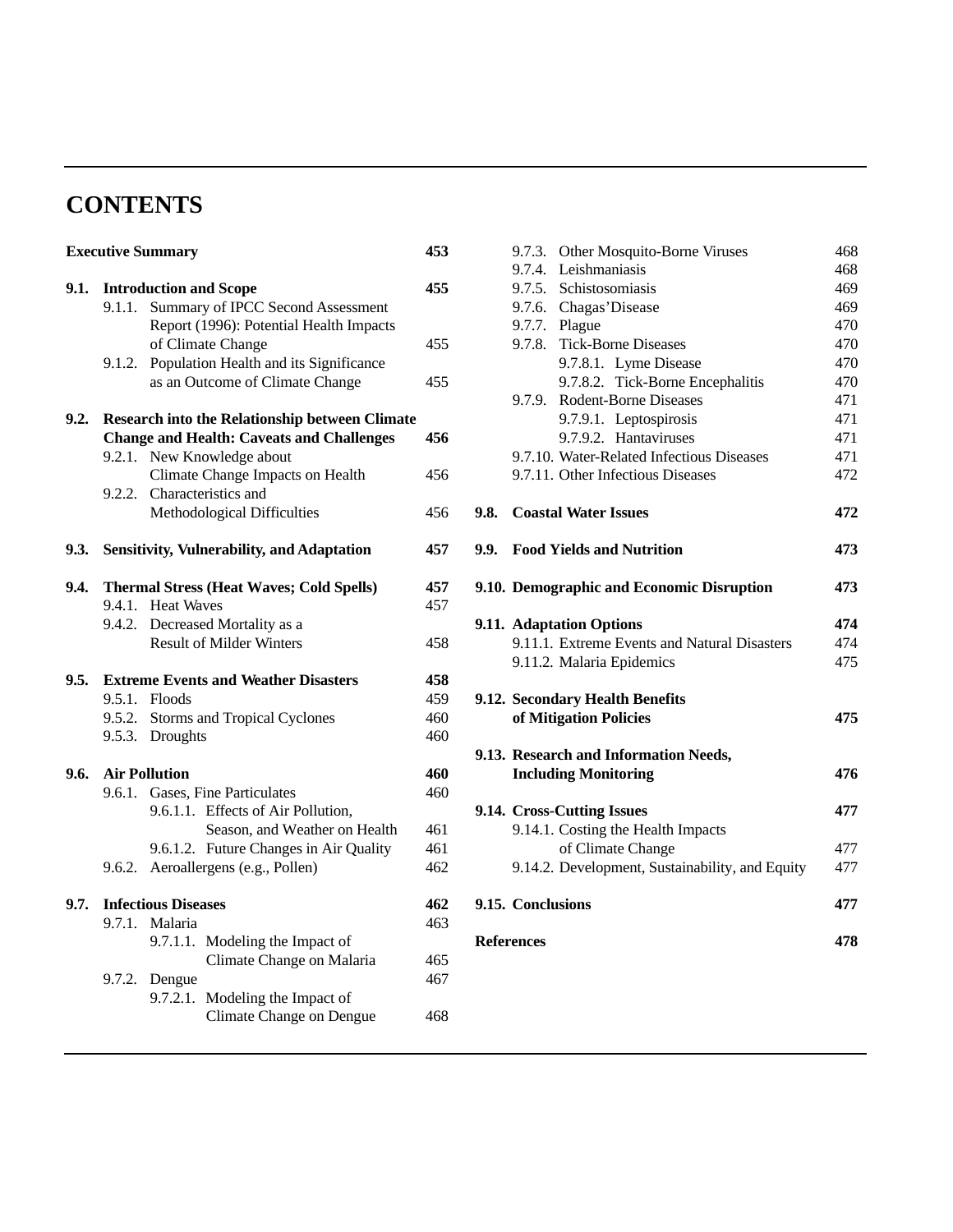## **EXECUTIVE SUMMARY**

Global climate change will have a wide range of health impacts. Overall, negative health impacts are anticipated to outweigh positive health impacts. Some health impacts would result from changes in the frequencies and intensities of extremes of heat and cold and of floods and droughts. Other health impacts would result from the impacts of climate change on ecological and social systems and would include changes in infectious disease occurrence, local food production and nutritional adequacy, and concentrations of local air pollutants and aeroallergens, as well as various health consequences of population displacement and economic disruption.

There is little published evidence that changes in population health status actually have occurred as yet in response to observed trends in climate over recent decades. A recurring difficulty in identifying such impacts is that the causation of most human health disorders is multifactorial and the "background" socioeconomic, demographic, and environmental context varies constantly. A further difficulty is foreseeing all of the likely types of future health effects, especially because for many of the anticipated future health impacts it may be in appropriate to extrapolate existing risk-function estimates to climatic-environmental conditions not previously encountered. Estimation of future health impacts also must take account of differences in vulnerability between populations and within populations over time.

Research since the Second Assessment Report (SAR) mainly has described the effect of climate variability, particularly daily and seasonal extremes, on health outcomes. Studies of health impacts associated with the El Niño-Southern Oscillation (ENSO) have identified interannual climate-health relationships for some epidemic diseases. The upward trend in worldwide numbers of people adversely affected by weather disasters has been characterized by peak impacts during El Niño events. Meanwhile, there has been an expanded effort to develop, test, and apply mathematical models for predicting various health outcomes in relation to climate scenarios. This mix of epidemiological studies and predictive modeling leads to the following conclusions.

An increase in the frequency or intensity of heat waves will increase the risk of mortality and morbidity, principally in older age groups and the urban poor (high confidence). The greatest increases in thermal stress are forecast for higher latitude (temperate) cities, especially in populations that have limited resources, such as access to air conditioning. The pattern of acclimatization to future climate regimes is difficult to estimate. Recent modeling of heat wave impacts in U.S. urban

populations, allowing for acclimatization, suggests that several U.S. cities would experience, on average, several hundred extra deaths per summer. Poor urban populations in developing countries may be particularly vulnerable to the impacts of increased heat waves, but no equivalent predictions are available. Warmer winters and fewer cold spells, because of climate change, will decrease cold-related mortality in many temperate countries (high confidence). The reduction in winter deaths will vary between populations. Limited evidence indicates that, in at least some temperate countries, reduced winter deaths would outnumber increased summer deaths.

Any regional increases in climate extremes (storms, floods, cyclones, etc.) associated with climate change would cause physical damage, population displacement, and adverse effects on food production, freshwater availability and quality, and would increase the risks of infectious disease epidemics, particularly in developing countries (very high confidence/ well-established). Over recent years, several major climaterelated disasters have had major adverse effects on human health—including floods in China, Mozambique, Bangladesh, and Europe; famine in Sudan; and Hurricane Mitch, which devastated Central America. Although these events cannot be confidently attributed to climate change, they indicate the susceptibility of vulnerable populations to the adverse effects of such events.

Climate change will cause some deterioration in air quality in many large urban areas, assuming that current emission levels continue (medium to high confidence). Increases in exposure to ozone and other air pollutants (e.g., radon, forest fire particulates) could increase known morbidity and mortality effects.

Vector-borne diseases are maintained in complex transmission cycles involving blood-feeding arthropod vectors (and usually reservoir hosts) that depend on specific ecological conditions for survival. These diseases are sensitive to climatic conditions, although response patterns vary between diseases. In areas with limited or deteriorating public health infrastructure, and where temperatures now or in the future are permissive of disease transmission, an increase in temperatures (along with adequate rainfall) will cause certain vector-borne diseases (including malaria, dengue, and leishmaniasis) to extend to higher altitudes (medium to high confidence) and higher latitudes (medium to low confidence). Higher temperatures, in combination with conducive patterns of rainfall and surface water, will prolong transmission seasons in some endemic locations (medium to high confidence). In other locations, climate change will decrease transmission via reductions in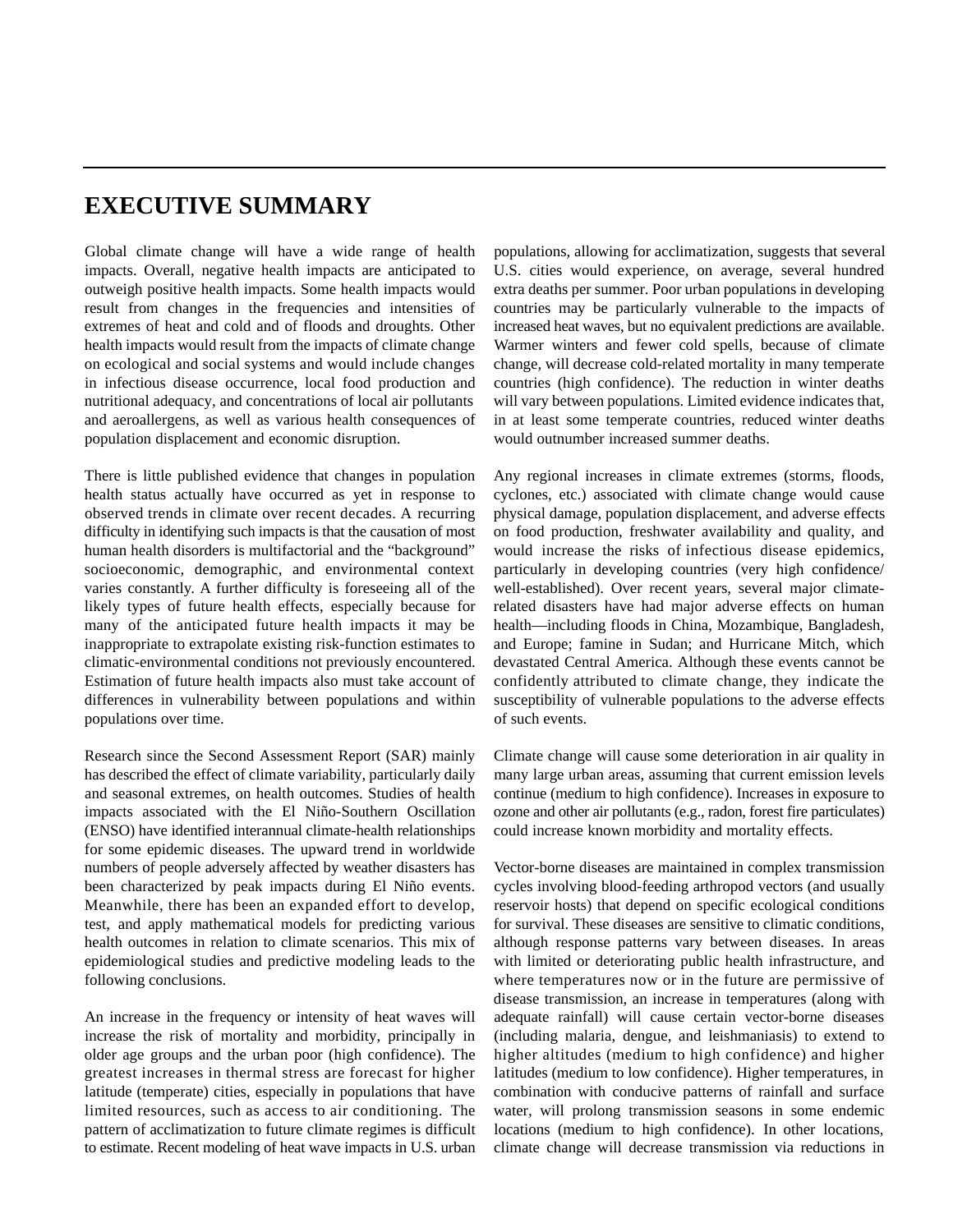rainfall or temperatures that are too high for transmission (low to medium confidence). In all such situations, the actual health impacts of changes in potential infectious disease transmission will be strongly determined by the effectiveness of the public health system.

Mathematical models indicate that climate change scenarios over the coming century would modestly increase the proportion of world population living in regions of potential transmission of malaria and dengue (medium to high confidence). These models are limited by their reliance on climate factors, without reference to modulating influences of environmental, ecological, demographic, or socioeconomic factors. Although the most recent of several biologically based model studies suggests that the increase in population living in regions of potential malaria transmission would be on the order of an extra 260–320 million people in 2080 (against a baseline expectation of about 8 billion), a recent statistically based modeling study, which incorporated conservative assumptions, estimated that there would be no net change in actual transmission of malaria by 2080, assuming a business-as-usual climate scenario and adaptation. In the latter study, regional increases and decreases would approximately cancel out.

Changes in climate, including changes in climate variability, would affect many other vector-borne infections (such as various types of mosquito-borne encephalitis, Lyme disease, and tickborne encephalitis) at the margins of current distributions (medium to high confidence). For some diseases—such as malaria in the Sahel, Western equine encephalitis in North America, and tick-borne encephalitis in Europe—a net decrease may occur. Changes in surface water quantity and quality will affect the incidence of diarrheal diseases (medium confidence). Ocean warming will facilitate transmission of cholera in coastal areas (low confidence; speculative).

Fish and shellfish poisoning is closely associated with marine ecology. There is some evidence that sea-surface warming associated with El Niño increases the risk to humans of ciguatera poisoning and the occurrence of toxic (and ecologically harmful) algal blooms. Climate change will increase the incidence of ciguatera poisoning and shellfish poisoning (low confidence).

Climate change represents an additional pressure on the world's food supply system and is expected to increase yields at higher latitudes and lead to decreases at lower latitudes. These regional differences in climate impacts on agricultural yield are likely to grow stronger over time, with net beneficial effects on yields and production in the developed world and net negative effects in the developing world. This would increase the number of undernourished people in the developing world (medium confidence).

In some settings, the impacts of climate change may cause social disruption, economic decline, and displacement of populations. The ability of affected communities to adapt to such disruptive events will depend on the social, political, and economic situation of the country and its population. The health impacts associated with such social-economic dislocation and population displacement are substantial [high confidence; well-established].

For each anticipated adverse health impact there is a range of social, institutional, technological, and behavioral adaptation options to lessen that impact. There is a basic and general need for public health infrastructure (programs, services, surveillance systems) to be strengthened and maintained. It also is crucial for nonhealth policy sectors to appreciate how the social and physical conditions of living affect population health.

Our scientific capacity to model the various potential health outcomes of climate change is limited. Nevertheless, it is clear that for many health outcomes—especially for those that result indirectly from a sequence of environmental and social impacts—precise and localized projections cannot yet be made. In the meantime, a precautionary approach requires that policy development proceed on the basis of available—though often limited and qualitative—evidence of how climate change will affect patterns of human population health. Furthermore, high priority should be assigned to improving the public health infrastructure and developing and implementing effective adaptation measures.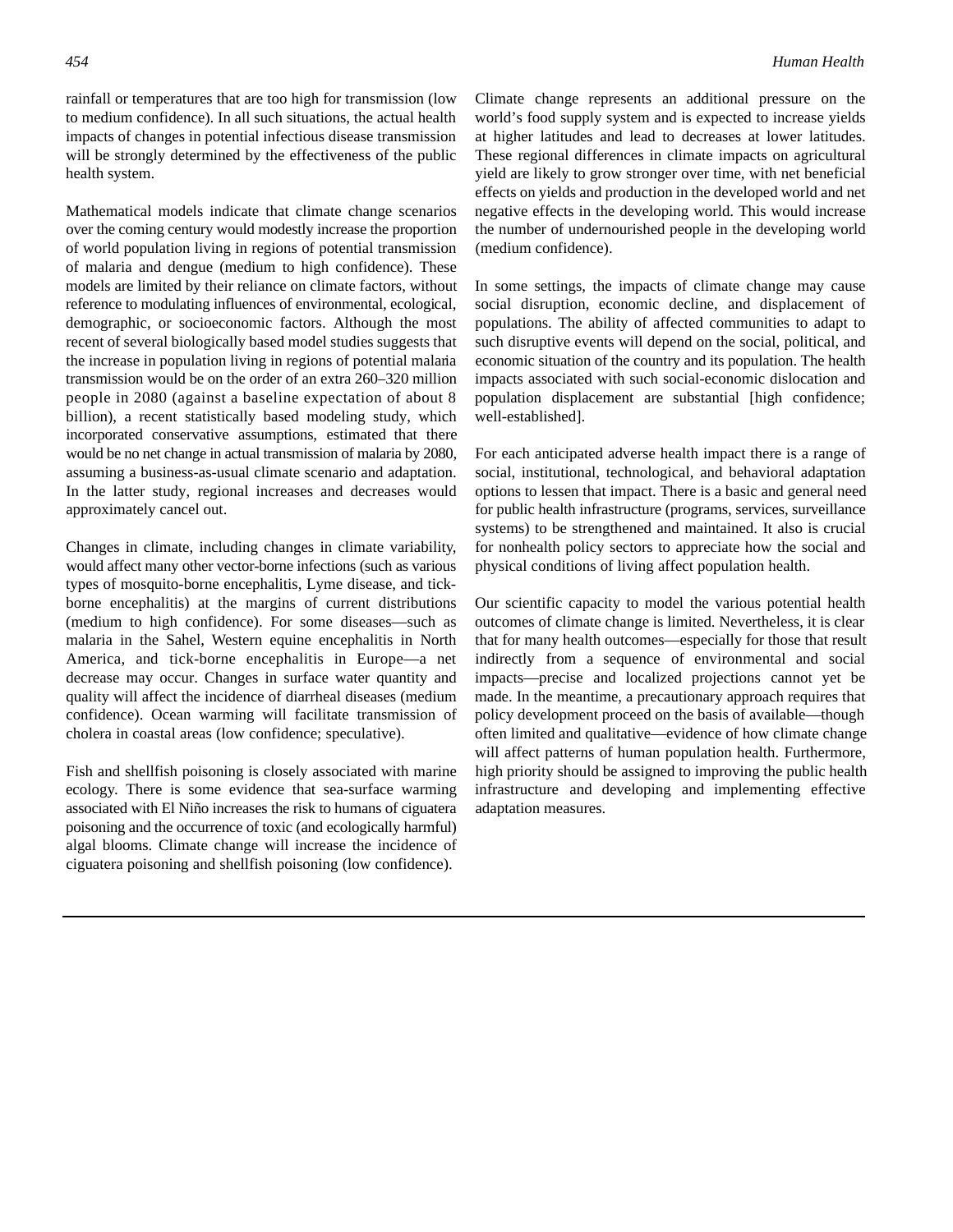#### **9.1. Introduction and Scope**

This chapter assesses how climatic changes and associated environmental and social changes are likely to affect human population health. Such an assessment necessarily takes account of the multivariate and interactive ecological framework within which population health and disease are determined. This *ecological* perspective recognizes that the foundations of longterm good health lie in the continued stability and functioning of the biosphere's natural systems—often referred to as "lifesupport systems."

Deliberate modification of these ecological and physical systems by human societies throughout history has conferred many social, economic, and public health benefits. However, it also has often created new risks to health, such as via mobilization of infectious agents, depletion of freshwater supplies, and reduced productivity of agroecosystems (Hunter *et al*., 1993; Gubler, 1996). Consider, for example, the chain of consequences from clearance of tropical forests. In the first instance, it typically leads to a warmer and drier local climate. The consequent drying of soil and loss of its organic structure predisposes the area to increased water runoff during heavy rainfall. This, in turn, can endanger human health via flooding, water contamination, impaired crop yields, and altered patterns of vector-borne infectious diseases. Meanwhile, forest clearance also contributes to the atmospheric buildup of carbon dioxide  $(CO_2)$  and hence to climate change and its health impacts.

Today, as the scale of human impact on the environment increases, a range of population health impacts can be expected from these large-scale changes in the Earth's life-support systems (Watson *et al.*, 1998). That is the complex context within which actual and potential health impacts of global climate change must be assessed.

#### *9.1.1. Summary of IPCC Second Assessment Report (1996): Potential Health Impacts of Climate Change*

The IPCC Second Assessment Report (McMichael *et al.*, 1996a) relied on the relatively limited scientific literature that had emerged during the late 1980s and early 1990s. Most published studies were on health impacts associated with climate variability (e.g., El Niño) and extreme events (natural disasters and heat waves). Predictive modeling of future health impacts was in an early developmental stage.

The SAR noted the many inherent uncertainties in forecasting the potential health impacts of climate change. This included recognition that various other changes in social, economic, demographic, technological, and health care circumstances would unfold over coming decades and that these developments would "condition" the impact of climatic and environmental changes on human health. However, such accompanying changes can be foreseen neither in detail nor far into the future.

The overall assessment was that the likely health impacts would be predominantly adverse. Reflecting the published literature, most of the specific assessments were nonquantitative and relied on expert judgment. They drew on reasoned extrapolations from knowledge of health hazards posed by extreme weather events, increases in temperature-dependent air pollution, summertime increases in certain types of food poisoning, and the spectrum of public health consequences associated with economic disruption and physical displacement of populations. It was noted that the projected effects of climate change on agricultural, animal, and fishery productivity could increase the prevalence of malnutrition and hunger in foodinsecure regions experiencing productivity downturns.

For two of the anticipated health impacts, the published literature available by 1995 allowed a more quantitative approach. The relevant conclusions were as follows:

- An increase in the frequency or severity of heat waves would cause a short-term increase in (predominantly cardiorespiratory) deaths and illness. In some very large cities (e.g., Atlanta, Shanghai) by about 2050, this would result in up to several thousand extra heat-related deaths annually. This heat-related mortality increase would be offset by fewer cold-related deaths in milder winters, albeit to an extent that was not yet adequately estimated and likely to vary between populations.
- Climate-induced changes in the geographic distribution and biological behavior of vector organisms of vectorborne infectious diseases (e.g., malaria-transmitting mosquitoes) and infective parasites would alter—usually increase—the potential transmission of such diseases. For example, simulations with global/regional mathematical models indicated that, in the absence of demographic shifts, the proportion of the world's population living within the potential malaria transmission zone would increase from  $~45\%$  in the 1990s to  $~60\%$  by 2050. Some localized decreases in malaria transmissibility also may occur in response to climate change.

#### *9.1.2. Population Health and its Significance as an Outcome of Climate Change*

This is the last of the sector-impact chapters in this volume. This is appropriate because human population health is influenced by an extensive "upstream" range of environmental and social conditions. Indeed, over time, the level of health in a population reflects the quality of social and natural environments, material standards of living, and the robustness of the public health and health service infrastructure. Therefore, population health is an important integrating index of the effects of climate change on ecosystems, biological processes, physical environmental media, and the social-economic environment.

Two other points are important. First, the causation of most human diseases is complex and multifactorial. Second, there is great heterogeneity in the types of disease: acute and chronic;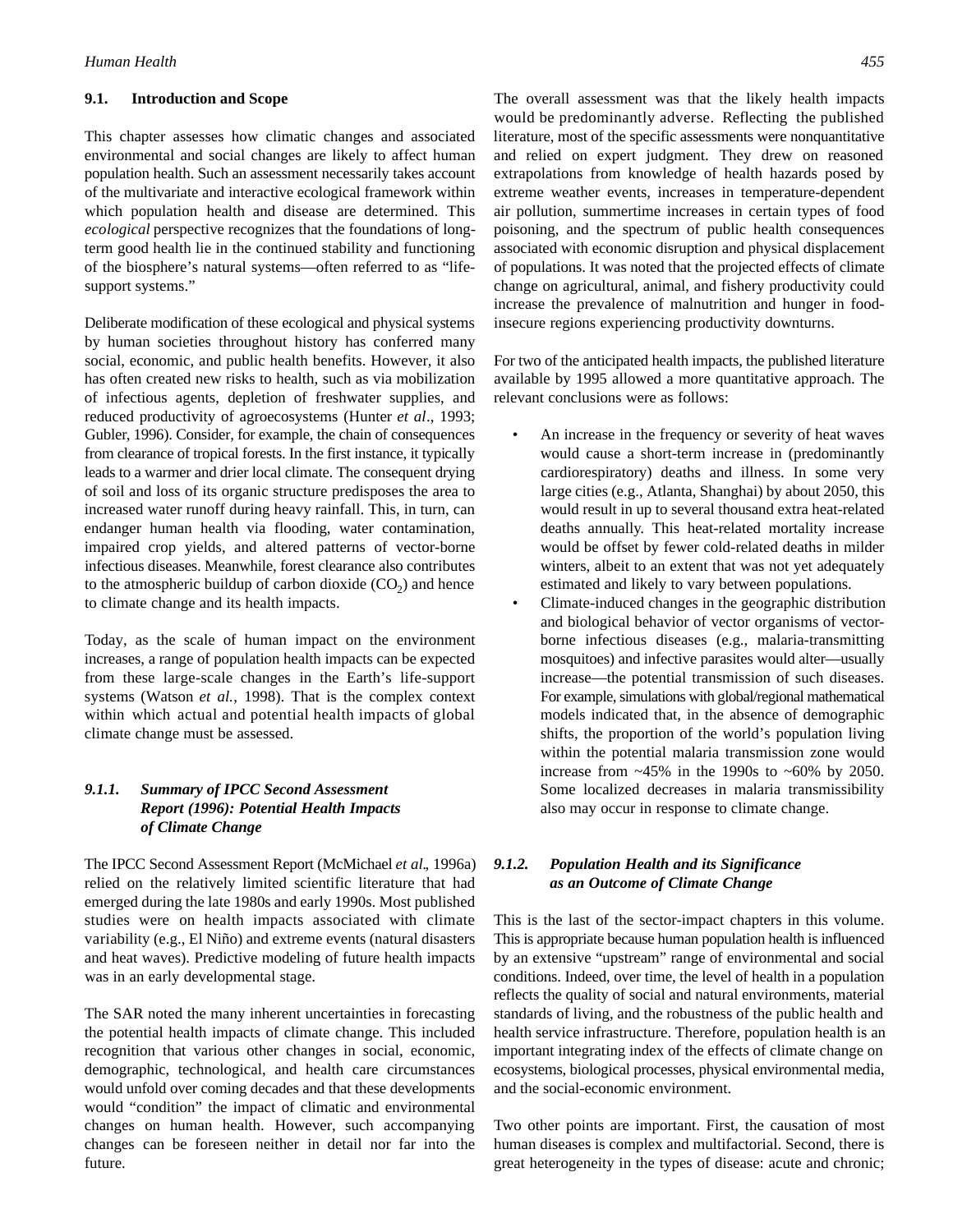infectious and noninfectious; physical injury and mental health disorders. These two considerations explain some of the difficulties in fully understanding and quantifying the influences of climate on human health.

Profiles of health and disease vary greatly between regions and countries and over time. Currently, noncommunicable diseases (including mental health disorders) predominate in developed countries, with cardiovascular diseases and cancer accounting for more than half of all deaths. In poorer countries, infectious diseases (especially in childhood) remain important, even as noncommunicable diseases increase in urbanizing populations that are exposed to changes in lifestyle and environmental and occupational exposures. Globally, infectious diseases remain a major cause of human morbidity and are responsible for approximately one-third of all deaths (WHO, 1999a). Many of these water-, food-, and vector-borne infectious diseases are sensitive to climate.

#### **9.2. Research into the Relationship between Climate Change and Health: Caveats and Challenges**

#### *9.2.1. New Knowledge about Climate Change Impacts on Health*

Since the SAR, much of the additional research on health impacts has examined natural climate variability in relation to interannual variations in infectious diseases—particularly vector-borne diseases—and the relationship between daily weather and mortality in various urban populations. Predictive modeling of the impact of climate scenarios on vector-borne disease transmissibility has undergone further development. Meanwhile, however, data sets that allow study of the effects of the health impacts of observed longer term trends in climate remain sparse.

#### *9.2.2. Characteristics and Methodological Difficulties*

The research task of assessing the actual and potential health impacts of climate change has several distinctive characteristics and poses four major challenges to scientists:

- 1) Anticipated anthropogenic climate change will be a gradual and long-term process. This projected change in mean climate conditions is likely to be accompanied by regional changes in the frequency of extreme events. Changes in particular health outcomes already may be occurring or soon may begin to occur, in response to recent and ongoing changes in world climate. Identification of such health effects will require carefully planned epidemiological studies.
- 2) In epidemiological studies (in which associations are observed with or without knowledge of likely causal mechanisms), there often are difficulties in estimating the role of climate *per se* as a cause of change in health status. Changes in climate typically are accompanied

by various other environmental changes. Because most diseases have multiple contributory causes, it often is difficult to attribute causation between climatic factors and other coexistent factors. For example, in a particular place, clearing of forest for agriculture and extension of irrigation may coincide with a rise in regional temperature. Because all three factors could affect mosquito abundance, it is difficult to apportion between them the causation of any observed subsequent increase in mosquitoborne infection. This difficulty is well recognized by epidemiologists as the "confounding" of effects.

- 3) It is equally important to recognize that certain factors can modify the vulnerability of a particular population to the health impacts of climate change or variability. This type of effect-modification (or "interaction") can be induced by endogenous characteristics of the population (such as nutritional or immune status) or contextual circumstances that influence the "sensitivity" of the population's response to the climate change (such as unplanned urbanization, crowding, or access to air conditioning during heat waves). Deliberate social, technological, or behavioral adaptations to reduce the health impacts of climate change are an important category of effect-modifying factor.
- 4) Simulation of scenario-based health risks with predictive models entails three challenges. These challenges relate to validity, uncertainty, and contextual realism:
	- Valid representation of the main environmental and biological relationships and the interacting ecological and social processes that influence the impact of those relationships on health is difficult. A balance must be attained between complexity and simplicity.
	- There are various sources of (largely unavoidable) uncertainty. There is uncertainty attached to the input scenarios of climate change (and of associated social, demographic, and economic trends). Subsequently, there are three main types of uncertainties in the modeling process itself: "normal" statistical variation (reflecting stochastic processes of the real world); uncertainty about the correct or appropriate values of key parameters in the model; and incomplete knowledge about the structural relationships represented in the model.
	- Climate change is not the sole global environmental change that affects human health. Various largescale environmental changes now impinge on human population health simultaneously, and often interactively (Watson *et al.*, 1998). An obvious example is vector-borne infectious diseases, which are affected by climatic conditions, population movement, forest clearance and land-use patterns, freshwater surface configurations, human population density, and the population density of insectivorous predators (Gubler, 1998b). In accordance with point 2 above, each change in health outcome must be appropriately apportioned between climate and other influences.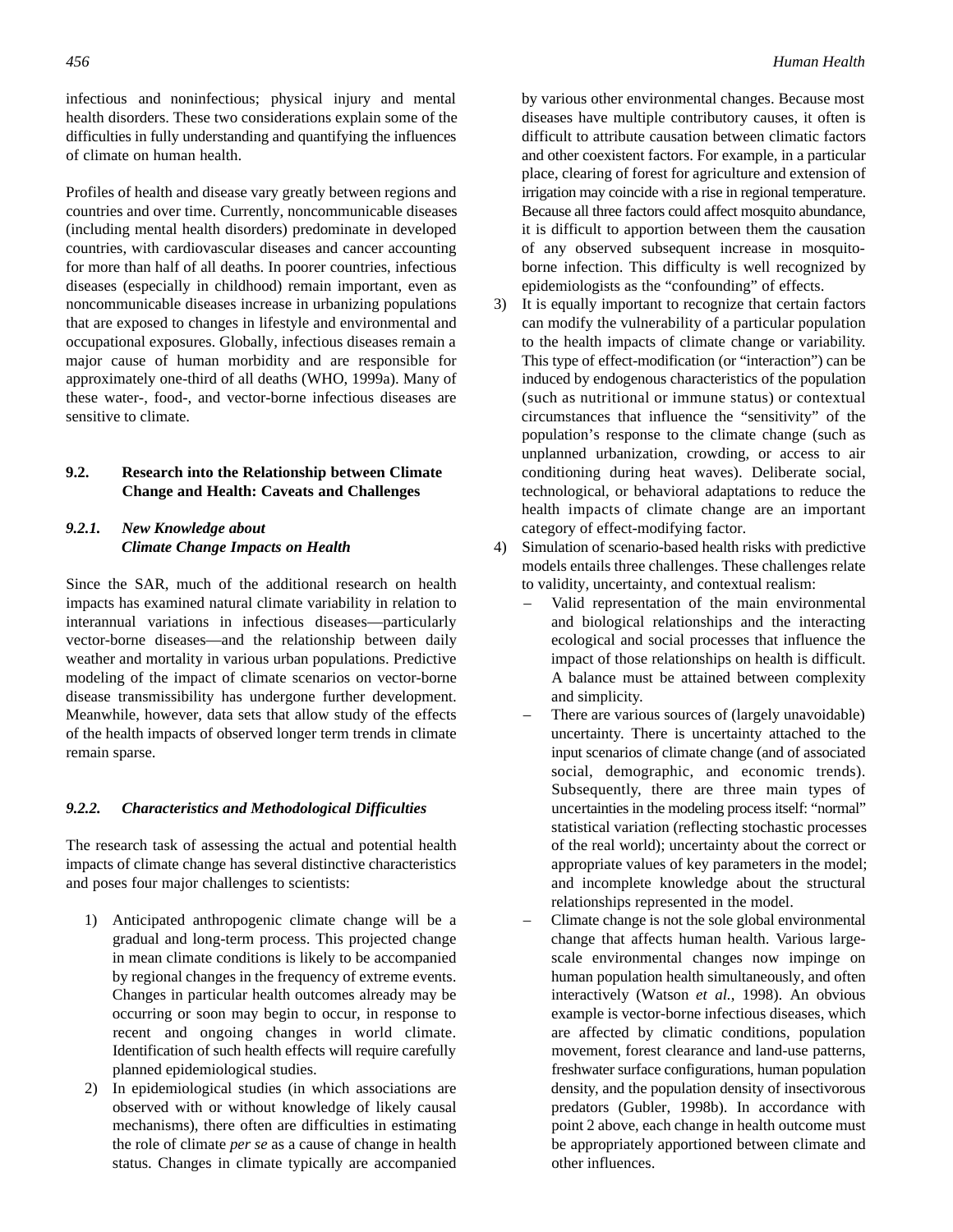#### **9.3. Sensitivity, Vulnerability, and Adaptation**

There are uncertainties regarding the sensitivity (i.e., rate of change of the outcome variable per unit change in the input/ exposure variable) of many health outcomes to climate or climate-induced environmental changes. Relatively little quantitative research, with estimation of exposure-response relationships, has been done for outcomes other than death rates associated with thermal stress and changes in the transmission potential of several vector-borne infectious diseases. There has been increased effort to map the current distribution of vectors and diseases such as malaria by using climate and other environmental data (including satellite data).

Continuation of recent climatic trends soon may result in some shifts in the geographic range and seasonality of diseases such as malaria and dengue. In reality, however, such shifts also would depend on local topographical and ecological circumstances, other determinants of local population vulnerability, and the existence and level of adaptive public health defenses. There has been some recent debate in the scientific literature about whether there is any evidence of such shifts yet (Epstein *et al.*, 1997; Mouchet *et al.*, 1998; Reiter, 1998a,b). It is not yet clear what criteria are most appropriate for assessment of climatic influences on such changes in infectious disease patterns. A balance is needed between formal, statistically based analysis of changes within a particular local setting and a more synthesizing assessment of the consistency of patterns across diverse settings and across different systems—physical, biotic, social, and public health. As with climate change itself, there is an inherent difficulty in detecting small climate-induced shifts in population health outcomes and in attributing the shift to a change in climate.

Population vulnerability is a function of the extent to which a health outcome in that particular environmental-demographic setting is sensitive to climate change and the capacity of the population to adapt to new climate conditions. Determinants of population vulnerability to climate-related threats to health include level of material resources, effectiveness of governance and civil institutions, quality of public health infrastructure, access to relevant local information on extreme weather threats, and preexisting burden of disease (Woodward *et al.,* 1998). Thus, vulnerability is determined by individual, community, and geographical factors:

- *Individual factors include:*
	- Disease status (people with preexisting cardiovascular disease, for example, may be more vulnerable to direct effects such as heat waves)
	- Socioeconomic factors (in general, the poor are more vulnerable)
	- Demographic factors (the elderly are more vulnerable to heat waves, for example, and infants are more vulnerable to diarrheal diseases).
- *Community factors may include:*
	- Integrity of water and sanitation systems and their capacity to resist extreme events
	- Local food supplies and distribution systems
- Access to information, including early warnings of extreme climate events
- Local disease vector distribution and control programs.
- *Geographical factors may include:*
	- The influence of El Niño cycle or the occurrence of extreme weather events that are more common in some parts of the world
	- Low-lying coastal populations more vulnerable to the effects of sea-level rise
	- Populations bordering current distributions of vectorborne disease particularly vulnerable to changes in distribution
	- Rural residents often with less access to adequate health care, and urban residents more vulnerable to air pollution and heat island effects
	- Environmentally degraded and deforested areas more vulnerable to extreme weather events.

Understanding a population's capacity to adapt to new climate conditions is crucial to realistic assessment of the potential health impacts of climate change (Smithers and Smit, 1997). This issue is addressed more fully in Section 9.11.

#### **9.4. Thermal Stress (Heat Waves, Cold Spells)**

#### *9.4.1. Heat Waves*

Global climate change is likely to be accompanied by an increase in the frequency and intensity of heat waves, as well as warmer summers and milder winters (see Table 3-10). The impact of extreme summer heat on human health may be exacerbated by increases in humidity (Gaffen and Ross, 1998; Gawith *et al.*, 1999).

Daily numbers of deaths increase during very hot weather in temperate regions (Kunst *et al.*, 1993; Ando, 1998a,b). For example, in 1995, a heat wave in Chicago caused 514 heatrelated deaths (12 per 100,000 population) (Whitman *et al.*, 1997), and a heat wave in London caused a 15% increase in allcause mortality (Rooney *et al.*, 1998). Excess mortality during heat waves is greatest in the elderly and people with preexisting illness (Sartor *et al.*, 1995; Semenza *et al.*, 1996; Kilbourne, 1997; Ando *et al.,* 1998a,b). Much of this excess mortality from heat waves is related to cardiovascular, cerebrovascular, and respiratory disease. The mortality impact of a heat wave is uncertain in terms of the amount of life lost; a proportion of deaths occur in susceptible persons who were likely to have died in the near future. Nevertheless, there is a high level of certainty that an increase in the frequency and intensity of heat waves would increase the numbers of additional deaths from hot weather. Heat waves also are associated with nonfatal impacts such as heat stroke and heat exhaustion (Faunt *et al.*, 1995; Semenza *et al.,* 1999).

Heat waves have a much bigger health impact in cities than in surrounding suburban and rural areas (Kilbourne, 1997; Rooney *et al.*, 1998). Urban areas typically experience higher—and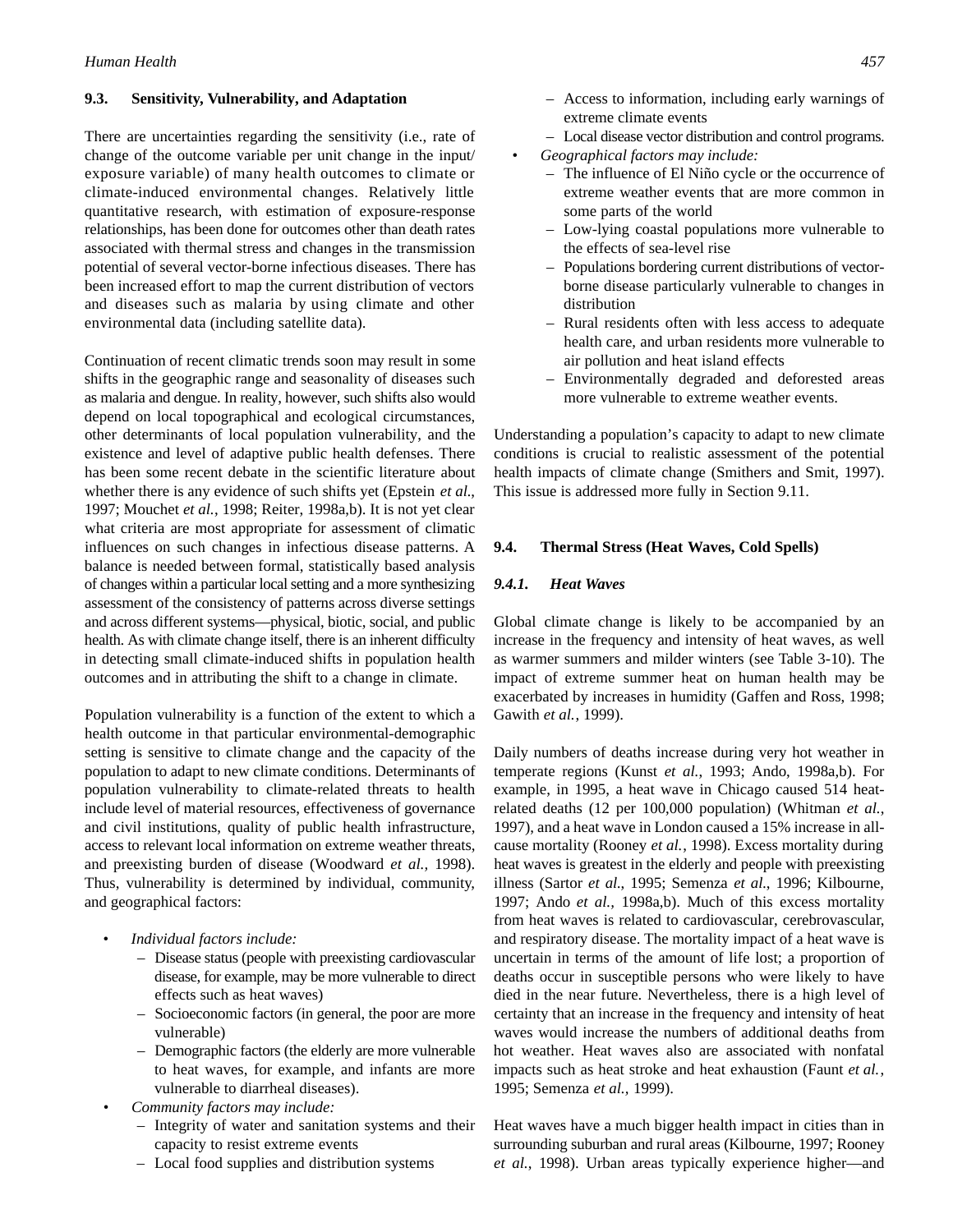nocturnally sustained—temperatures because of the "heat island" effect (Oke, 1987; Quattrochi *et al.,* 2000). Air pollution also is typically higher in urban areas, and elevated pollution levels often accompany heat waves (Piver *et al.*, 1999) (see also Section 9.6.1.2 and Chapter 8).

The threshold temperature for increases in heat-related mortality depends on the local climate and is higher in warmer locations. A study based on data from several European regions suggests that regions with hotter summers do not have significantly different annual heat-related mortality compared to cold regions (Keatinge *et al.*, 2000). However, in the United States, cities with colder climates are more sensitive to hot weather (Chestnut *et al.*, 1998). Populations will acclimatize to warmer climates via a range of behavioral, physiological, and technological adaptations. Acclimatization will reduce the impacts of future increases in heat waves, but it is not known to what extent. Initial physiological acclimatization to hot environments can occur over a few days, but complete acclimatization may take several years (Zeisberger *et al.*, 1994).

We a the r-health studies have used a variety of derived indices for example, the air mass-based synoptic approach (Kalkstein and Tan, 1995) and perceived temperature (Jendritzky *et al.,* 2000). Kalkstein and Greene (1997) estimated future excess mortality under climate change in U.S. cities. Excess summer mortality attributable to climate change, assuming acclimatization, was estimated to be 500–1,000 for New York and 100–250 for Detroit by 2050, for example. Because this is an isolated study, based on a particular method of treating meteorological conditions, the chapter team assigned a medium level of certainty to this result.

The impact of climate change on mortality from thermal stress in developing country cities may be significant. Populations in developing countries (e.g., in Mexico City, New Delhi, Jakarta) may be especially vulnerable because they lack the resources to adapt to heat waves. However, most of the published research refers to urban populations in developed countries; there has been relatively little research in other populations.

#### *9.4.2. Decreased Mortality Resulting from Milder Winters*

In many temperate countries, there is clear seasonal variation in mortality (Sakamoto-Momiyama, 1977; Khaw, 1995; Laake and Sverre, 1996); death rates during the winter season are 10–25% higher than those in the summer. Several studies indicate that decreases in winter mortality may be greater than increases in summer mortality under climate change (Langford and Bentham, 1995; Martens, 1997; Guest *et al.*, 1999). One study estimates a decrease in annual cold-related deaths of 20,000 in the UK by the 2050s (a reduction of 25%) (Donaldson *et al.*, 2001). However, one study estimates that increases in heat-related deaths will be greater than decreases in cold-related death in the United States by a factor of three (Kalkstein and Greene, 1997).

Annual outbreaks of winter diseases such as influenza, which have a large effect on winter mortality rates, are not strongly associated with monthly winter temperatures (Langford and Bentham, 1995). Social and behavioral adaptations to cold play an important role in preventing winter deaths in high-latitude countries (Donaldson *et al.*, 1998). Sensitivity to cold weather (i.e., the percentage increase in mortality per 1ºC change) is greater in warmer regions (e.g., Athens, southern United States) than in colder regions (e.g., south Finland, northern United States) (Eurowinter Group, 1997). One possible reason for this difference may be failure to wear suitable winter clothing. In North America, an increase in mortality is associated with snowfall and blizzards (Glass and Zack, 1979; Spitalnic *et al.*, 1996; Gorjanc *et al.*, 1999) and severe ice storms (Munich Re, 1999).

The extent of winter-associated mortality that is directly attributable to stressful weather therefore is difficult to determine and currently is being debated in the literature. Limited evidence indicates that, in at least some temperate countries, reduced winter deaths would outnumber increased summer deaths. The net impact on mortality rates will vary between populations. The implications of climate change for nonfatal outcomes is not clear because there is very little literature relating cold weather to health outcomes.

#### **9.5. Extreme Events and Weather Disasters**

Major impacts of climate change on human health are likely to occur via changes in the magnitude and frequency of extreme events (see Table 3-10), which trigger a natural disaster or emergency. In developed countries, emergency preparedness has decreased the total number of tropical cyclone-related deaths (see Section 7.2.2). However, in developed countries, studies indicate an increasing trend in the number and impacts (deaths, injuries, economic losses) of all types of natural disasters (IFRC, 1998; Munich Re, 1999). Some of the interannual variability in rates of persons affected by disasters may be associated with El Niño (Bouma *et al.*, 1997a). The average annual number of people killed by natural disasters between 1972 and 1996 was about 123,000. By far the largest number of people affected (i.e., in need of shelter or medical care) are in Asia, and one study reveals that Africa suffers 60% of all disaster-related deaths (Loretti and Tegegn, 1996).

Populations in developing countries are much more affected by extreme events. Relative to low socioeconomic conditions, the impact of weather-related disasters in poor countries may be 20–30 times larger than in industrialized countries. For example, floods and drought associated with the El Niño event of 1982–1983 led to losses of about 10% in gross national product (GNP) in countries such as Bolivia, Chile, Ecuador, and Peru (50% of their annual public revenue) (Jovel, 1989).

Disasters occur when climate hazards and population vulnerability converge. Factors that affect vulnerability to disasters are shown in Figure 9-1. The increase in population vulnerability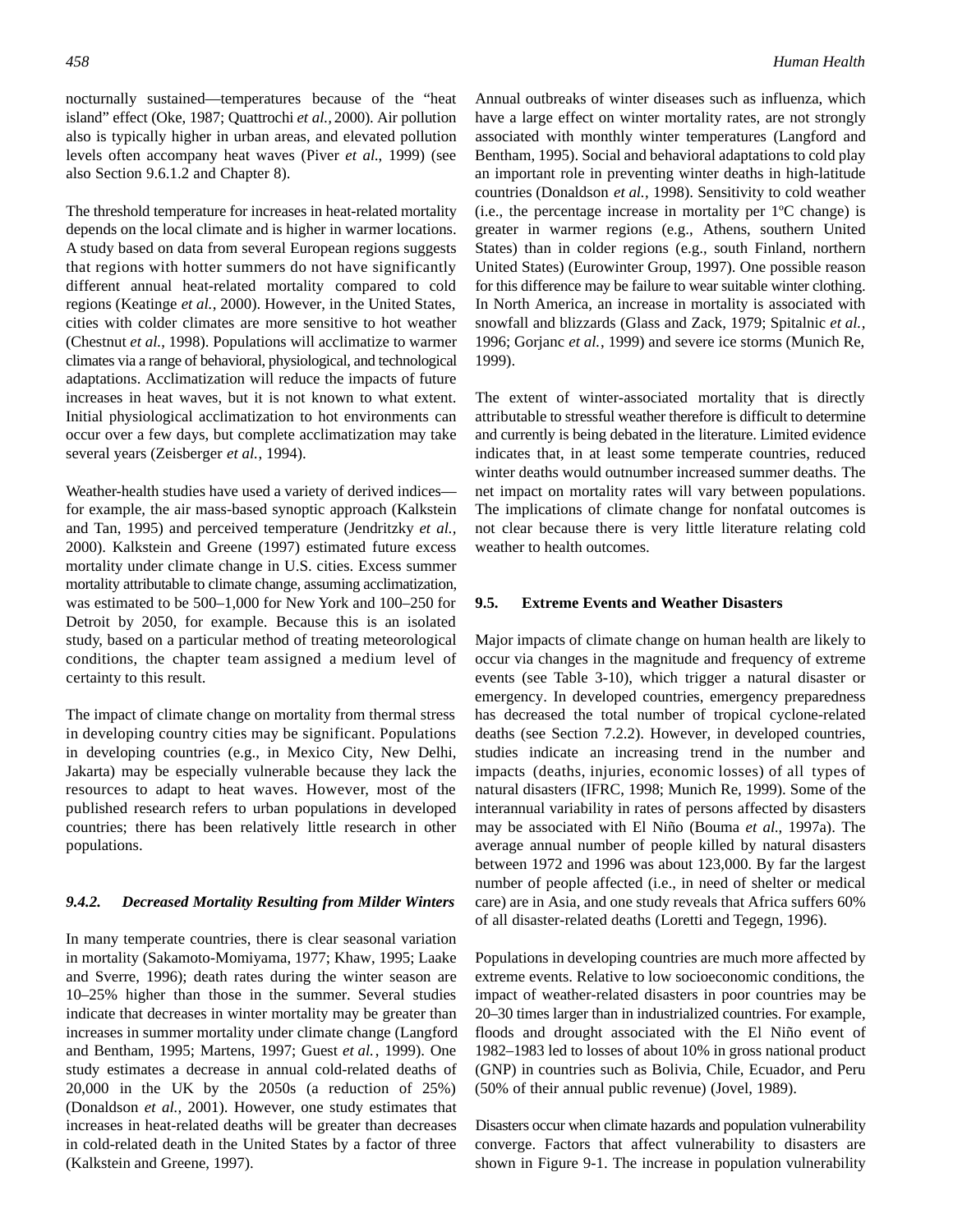

**Figure 9-1**: Diagrammatic illustration of vulnerability to disasters (McMichael *et al*., 1996b).

to extreme weather is primarily caused by the combination of population growth, poverty, and environmental degradation (Alexander, 1993). Concentration of people and property in high-risk areas (e.g., floodplains and coastal zones) also has increased. Degradation of the local environment also may contribute to vulnerability (see Chapter 7).

The health impacts of natural disasters include (Noji, 1997):

- Physical injury
- Decreases in nutritional status, especially in children
- Increases in respiratory and diarrheal diseases resulting from crowding of survivors, often with limited shelter and access to potable water
- Impacts on mental health, which in some cases may be long-lasting
- Increased risk of water-related diseases as a result of disruption of water supply or sewage systems
- Release and dissemination of dangerous chemicals from storage sites and waste disposal sites into floodwaters.

Extreme weather events cause death and injury directly. However, substantial indirect health impacts also occur because of damage to the local infrastructure and population displacement (see also Section 9.10). Following disasters, fatalities and injuries can occur as residents return to clean up damage and debris (Philen *et al.*, 1992). Bereavement, property loss, and social disruption may increase the risk of depression and mental health problems (WHO, 1992). For example, cases of post-traumatic stress disorder were reported in the United States up to 2 years after Hurricane Andrew (Norris *et al.*, 1999).

#### *9.5.1. Floods*

Floods are associated with particular dangers to human populations (Menne et al., 1999). Climate change may increase the risk of river and coastal flooding (see Chapters 4 and 6). The health impacts of floods may be divided into the immediate, medium, and long terms. Immediate effects are largely death and injuries caused by drowning and being swept against hard objects. Medium-term effects include increases in communicable diseases such as those caused by ingestion of contaminated water (e.g., cholera, hepatitis A), contact with contaminated water (e.g., leptospirosis—see Section 9.7.9.1), or respiratory diseases resulting from overcrowding in shelters. A study in populations displaced by catastrophic floods in Bangladesh in 1988 found that diarrhea was the most common illness, followed by respiratory infection. Watery diarrhea was the most common cause of death for all age groups under 45 (Siddique *et al.*, 1991). In rural Bangladesh and Khartoum, Sudan, the proportion of severely malnourished children increased after flooding (Woodruff *et al.*, 1990; Choudhury and Bhuiya, 1993). Also, in the aftermath of flooding, molds and fungi may grow on interior surfaces, providing a potent stimulus to allergic persons (American Academy of Pediatrics, 1998).

In China, floods experienced over the past few years have been particularly severe. In 1996, official national statistics showed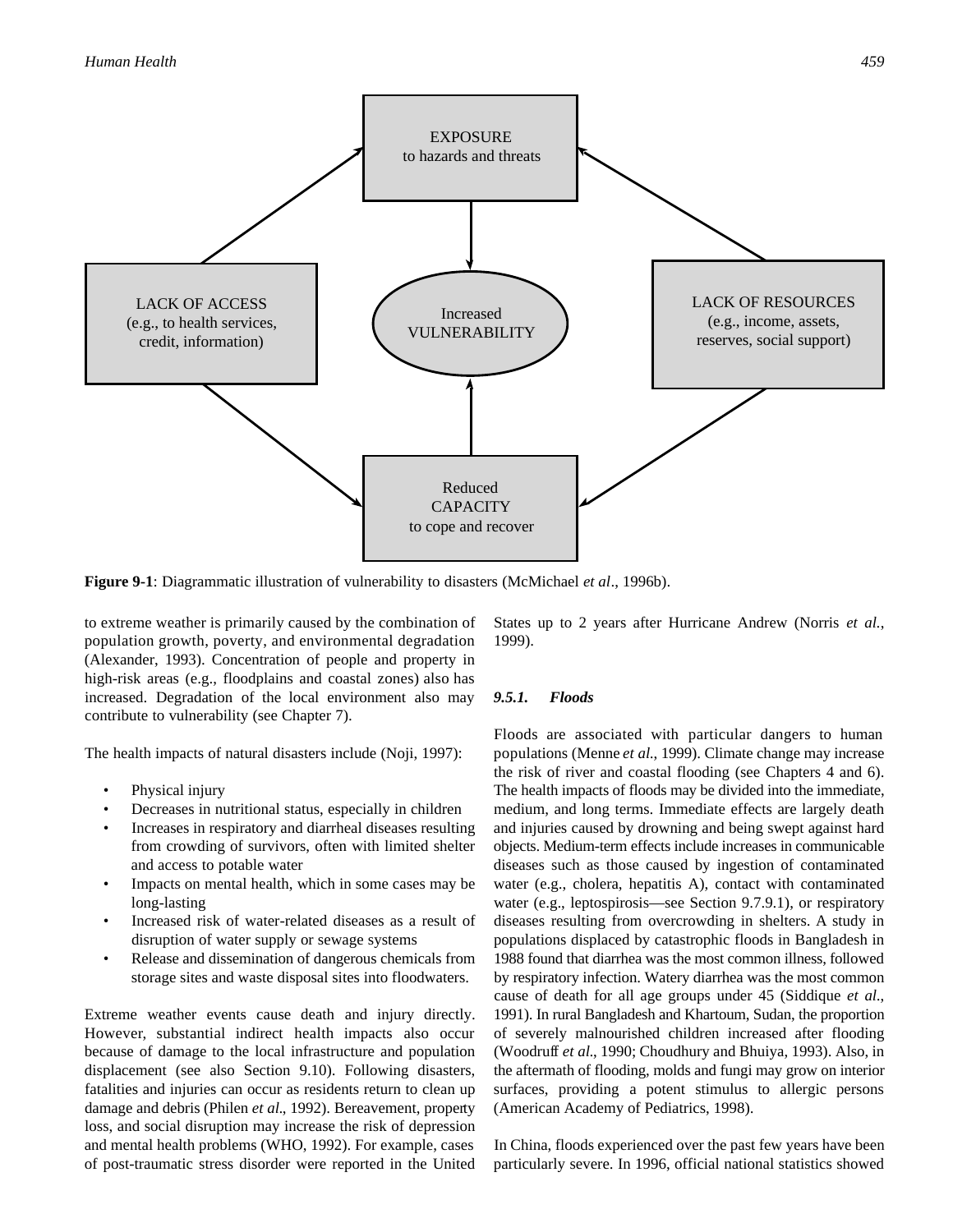200 million people affected by flooding: There were more than 3,000 deaths, and 363,800 people were injured; 3.7 million houses were destroyed, and 18 million houses were damaged. Direct economic loses exceeded US\$12 billion (IFRC 1997). In 1998, official national statistics showed 200 million people affected by flooding, more than 3,000 deaths, and 4 million houses damaged; direct economic losses exceeded US\$20 billion (National Climate Centre of China, 1998). Nevertheless, the vulnerability of the Chinese population has been reduced by a combination of better preparedness, including sophisticated warning systems, and relief efforts. In the longer term, reforestation may reduce the risk of flooding in these regions.

In developed countries, physical and disease risks from flooding are greatly reduced by a well-maintained flood control and sanitation infrastructure and public health measures, such as monitoring and surveillance activities to detect and control outbreaks of infectious disease. However, the experience of the central European floods of 1997, when more than 100 people died, showed that even in industrialized countries floods can have a major impact on health and welfare. In Poland, 6,000 km<sup>2</sup> were flooded, and 160,000 people were evacuated from their homes. The cost of the damage was estimated at US\$3 billion [2.7% of 1996 gross domestic product (GDP)]. In the Czech Republic, 50,000 people were evacuated and damage was estimated at US\$1.8 billion (3.7% of GDP) (IFRC, 1998). There was an increase in cases of leptospirosis in the Czech Republic (Kriz *et al.*, 1998). Floods also have an important impact on mental health in the affected community (WHO, 1992; Menne *et al.*, 1999). Increases in suicide, alcoholism, and psychological and behavioral disorders, particularly among children, were reported following floods in Poland in 1997 (IFRC 1998).

#### *9.5.2. Storms and Tropical Cyclones*

Impoverished and high-density populations in low-lying and environmentally degraded areas are particularly vulnerable to tropical cyclones (also called hurricanes and typhoons). Many of the most serious impacts of tropical cyclones in the 20th century have occurred in Bangladesh because of the combination of meteorological and topographical conditions, along with the inherent vulnerability of this low-income, poorly resourced population. Tropical cyclones also can cause landslides and flooding. Most deaths are caused by drowning in the storm surge (Alexander, 1993; Noji, 1997). The impacts of cyclones in Japan and other developed countries have been decreasing in recent years because of improved early warning systems. However, the experience of Hurricane Mitch demonstrated the destructive power of an extreme event on a densely populated and poorly resourced region (PAHO, 1999).

#### *9.5.3. Droughts*

The health impacts of drought on populations occur primarily via impacts on food production. Famine often occurs when a preexisting situation of malnutrition worsens. The health consequences of drought include diseases resulting from malnutrition (McMichael et al., 1996b). In times of shortage, water is used for cooking rather than hygiene. In particular, this increases the risk of diarrheal diseases (as a result of fecal contamination) and water-washed diseases (e.g., trachoma, scabies). Outbreaks of malaria can occur during droughts as a result of changes in vector breeding sites (Bouma and van der Kaay, 1996). Malnutrition also increases susceptibility to infection.

In addition to adverse environmental conditions, political, environmental, or economic crises can trigger a collapse in food marketing systems. These factors may have a cumulative or synergistic effect. For example, a breakdown in the reserve food supply system resulting from the sale of grain or livestock reserves might be exacerbated by conflict and breakdown in law and order. The major food emergency in Sudan during 1998 illustrates the interrelationship between climatic triggers of famine and conflict. Land mines made portions of major roads in southern Sudan impassable and contributed to poor access for relief supplies. By July 1998, the World Food Programme's air cargo capacity had increased to more than 10,000 t to overcome the transport difficulties. These air cargoes were supplemented by barge convoys and road repair projects (WFP, 1999). Vulnerability to drought and food shortages can be greatly reduced through the use of seasonal forecasts as part of an early warning system (see Section 9.11.1).

#### **9.6. Air Pollution**

#### *9.6.1. Gases*, *Fine Particulates*

Weather conditions influence air pollution via pollutant (or pollutant precursor) transport and/or formation. Weather conditions also can influence biogenic (e.g., pollen production) and anthropogenic (e.g., as a result of increased energy demand) air pollutant emissions. Exposure to air pollutants can have many serious health effects, especially following severe pollution episodes. Studies that are relevant to climate change and air pollution can be divided into two categories: those that estimate the combined impact of weather and air pollutants on health outcomes and those that estimate future air pollution levels. Climate change may increase the concentration of ground-level ozone, but the magnitude of the effect is uncertain (Patz *et al.*, 2000). For other pollutants, the effects of climate change and/or weather are less well studied.

Current air pollution problems are greatest in developing country cities. For example, nearly 40,000 people die prematurely every year in India because of outdoor air pollution (World Bank, 1997). Air quality also is one of the main concerns for environmental health in developed countries (Bertollini *et al.*, 1996; COMEAP, 1998).

Radon is an inert radioactive gas. The rate at which it is emitted from the ground is sensitive to temperature (United Nations, 1982). High indoor exposures are associated with an increased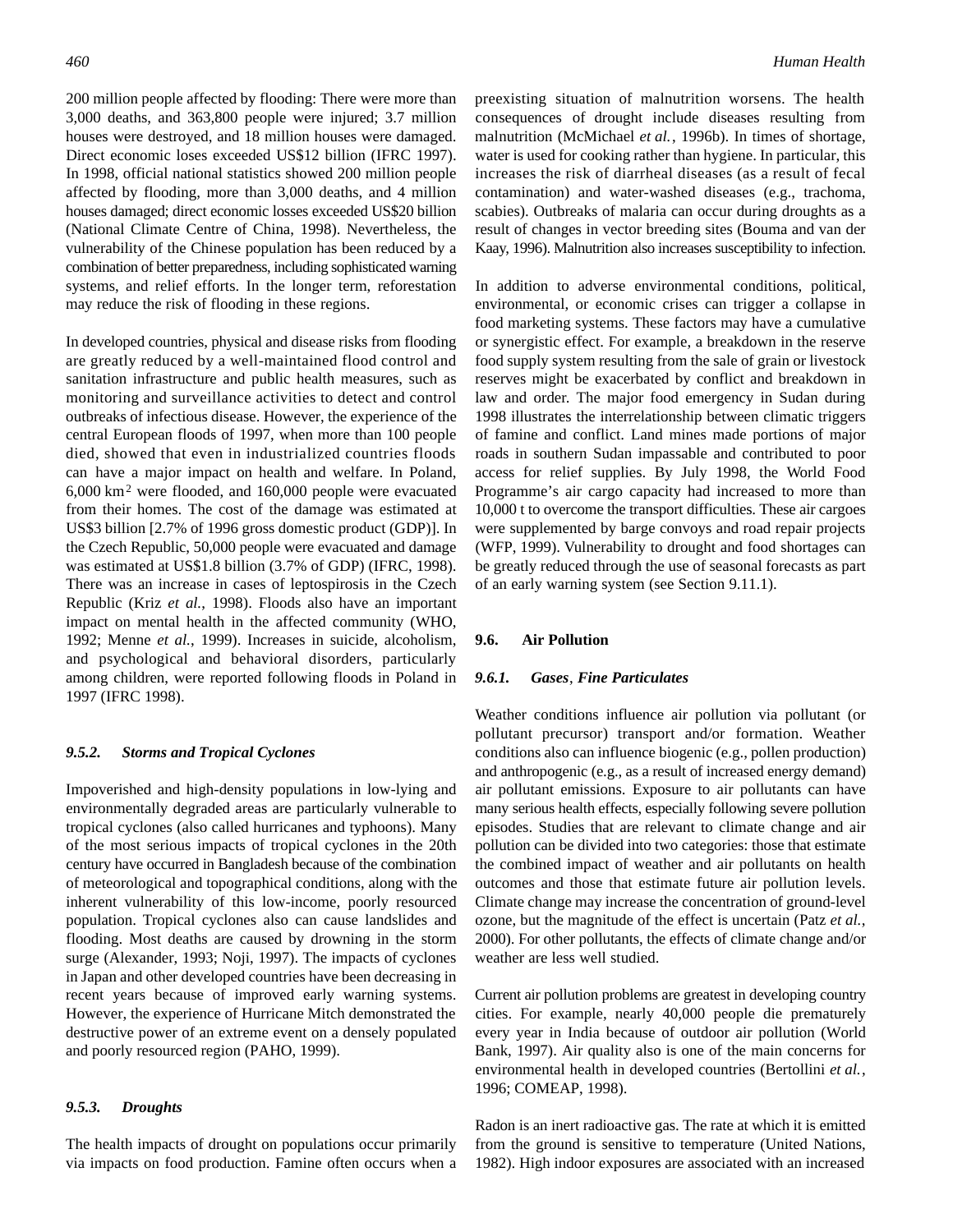risk of lung cancer (IARC, 1988). There is some evidence from modeling experiments that climate warming may increase radon concentrations in the lower atmosphere (Cuculeanu and Iorgulescu, 1994).

#### *9.6.1.1. Effects of Air Pollution, Season, and Weather on Health*

The six standard air pollutants that have been extensively studied in urban populations are sulfur dioxide  $(SO_2)$ , ozone  $(O_3)$ , nitrogen dioxide  $(NO<sub>2</sub>)$ , carbon monoxide  $(CO)$ , lead, and particulates. The impact of some air pollutants on health is more evident during the summer or during high temperatures (Bates and Sizto, 1987; Bates *et al.*, 1990; Castellsague *et al.*, 1995; Bobak and Roberts, 1997; Katsouyanni *et al.*, 1997; Spix *et al.*, 1998; de Diego Damia *et al.*, 1999; Hajat *et al.*, 1999).For example, the relationship between  ${SO_2}$  and total and cardiovascular mortality in Valencia (Ballester *et al.*, 1996) and Barcelona, Spain (Sunyer *et al.*, 1996), and Rome, Italy (Michelozzi *et al.,* 1998), was found to be stronger during hot periods than during winter. However, Moolgavkar *et al.* (1995) conclude that, in Philadelphia,  $SO<sub>2</sub>$  had the strongest health effects in spring, autumn, and winter. Increases in daily mortality and morbidity (indicated by hospital admissions) are associated with high ozone levels on hot days in many cities (e.g., Moolgavkar *et al.*, 1995; Sunyer *et al.*, 1996; Touloumi *et al.*, 1997).

High temperatures also have acute effects on mortality (see Section 9.4.1). Some studies have found evidence of an interaction between the effects of ozone and the effects of higher temperatures (e.g., Katsouyanni *et al.*, 1993; Sartor *et al.*, 1995). Other studies addressing the combined effects of weather and particulate air pollution have not found evidence of such an interaction (e.g., Samet *et al.,* 1998). Correlations between climate and site-specific air quality variables must be further evaluated and, in some instances, need to include temperature, pollution, and interaction terms in regression models.

Climate change is expected to increase the risk of forest and rangeland fires (see Section 5.6.2.2.1). Haze-type air pollution therefore is a potential impact of climate change on health. Majors fires in 1997 in southeast Asia and the Americas were associated with increases in respiratory and eye symptoms (Brauer, 1999; WHO, 1999b). In Malaysia, a two- to three-fold increase in outpatient visits for respiratory disease and a 14% decrease in lung function in school children were reported. In Alta Floresta, Brazil, there was a 20-fold increase in outpatient visits for respiratory disease. In 1998, fires in Florida were linked to significant increases in emergency department visits for asthma (91%), bronchitis (132%), and chest pain (37%) (CDC, 1999). However, a study of 1994 bushfires in western Sydney showed no increase in asthma admissions to emergency departments (Smith *et al.*, 1996).

#### *9.6.1.2. Future Changes in Air Quality*

Weather has a major influence on the dispersal and ambient concentrations of air pollutants. Large high-pressure systems often create an inversion of the normal temperature profile, trapping pollutants in the shallow boundary layer at the Earth's surface. It is difficult to predict the impact of climate change on local urban climatology and, therefore, on average local air pollution concentrations. However, any increase in anticyclonic conditions in summer would tend to increase air pollution concentrations in cities (Hulme and Jenkins, 1998).

#### **Box 9-1. Stratospheric Ozone Depletion and Exposure to Ultraviolet Radiation**

Stratospheric ozone destruction is an essentially separate process from greenhouse gas (GHG) accumulation in the lower atmosphere. However, not only are several of the anthropogenic GHGs [e.g., chlorofluorocarbons (CFCs) and  $N_2O$ ] also ozone-depleting gases but tropospheric warming apparently induces stratospheric cooling, which exacerbates ozone destruction (Shindell *et al.*, 1998; Kirk-Davidoff *et al.*, 1999). Stratospheric ozone shields the Earth's surface from incoming solar ultraviolet radiation (UVR), which has harmful effects on human health. Long-term decreases in summertime ozone over New Zealand have been associated with significant increases in ground-level UVR, particularly in the DNAdamaging waveband (McKenzie *et al.*, 1999). In a warmer world, patterns of personal exposure to solar radiation (e.g., sunbathing in temperate climates) also are likely to change.

Many epidemiological studies have implicated solar radiation as a cause of skin cancer (melanoma and other types) in fair-skinned humans (IARC, 1992; WHO, 1994). The most recent assessment by UNEP (1998) projects significant increases in skin cancer incidence as a result of stratospheric ozone depletion. High-intensity UVR also damages the eye's outer tissue, causing "snowblindness"—the ocular equivalent of sunburn. Chronic exposure to UVR is linked to conditions such as pterygium (WHO, 1994). The role of UV-B in cataract formation is complex. Some cataract subtypes appear to be associated with UVR exposure, whereas others do not. In humans and experimental animals, UVR can cause local and whole-body immunosuppression (UNEP, 1998). Cellular immunity has been shown to be affected by ambient doses of UVR (Garssen *et al.*, 1998). Concern exists that UVR-induced immunosuppression could influence patterns of infectious disease. Nevertheless, no direct evidence exists for such effects in humans, and uncertainties remain about the underlying biological processes.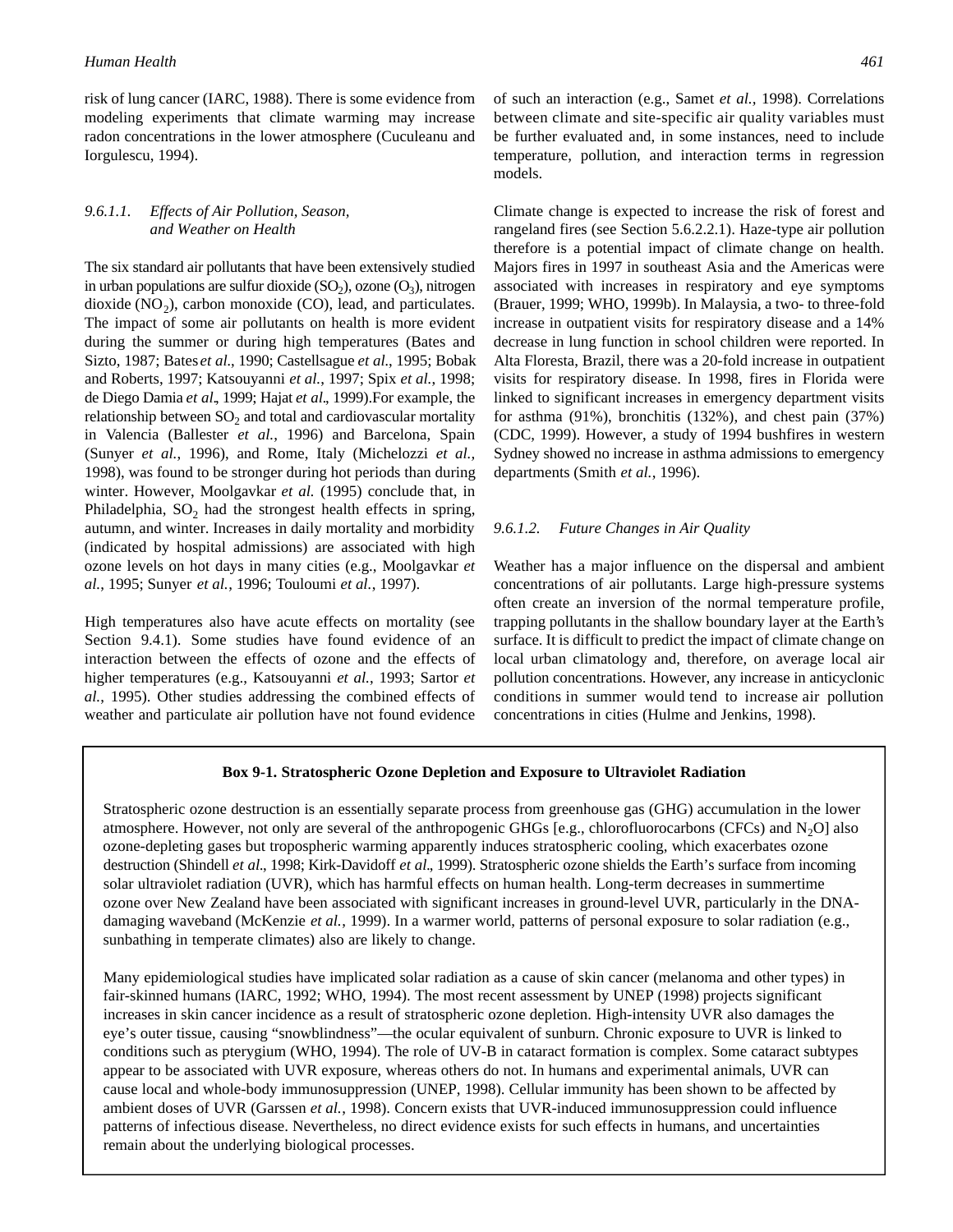Formation and destruction of ozone is accelerated by increases in temperature and ultraviolet radiation. Existing air quality models have been used to examine the effect of climate change on ozone concentrations (e.g., Morris *et al.,* 1989; Penner *et al.,* 1989; Morris *et al.*, 1995; Sillman and Samson, 1995). The models indicate that decreases in stratospheric ozone and elevated temperature increase ground-level ozone concentration. An increase in occurrence of hot days could increase biogenic and anthropogenic emissions of volatile organic compounds (e.g., from increased evaporative emissions from fuel-injected automobiles) (Sillman and Samson, 1995). These studies of the impact of climate change on air quality must be considered indicative but by no means definitive. Important local weather factors may not be adequately represented in these models.

#### *9.6.2. Aeroallergens (e.g.*, *Pollen)*

Daily, seasonal, and interannual variation in the abundance of many aeroallergens, particularly pollen, is associated with meteorological factors (Emberlin, 1994, 1997; Spieksma *et al*., 1995; Celenza *et al.*, 1996). The start of the grass pollen season can vary between years by several weeks according to the weather in the spring and early summer. Pollen abundance, however, is more strongly associated with land-use change and farming practices than with weather (Emberlin, 1994). Pollen counts from birch trees (the main cause of seasonal allergies in northern Europe) have been shown to increase with increasing seasonal temperatures (Emberlin, 1997; Ahlholm *et al.*, 1998). In a study of Japanese cedar pollen, there also was a significant increase in total pollen count in years in which summer temperatures had risen (Takahashi et al., 1996). However, the relationship between meteorological variables and specific pollen counts can vary from year to year (Glassheim *et al.*, 1995). Climate change may affect the length of the allergy season. In addition, the effect of higher ambient levels of  $CO<sub>2</sub>$  may affect pollen production. Experimental research has shown that a doubling in  $CO<sub>2</sub>$  levels, from about 300 to 600 ppm, induces an approximately four-fold increase in the production of ragweed pollen (Ziska and Caulfield, 2000a,b).

High pollen levels have been associated with acute asthma epidemics, often in combination with thunderstorms (Hajat *et al.*, 1997; Newson *et al.*, 1998). Studies show that the effects of weather and aeroallergens on asthma symptoms are small (Epton *et al*., 1997). Other assessments have found no evidence that the effects of air pollutants and airborne pollens interact to exacerbate asthma (Guntzel *et al*., 1996; Stieb *et al*., 1996; Anderson *et al.*, 1998; Hajat *et al.*, 1999). Airborne pollen allergen can exist in subpollen sizes; therefore, specific pollen/ asthma relationships may not be the best approach to assessing the risk (Beggs, 1998). One study in Mexico suggests that altitude may affect the development of asthma (Vargas et al., 1999). Sources of indoor allergens that are climate-sensitive include the house dust mite, molds, and cockroaches (Beggs and Curson, 1995). Because the causation of initiation and exacerbation of asthma is complex, it is not clear how climate change would affect this disease. Further research into general allergies (including seasonal and geographic distribution) is required.

#### **9.7. Infectious Diseases**

The ecology and transmission dynamics of infectious diseases are complex and, in at least some respects, unique for each disease within each locality. Some infectious diseases spread directly from person to person; others depend on transmission via an intermediate "vector" organism (e.g., mosquito, flea, tick), and some also may infect other species (especially mammals and birds).

The "zoonotic" infectious diseases cycle naturally in animal populations. Transmission to humans occurs when humans encroach on the cycle or when there is environmental disruption, including ecological and meteorological factors. Various rodentborne diseases, for example, are dependent on environmental conditions and food availability that determine rodent population size and behavior. An explosion in the mouse population following extreme rainfall from the 1991–1992 El Niño event is believed to have contributed to the first recorded outbreak of hantavirus pulmonary syndrome in the United States (Engelthaler *et al.*, 1999; Glass *et al.*, 2000).

Many important infectious diseases, especially in tropical countries, are transmitted by vector organisms that do not regulate their internal temperatures and therefore are sensitive to external temperature and humidity (see Table 9-1). Climate change may alter the distribution of vector species—increasing or decreasing the ranges, depending on whether conditions are favorable or unfavorable for their breeding places (e.g., vegetation, host, or water availability). Temperature also can influence the reproduction and maturation rate of the infective agent within the vector organism, as well as the survival rate of the vector organism, thereby further influencing disease transmission.

Changes in climate that will affect potential transmission of infectious diseases include temperature, humidity, altered rainfall, and sea-level rise. It is an essential but complex task to determine how these factors will affect the risk of vectorand rodent-borne diseases. Factors that are responsible for determining the incidence and geographical distribution of vector-borne diseases are complex and involve many demographic and societal—as well as climatic—factors (Gubler, 1998b). An increase in vector abundance or distribution does not automatically cause an increase in disease incidence, and an increase in incidence does not result in an equal increase in mortality (Chan *et al.*, 1999). Transmission requires that the reservoir host, a competent arthropod vector, and the pathogen be present in an area at the same time and in adequate numbers to maintain transmission. Transmission of human diseases is dependent on many complex and interacting factors, including human population density, housing type and location, availability of screens and air conditioning on habitations, human behavior, availability of reliable piped water, sewage and waste management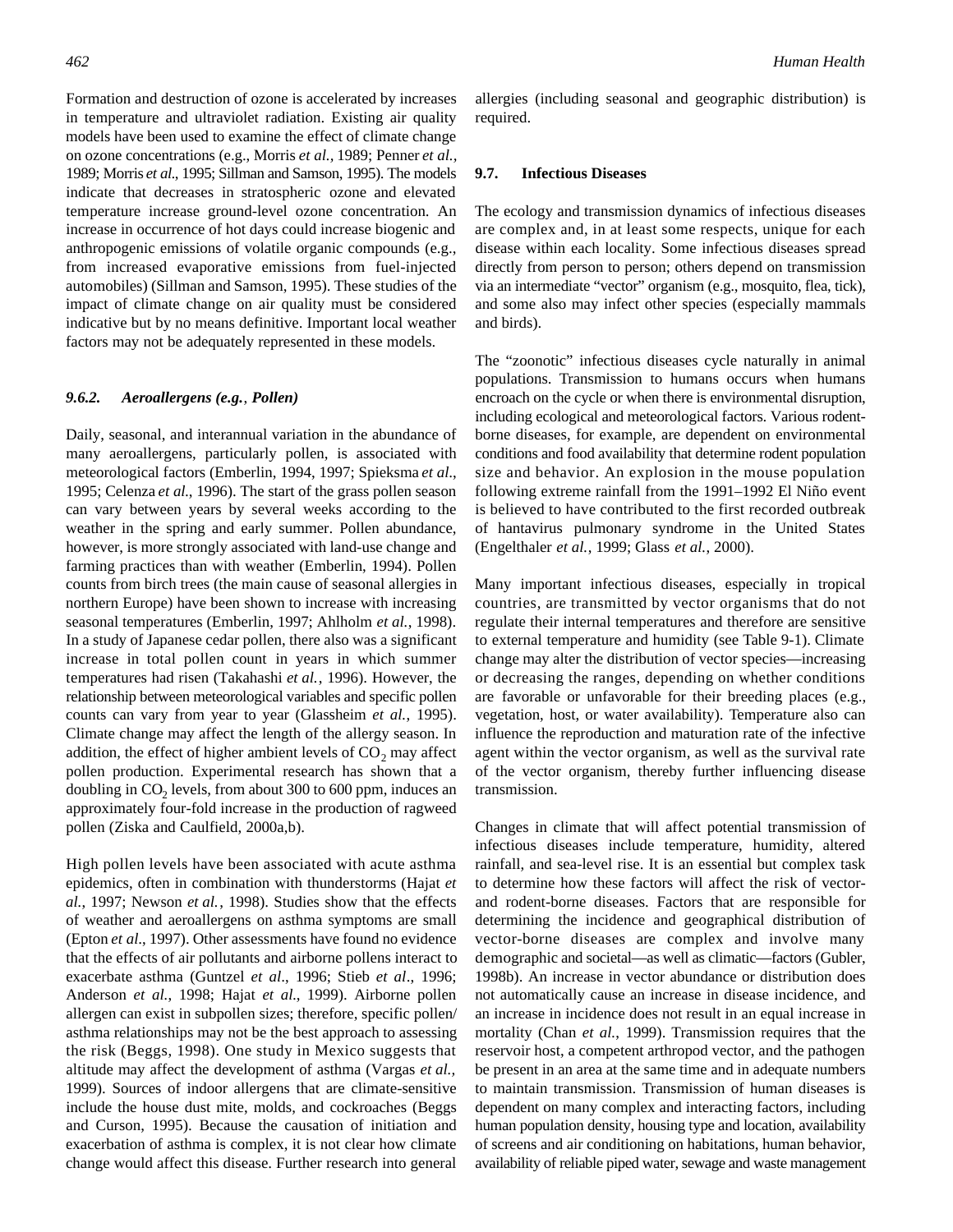systems, land use and irrigation systems, availability and efficiency of vector control programs, and general environmental hygiene. If all of these factors are favorable for transmission, several meteorological factors may influence the intensity of transmission (e.g., temperature, relative humidity, and precipitation patterns). All of the foregoing factors influence the transmission dynamics of a disease and play a role in determining whether endemic or epidemic transmission occurs.

The resurgence of infectious diseases in the past few decades, including vector-borne diseases, has resulted primarily from demographic and societal factors—for example, population growth, urbanization, changes in land use and agricultural practices, deforestation, international travel, commerce, human and animal movement, microbial adaptation and change, and breakdown in public health infrastructure (Lederberg *et al.*, 1992; Gubler, 1989, 1998a). To date, there is little evidence that climate change has played a significant role in the recent resurgence of infectious diseases.

The following subsections describe diseases that have been identified as most sensitive to changes in climate. The majority of these assessments rely on expert judgment. Where models have been developed to assess the impact of climate change, these also are discussed.

#### *9.7.1. Malaria*

Malaria is one of the world's most serious and complex public health problems. The disease is caused by four distinct species of plasmodium parasite, transmitted between individuals by Anopheline mosquitoes. Each year, it causes an estimated 400–500 million cases and more than 1 million deaths, mostly

*Table 9-1: Main vector-borne diseases: populations at risk and burden of disease (WHO data).*

| <b>Disease</b>                                  | <b>Vector</b>         | Population<br>at Risk                  | Number of<br><b>People Currently</b><br><b>Infected or New</b><br><b>Cases per Year</b> | Disability-<br><b>Adjusted</b><br><b>Life Years Losta</b> | <b>Present</b><br><b>Distribution</b>        |
|-------------------------------------------------|-----------------------|----------------------------------------|-----------------------------------------------------------------------------------------|-----------------------------------------------------------|----------------------------------------------|
| Malaria                                         | Mosquito              | 2400 million<br>(40% world population) | 272,925,000                                                                             | 39,300,000                                                | Tropics/subtropics                           |
| Schistosomiasis                                 | Water Snail           | 500-600 million                        | 120 million                                                                             | 1,700,000                                                 | Tropics/subtropics                           |
| Lymphatic filariasis                            | Mosquito              | 1,000 million                          | 120 million                                                                             | 4,700,000                                                 | Tropics/subtropics                           |
| African trypanosomiasis<br>(sleeping sickness)  | <b>Tsetse Fly</b>     | 55 million                             | 300,000-500,000<br>cases yr-1                                                           | 1,200,000                                                 | <b>Tropical Africa</b>                       |
| Leishmaniasis                                   | Sandfly               | 350 million                            | $1.5-2$ million<br>new cases yr-1                                                       | 1,700,000                                                 | Asia/Africa/<br>southern Europe/<br>Americas |
| Onchocerciasis<br>(river blindness)             | <b>Black Fly</b>      | 120 million                            | 18 million                                                                              | 1,100,000                                                 | Africa/Latin America/<br>Yemen               |
| American<br>trypanosomiasis<br>(Chagas'disease) | <b>Triatomine Bug</b> | 100 million                            | 16-18 million                                                                           | 600,000                                                   | Central and<br>South America                 |
| Dengue                                          | Mosquito              | 3,000 million                          | Tens of millions<br>cases yr-1                                                          | 1,800,000b                                                | All tropical countries                       |
| Yellow fever                                    | Mosquito              | 468 million<br>in Africa               | 200,000<br>cases yr-1                                                                   | Not available                                             | <b>Tropical South</b><br>America and Africa  |
| Japanese encephalitis                           | Mosquito              | 300 million                            | 50,000<br>cases yr-1                                                                    | 500,000                                                   | Asia                                         |

<sup>a</sup> Disability-Adjusted Life Year (DALY) = a measurement of population health deficit that combines chronic illness or disability and premature death (see Murray, 1994; Murray and Lopez, 1996). Numbers are rounded to nearest 100,000.

b Data from Gubler and Metzer (1999).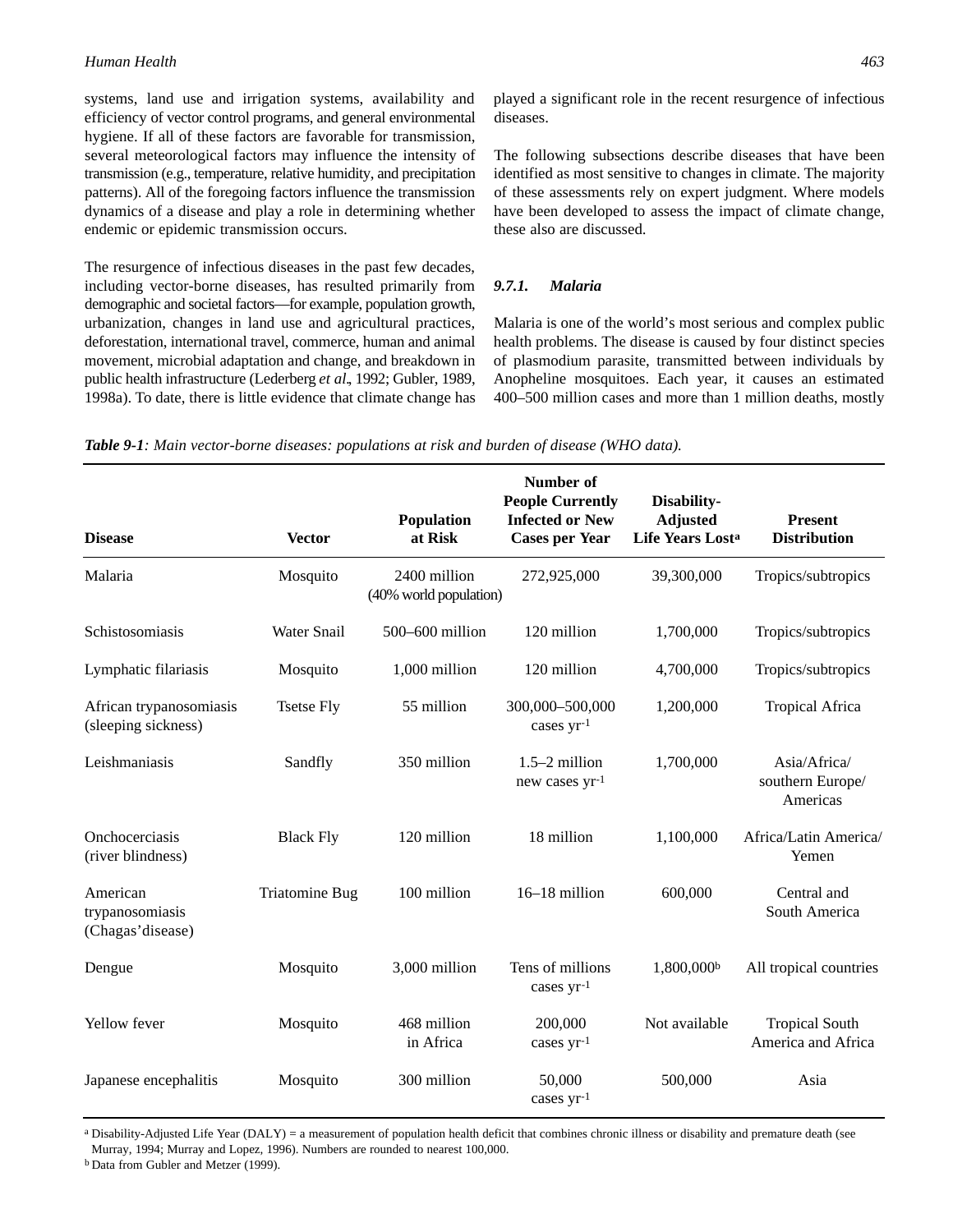| <b>Climate Factor</b>                    | Vector                                                                                                                                                                                                                                                                                                                                                                                                          | Pathogen                                                                                                                                                                                                                    | <b>Vertebrate Host</b><br>and Rodents                                                                                                                    |
|------------------------------------------|-----------------------------------------------------------------------------------------------------------------------------------------------------------------------------------------------------------------------------------------------------------------------------------------------------------------------------------------------------------------------------------------------------------------|-----------------------------------------------------------------------------------------------------------------------------------------------------------------------------------------------------------------------------|----------------------------------------------------------------------------------------------------------------------------------------------------------|
| Increased<br>temperature                 | - Decreased survival, e.g., Culex. tarsalis<br>(Reeves et al., 1994)<br>- Change in susceptibility to some pathogens<br>(Grimstad and Haramis, 1984; Reisen, 1995);<br>seasonal effects (Hardy et al., 1990)<br>- Increased population growth (Reisen, 1995)<br>- Increased feeding rate to combat dehydration,<br>therefore increased vector-human contact<br>- Expanded distribution seasonally and spatially | - Increased rate of extrinsic<br>incubation in vector<br>(Kramer et al., 1983; Watts<br>et al., 1987)<br>- Extended transmission<br>season (Reisen et al., 1993,<br>1995)<br>- Expanded distribution (Hess<br>et al., 1963) | - Warmer winters favor<br>rodent survival                                                                                                                |
| Decreases in<br>precipitation            | - Increase in container-breeding mosquitoes<br>because of increased water storage<br>- Increased abundance for vectors that breed in<br>dried-up river beds (Wijesunder, 1988)<br>- Prolonged droughts could reduce or eliminate<br>snail populations                                                                                                                                                           | - No effect                                                                                                                                                                                                                 | - Decreased food<br>availability can reduce<br>populations<br>- Rodents may be more<br>likely to move into<br>housing areas, increasing<br>human contact |
| Increases in<br>precipitation            | - Increased rain increases quality and quantity<br>of larval habitat and vector population size<br>- Excess rain can eliminate habitat by flooding<br>- Increased humidity increases vector survival<br>- Persistent flooding may increase potential<br>snail habitats downstream                                                                                                                               | - Little evidence of direct<br>effects<br>- Some data on humidity<br>effect on malarial parasite<br>development in Anopheline<br>mosquito host                                                                              | - Increased food<br>availability and<br>population size (Mills<br>et al., 1999)                                                                          |
| Increase in<br>precipitation<br>extremes | - Heavy rainfall events can synchronize vector<br>host-seeking and virus transmission (Day and<br>Curtis, 1989)<br>- Heavy rainfall can wash away breeding sites                                                                                                                                                                                                                                                | $-$ No effect                                                                                                                                                                                                               | - Risk of contamination<br>of flood waters/runoff<br>with pathogens from<br>rodents or their excrement<br>(e.g., Leptospira from<br>rat urine)           |
| Sea-level rise                           | $-$ Coastal flooding affects vector abundance for $-$ No effect<br>mosquitoes that breed in brackish water (e.g.,<br>An. subpictus and An. sundaicus malaria<br>vectors in Asia)                                                                                                                                                                                                                                |                                                                                                                                                                                                                             | - No effect                                                                                                                                              |

|  |  |  |  |  |  |  | Table 9-2: Effect of climate factors on vector- and rodent-borne disease transmission. |
|--|--|--|--|--|--|--|----------------------------------------------------------------------------------------|
|--|--|--|--|--|--|--|----------------------------------------------------------------------------------------|

in children (WHO, 1998a). Malaria is undergoing a global resurgence because of a variety of factors, including complacency and policy changes that led to reduced funding for malaria control programs in the 1970s and 1980s, the emergence of insecticide and drug resistance, human population growth and movement, land-use change, and deteriorating public health infrastructure (Lindsay and Birley, 1996). Variation in malaria transmission also is associated with changes in temperature, rainfall, and humidity as well as the level of immunity (Lindsay and Birley, 1996). All of these factors can interact to affect adult mosquito densities and the development of the parasite within the mosquito (see Table 9-2).

Very high temperatures are lethal to the mosquito and the parasite. In areas where mean annual temperature is close to the physiological tolerance limit of the parasite, a small temperature increase would be lethal to the parasite, and malaria transmission would therefore decrease. However, at low temperatures, a small increase in temperature can greatly increase the risk of malaria transmission (Bradley, 1993; Lindsay and Birley, 1996).

Micro- and macroenvironmental changes can affect malaria transmission. For example, deforestation may elevate local temperatures (Hamilton, 1989). Changes in types of housing may change indoor temperatures where some vectors spend most of the time resting (Garnham, 1945). In Africa, deforestation, vegetation clearance, and irrigation can all provide the open sunlit pools that are preferred by important malaria vectors and thus increase transmission (Chandler and Highton, 1975;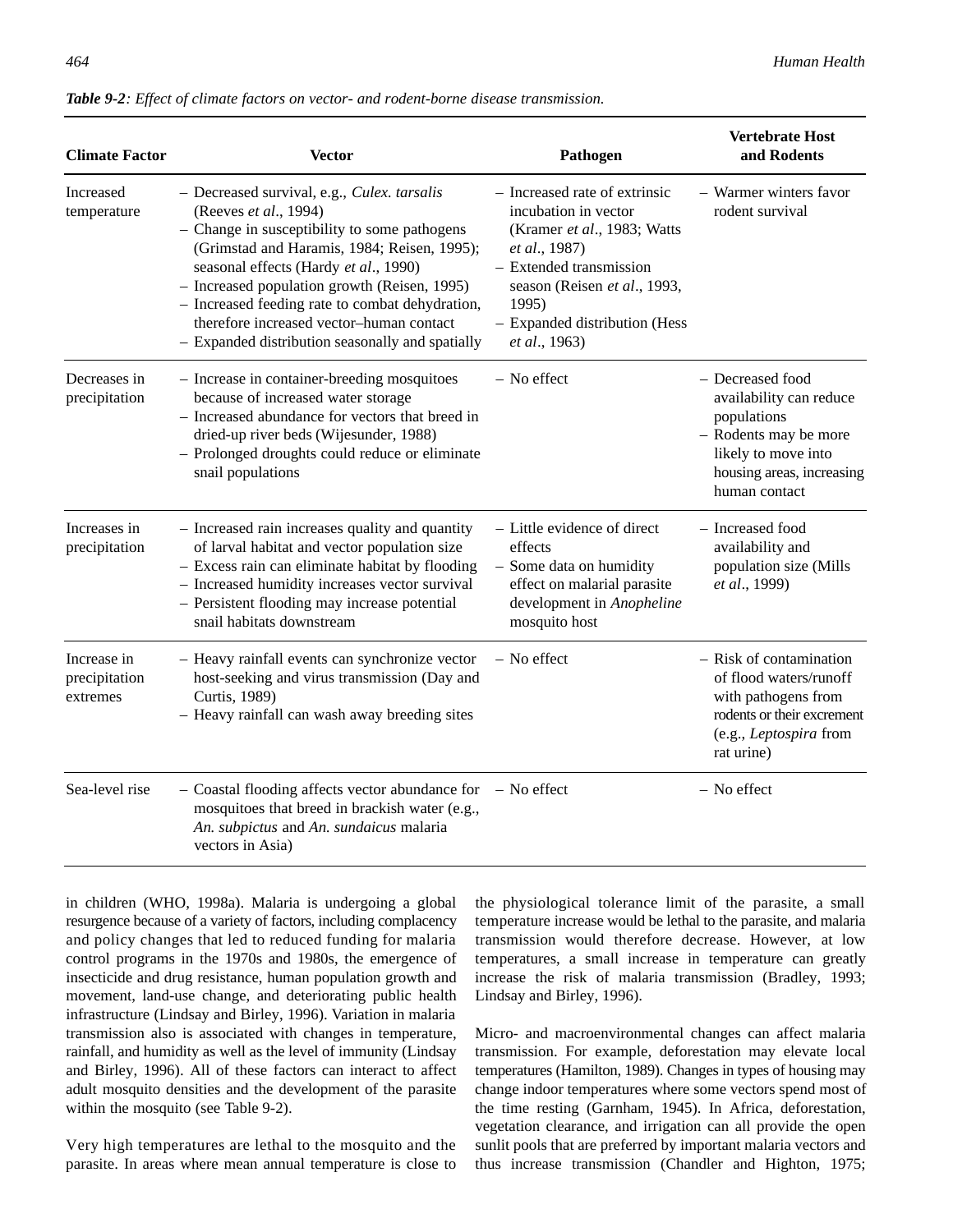Walsh *et al.*, 1993; Githeko *et al.*, 1996; Lindsay and Birley, 1996).

Malaria currently is present in 101 countries and territories (WHO, 1998a). An estimated 40% (i.e., 2.4 billion people) of the total world population currently lives in areas with malaria. In many malaria-free countries with a developed public health infrastructure, the risk of sustained malaria transmission after reintroduction is low in the near term. Other areas may become at risk as a result of climate change if, for example, malaria control programs have broken down or if transmission currently is limited mainly by temperature. Environmental conditions already are so favorable for malaria transmission in tropical African countries that climate change is unlikely to affect overall mortality and morbidity rates in endemic lowland regions (MARA, 1998). Furthermore, reductions in rainfall around the Sahel may decrease transmission in this region of Africa (Mouchet *et al.*, 1996; Martens *et al.*, 1999). Future climate change may increase transmission in some highland regions, such as in East Africa (Lindsay and Martens, 1998, Mouchet *et al.*, 1998; Cox *et al.*, 1999; see Box 9-2). Studies that map malaria in Africa indicate that, at the broad scale, distribution of the disease is determined by climate, except at the southern limit (MARA, 1998). Malaria transmission currently is well within the climatic limits of its distribution in mid- to highlatitude developed countries because of effective control measures and other environmental changes. However, in South America the southern limits of malaria distribution may be a ffected by climate change. The southern geographical distribution limit of a major malaria vector in South America (*An. darlingi*) coincides with the April mean isotherm of 20°C. If temperature and rainfall increase in Argentina, *An. darlingi* may extend its distribution in southern Argentina, whereas if rainfall decreases, conditions may become unfavorable for *An. darlingi* (Carcavallo and Curto de Casas, 1996).

Malaria was successfully eradicated from Australia, Europe, and the United States in the 1950s and 1960s, but the vectors were not eliminated (Bruce-Chwatt and de Zulueta, 1980; Zucker, 1996). In regions where the vectors persist in sufficient abundance, there is a risk of locally transmitted malaria. This small risk of very localized outbreaks may increase under climate change. Conditions currently exist for malaria transmission in those countries during the summer months, but few nonimported cases have been reported (Holvoet *et al.,* 1983; Zucker, 1996; Baldari *et al.,* 1998; Walker, 1998). Malaria could become established again under the prolonged pressures of climatic and other environmental-demographic changes if a strong public health infrastructure is not maintained. A particular concern is the reintroduction of malaria in countries of the former Soviet Union with economies in transition, where public health infrastructure has diminished (e.g., Azerbaijan, Russia).

#### *9 . 7 . 1 . 1 Modeling the Impact of Climate Change on Malaria*

Classical epidemiological models of infectious disease use the basic reproduction rate,  $R_0$ . This measure is defined as the

#### **Box 9-2. Have Recent Increases in Highland Malaria been Caused by Climate Warming?**

"Highland malaria" usually is defined as malaria that occurs around its altitudinal limit, exhibiting an unstable fluctuating pattern. There has been considerable debate about the causes of the resurgence of malaria in the African highlands. Early in the 20th century, malaria epidemics occurred at elevations of 1,500–2,500 m in Africa, South America, and New Guinea (Mouchet *et al.,* 1998; Reiter, 1998a). Highland malaria in Africa was effectively controlled in the 1950s and 1960s, mainly through the use of DDT and improved medical care. Important changes that have contributed to the subsequent resurgence include changes in land use, decreasing resources for malaria control and treatment, and population growth and movement (Lindsay and Martens, 1998; Malakooti *et al.*, 1998; Mouchet *et al.*, 1998; Reiter, 1998a). There are insufficient historical data on malaria distribution and activity to determine the role of warming, if any, in the recent resurgence of malaria in the highlands of Kenya, Uganda, Tanzania, and Ethiopia (Cox *et al.*, 1999).

That malaria is sensitive to temperature in some highland regions is illustrated by the effect of El Niño. Increases in malaria have been attributed to observed El Niño-associated warming in highland regions in Rwanda (Loevinsohn, 1994) and Pakistan (Bouma *et al.*, 1996). However, increases in rainfall (sometimes associated with El Niño) also trigger highland epidemics (e.g., Uganda—Lindblade *et al.*, 1999). Lindsay *et al.* (2000) found a reduction in malaria infection in Tanzania associated with El Niño when heavy rainfall may have flushed out Anopheline mosquitoes from their breeding sites.

Most increases in malaria transmission entail single epidemics or a sequence of epidemics that occur over a 1- to 2-year period. Although many epidemics are triggered by transient increases in temperature and/or rainfall, the short time scale of events and the difficulty of linking different epidemics in different parts of the world make it difficult to say if longterm climate change is a factor. Furthermore, there has been little work that identifies where malaria transmission currently is limited by temperature and therefore where highland populations are at risk of malaria as a result of climate change. To determine the role of climate in the increase in highland malaria, a comprehensive research effort is required, together with implementation of a sustainable disease surveillance system that combines trend analyses across multiple sites to account for substantial local factors.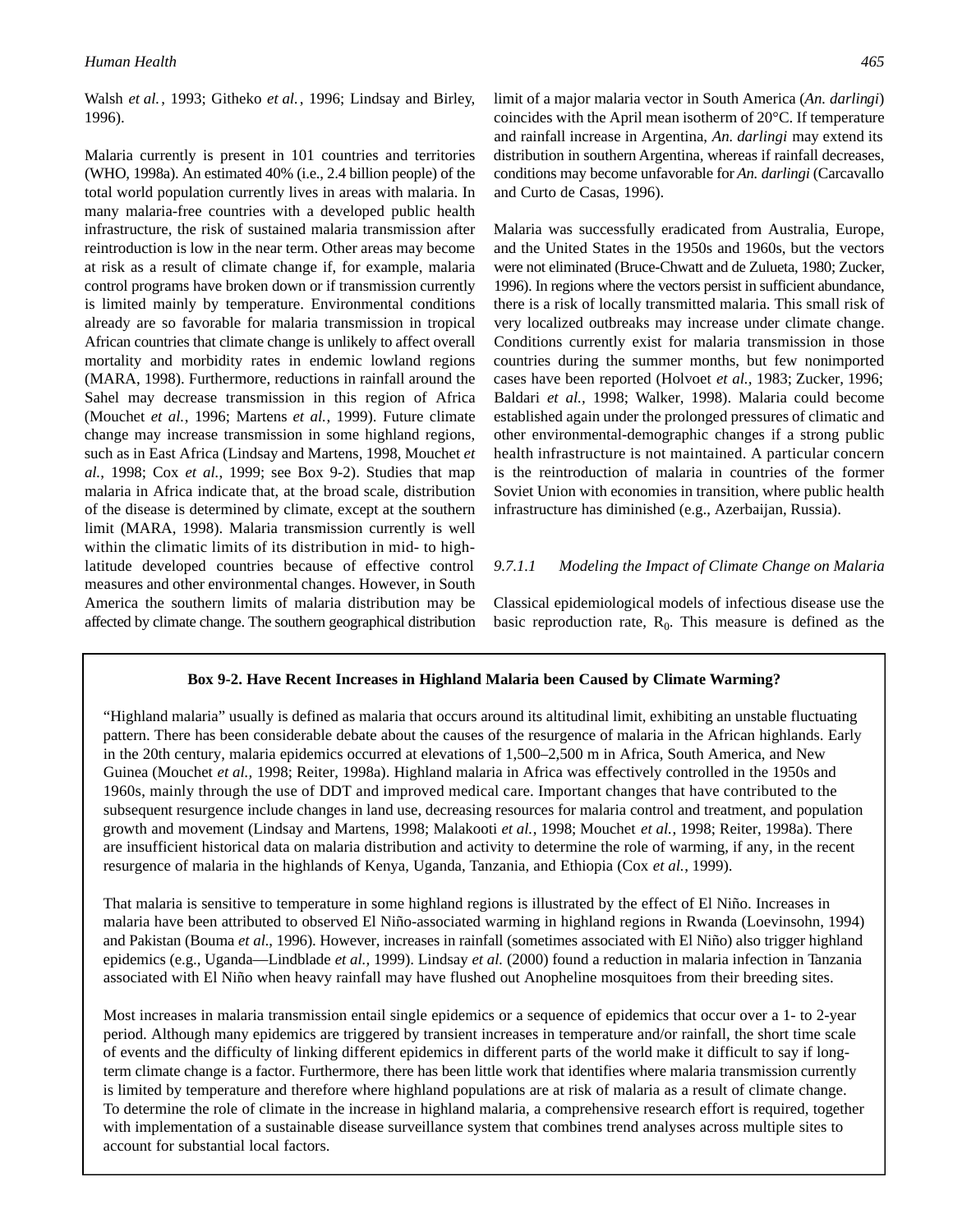number of new cases of a disease that will arise from one current case when introduced into a nonimmune host population during a single transmission cycle (Anderson and May, 1992). The basic reproduction rate—or a related concept, "vectorial capacity" can provide a relative index of the impact of different climate scenarios on the transmissibility of vector-borne diseases such as malaria. Vectorial capacity, however, is determined by complex interactions of many host, vector, pathogen, and environmental factors. Some of the variables are sensitive to temperature, including mosquito density, feeding frequency, mosquito survival, and the extrinsic incubation period (EIP) of the parasite (plasmodium) in the mosquito (Martens *et al.*, 1999). The EIP is especially important, and, within the lower temperature range, it is very temperature-sensitive.

Biological (or process-based) models have been used to estimate the potential transmission of malaria. This is a measure of the extent to which the natural world (the global environmentclimate complex) would allow the transmission of malaria if there were no other human-imposed constraints on transmission. However, in some areas where human-imposed constraints have occurred as a result of economic growth, or were put in place purposely, malaria transmission has been successfully controlled, regardless of suitable local temperatures. There has been considerable evolution of models since the SAR (Martens *et al*., 1995, 1997, 1999; Martin and Lefebvre, 1995). One model (Martens *et al*., 1999) includes vector-specific information regarding the temperature-transmission relationship and mosquito distribution limits. Recent studies using that revised model applied to the HadCM2 climate scenarios project a global increase of 260–320 million people in 2080 living in the potential transmission zone (against a baseline expectation of about 8 billion—that is, a 2–4% increase in the number of p e ople at risk) (Martens *et al.*, 1999; McMichael *et al.*, 2000a). This projection, by design, does not take into account the fact that much of this additional population at risk is in middle- or high-income countries where human-imposed constraints on transmission are greatest and where potential transmission therefore is unlikely to become actual transmission. The model also projects regional increases and a few decreases in the seasonal duration of transmission in current and prospective areas of malaria transmission. Constraining of GHG emissions to achieve  $CO_2$  stabilization within the range 550–750 ppm would reduce those projected increases by about one-third (Arnell *et al.*, 2001).

On a global scale, all biological models show net increases in the potential transmission zone of malaria and changes in seasonal transmission under various climate scenarios (Martens *et al.*, 1995, 1999; Martin and Lefebvre, 1995). Some local decreases in malaria transmission also are predicted to occur where declines in rainfall would limit mosquito survival. The outputs of these malaria models are very sensitive to assumptions about the minimum rainfall or humidity levels needed for malaria transmission.

Another global modeling study (Rogers and Randolph, 2000) used a statistical-empirical approach, in contrast to the aforementioned biological models. The outcome variable in this model is the number of people living in an *actual* transmission zone, as opposed to a *potential* transmission zone (as estimated by biological models). Using an IS92a (unmitigated) climate scenario, this study estimated no significant net change by 2080 in the portion of the world's population living in actual malaria transmission zones; modeled malaria transmission increased in some areas and decreased in others. This study made the assumption that the actual geographic distribution of malaria in today's world is a satisfactory approximation of its historical distribution prior to modern public health interventions. This assumption is likely to have biased the estimation of the underlying multivariate relationship between climatic variables and malaria occurrence because the sensitive climate-malaria relationship in the lower temperature range in temperate zones (especially Europe and the southern United States) would have been excluded from the empirically derived equation. Hence, the use of that derived equation to predict malaria risk in 2080 would have been relatively inert to marginal climatic changes at the fringes of the current geographic distribution.

Another type of modeling addresses changes in the distribution of mosquito vector species only. The CLIMEX model estimates changes in global and national (Australia) distribution of malaria vectors under a range of climate scenarios, based on the vectors' temperature and moisture requirements (Bryan *et al.*, 1996; Sutherst, 1998). The distribution of *Anopheles gambiae* complex is projected to undergo a net increase in distribution in southern Africa under three climate change scenarios (Hulme, 1996). However, these models do not address complex ecological interactions, such as competition between species.

None of these models have been adequately validated at global or regional levels. Modeling to date has not satisfactorily addressed regional vulnerability to malaria or changes in risk in highland regions (Lindsay and Martens, 1998). This is principally because it is difficult to obtain sufficiently detailed geographic distribution maps of mosquitoes and malaria occurrence over time. An important criticism of biological models is that undue emphasis is placed on temperature changes, without consideration to other ecological complexities including those influenced by rainfall, humidity, and host exposure—that influence transmission dynamics. Furthermore, the equations within a global model may be inappropriate for particular local conditions, and there is a need for crossvalidation of large-scale and small-scale studies (Root and Schneider, 1995). Some attempts to apply these integrated modeling techniques to smaller scale regional settings have attempted to take account of local/regional conditions (Lindsay and Martens, 1998). None of the modeling to date has incorporated the modulating effect of public health strategies and other social adaptive responses to current or future malaria risk (Sutherst *et al*., 1998). Nevertheless, it remains a legitimate and important question to estimate, under scenarios of climate change, change in the extent to which the natural world (the global environment-climate complex) would allow transmission of malaria if there were no other human-imposed constraints on transmission.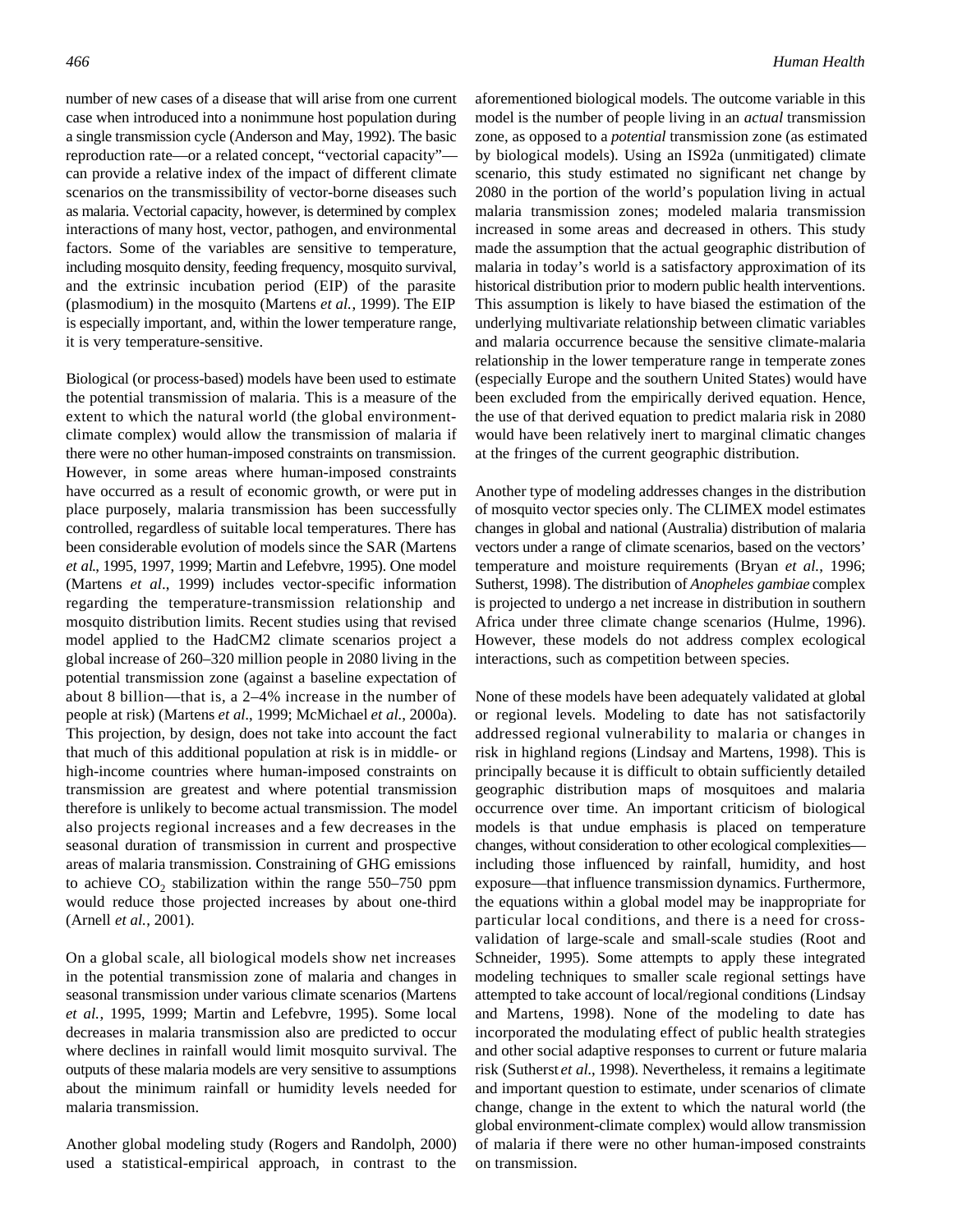

**Figure 9-2**: Potential impact of climate change on seasonal transmission of falciparum malaria. Output from MIASMA v2.0 malaria model (Martens *et al*., 1999) indicates the number of months per year when climate conditions are suitable for falciparum transmission and where there is competent mosquito vector: (a) months of potential transmission under current climate (1961–1990); (b) months of potential transmission under a GHG-only climate scenario (HadCM2 ensemble mean) in the 2080s. Future changes in mosquito distributions are not modeled. This model does not take into account control or eradication activities that have significantly limited the distribution of malaria.

#### *9.7.2. Dengue*

Dengue is a disease that is caused by four closely related viruses that are maintained in a human-*Aedes aegypti*-human cycle in most urban centers of the tropics (Gubler, 1997). The geographic distribution of the dengue viruses and mosquito vectors *(Aedes aegypti* and *A albopictus*) has expanded to the point that dengue has become a major tropical urban health problem (Gubler, 1997, 1998b). Dengue is primarily an urban disease; more than half of the world's population lives in areas of risk (Gubler, 1997, 1998b). In tropical areas of the world, dengue transmission occurs year-round but has a seasonal peak in most countries during months with high rainfall and humidity.

Major factors causing epidemics include population growth, rapid urbanization, lack of effective mosquito control, and movement of new dengue virus strains and serotypes between countries (Gubler, 1997, 1998b).

The global resurgence of dengue in recent years has resulted in increased imported dengue and cases of local transmission in the United States and Australia. As with malaria, the number of cases is small and sporadic (Gubler, 1989, 1997, 1998b). By contrast, Mexican states bordering the United States have had repeated large epidemics of dengue (Gubler, 1989, 1998b; Reiter, 1997; Rawlins *et al.,* 1998). The difference in vulnerability may be caused by differences in living standards and human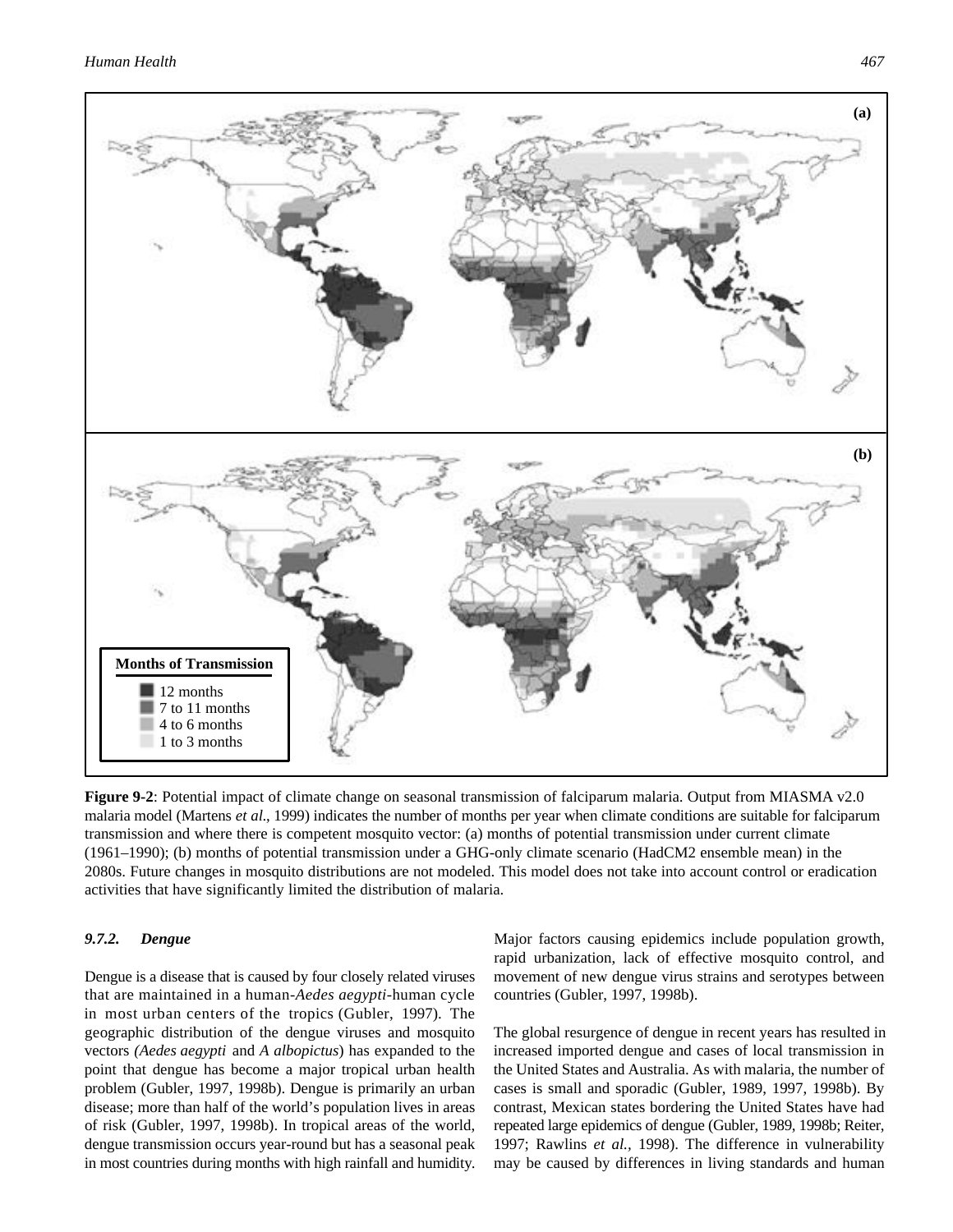behavior, which in the United States decrease the probability that vector mosquitoes will feed on humans. It is unlikely that climate change will affect these factors and cause increased epidemic dengue activity in temperate zone developed countries.

#### *9 . 7 . 2 . 1 Modeling the Impact of Climate Change on Dengue*

To date, all published studies regarding evaluations of the possible impact of global climate change on dengue transmission have involved modification of the standard equation for vectorial capacity (VC) (Jetten and Focks, 1997; Martens *et al.*, 1997; Patz *et al.*, 1998a). Temperature affects the rate of mosquito larval development, adult survival, vector size, and gonotrophic cycle, as well as the EIPof the virus in the vector (Focks *et al.,* 1993a,b, 1995).

Modeling studies (Jetten and Focks, 1997; Martens *et al.*, 1997; Patz *et al.*, 1998a) suggest that a warming projection of 2<sup>o</sup>C by 2100 will result in a net increase in the potential latitudinal and altitudinal range of dengue and an increase in duration of the transmission season in temperate locations. However, they also ignore the complex epidemiological and ecological factors that influence transmission of dynamics of dengue. Changes in potential transmission in areas that currently are endemic for dengue are projected to be limited. As with malaria, models indicate that the areas of largest change of potential transmission intensity as a result of temperature rise are places where mosquitoes already occur but where development of the virus is limited by temperature during part of the year. However, these models do not incorporate demographic, societal, and public health factors that have been responsible for eliminating dengue from temperate areas. Transmission intensity in tropical endemic countries is limited primarily by herd immunity, not temperature; therefore, projected temperature increases are not likely to affect transmission significantly. Moreover, in subtropical developed areas, where transmission is limited primarily by demographic and societal factors, it is unlikely that the anticipated temperature rise would affect endemicity (Gubler, 1998b).

#### *9.7.3. Other Mosquito-Borne Viruses*

Mosquitoes transmit many viruses, more than 100 of which are known to infect humans—causing illness ranging from acute viral syndrome to severe and sometimes fatal encephalitis and hemorrhagic fever. The natural transmission cycles of these viruses are complex and usually involve birds or rodents as well as several mosquito species; each region of the world has its own unique viruses (Gubler and Roehrig, 1998). These viruses have become important global emergent/resurgent public health problems in recent years, causing widespread epidemics (Gubler 1996, 1998a).

Yellow fever—a virus that occurs naturally in the rain forests of Africa and South America in an enzootic cycle involving lower primates and mosquitoes—also can cause major urban epidemics in a cycle involving *Aedes aegypti* that is identical to dengue (Monath, 1988). As such, it has similar weather and climate sensitivity to dengue. Yellow fever was effectively controlled in the 1950s and 1960s through vaccination (Africa) and mosquito control (the Americas). With reinvasion of most large American tropical urban centers by *Aedes aegypti* in the past 30 years (Gubler, 1989), the region is at its highest risk for urban epidemics in 50 years (Gubler, 1998c). Once urban epidemics of yellow fever begin to occur in tropical America, it is expected that this virus will move very quickly via modern transportation to Asia and the Pacific, where it has never occurred (Gubler, 1998c).

Several mosquito-borne viruses cause encephalitis, including eastern equine encephalitis (EEE), western equine encephalitis (WEE), St. Louis encephalitis (SLE), La Crosse encephalitis (LAC), and Venezuelan equine encephalitis (VEE) in the Americas; Japanese encephalitis (JE) in Asia; Murray Valley encephalitis (MVE) and Kuniin (KUN) in Australia; and West Nile (WN) and Rift Valley fever (RVF) viruses in Africa (Gubler and Roehrig 1998). WN virus also occurs in west and central Asia, the Middle East, and Europe and recently was introduced into the United States, where it caused a major epidemic in New York City (Asnis *et al.*, 2000; Komar, 2000). All of these viruses have birds (EEE, WEE, SLE, JE, MVE, KUN, WN) or rodents (LAC, VEE) as natural reservoir hosts. The natural host for RVF is not known, but large ungulates act as amplifying hosts.

Epidemics of these diseases occur when their natural ecology is disturbed in some way (Gubler and Roehrig, 1998). This could include environmental changes such as meteorological changes or forest clearing, changes in population densities and structure of the mosquito or vertebrate host, or genetic changes in the viruses. All of these diseases are very climate-sensitive, but it is difficult to know how climate change will influence their distribution and incidence because of the complexities of their transmission cycles in nature. For example, in the United States, WEE and SLE could expand their geographic distribution northward, and WEE could disappear from most of the country (Reeves *et al.,* 1994). Climate change also may have an effect on endemic/enzootic arboviruses in Australia (Russell, 1998; Tong *et al.*, 1998; Bi *et al.*, 2000). Thus, there probably would be positive and negative impacts, depending on the disease.

Floods may cause an immediate decrease in mosquito populations because of loss of breeding sites. However, disease risk may rise as floodwaters recede and vector populations increase, but only if the virus is present (Nasci and Moore, 1998). This underscores the need to have effective surveillance systems and prevention strategies in place to monitor disease and control vector activity, as well as the need for more research on the transmission dynamics of vector-borne diseases.

#### *9.7.4. Leishmaniasis*

There are two principal clinical types of leishmaniasis—visceral and cutaneous—which is caused by a range of species of *Leishmania* parasites. The parasites are transmitted by sandflies,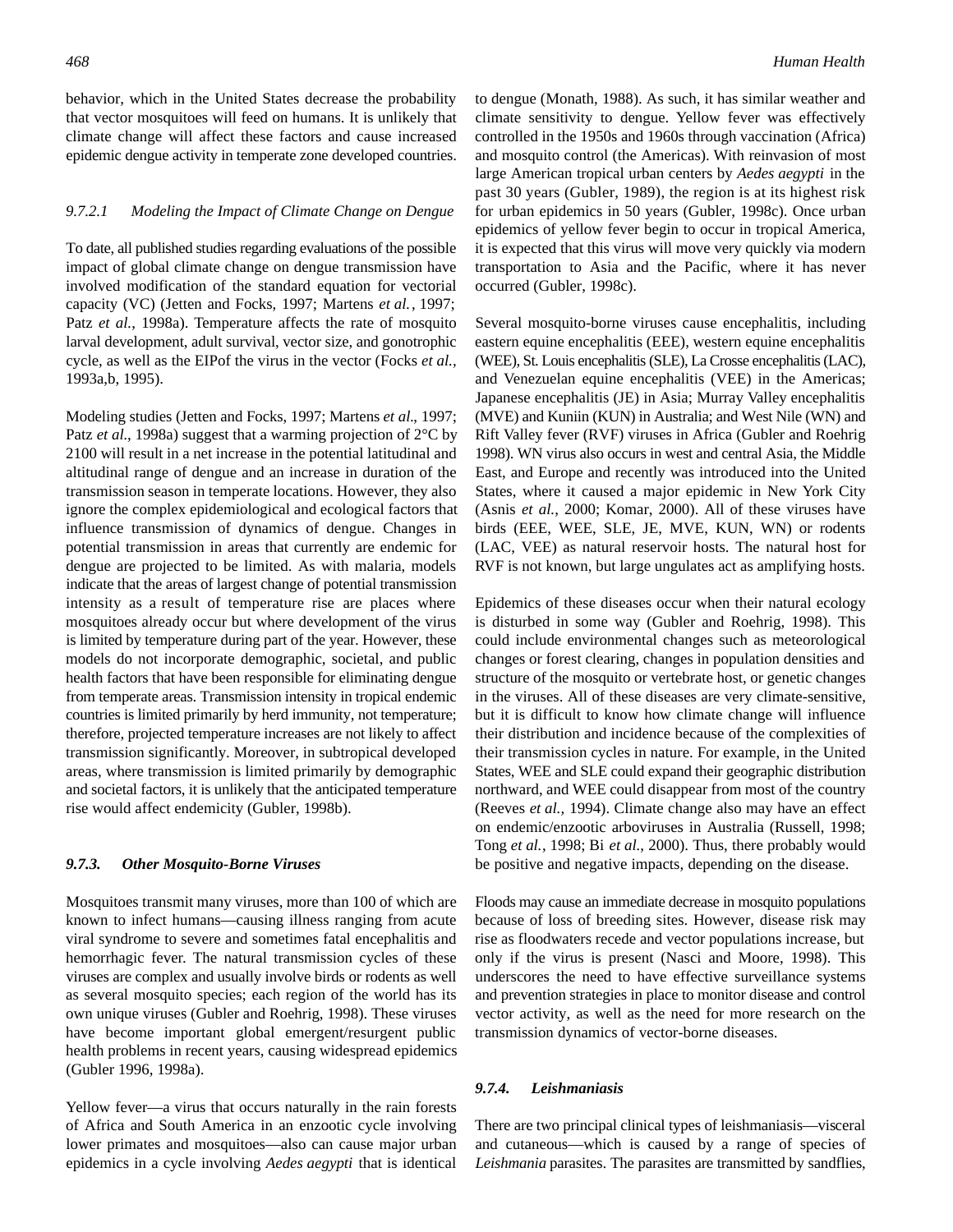*Table 9-3: Temperature thresholds of pathogens and vectors. Tmin is minimum temperature required for disease transmission. T*<sub>*max</sub> for the pathogen is upper threshold beyond which temperatures are lethal. T<sub><i>max</sub>* for vectors are not provided.</sub></sub> *Temperatures are in degrees Celsius. Note that temperatures assume optimum humidity; vector survival decreases rapidly as dryness increases. There is considerable variation in these thresholds within and between species (Purnell, 1966; Pfluger, 1980; Curto de Casas and Carcavallo, 1984; Molineaux, 1988; Rueda et al., 1990).*

| <b>Disease</b>         | Pathogen              | $T_{min}$   | $T_{max}$          | <b>Vector</b>                                 | $T_{\min}$ for Vector                               |
|------------------------|-----------------------|-------------|--------------------|-----------------------------------------------|-----------------------------------------------------|
| Malaria                | Plasmodium falciparum | $16 - 19$   | $33 - 39$          | Anopheles                                     | 8–10 (biological activity)                          |
| Malaria                | Plasmodium vivax      | $14.5 - 15$ | $33 - 39$          | Anopheles                                     | 8–10 (biological activity)                          |
| Chagas' disease        | Trypanosoma cruzi     | 18          | 38                 | <i>Triatomine</i> bugs                        | $2-6$ (survival)<br>20 (biological activity)        |
| <b>Schistosomiasis</b> | Cercaria              | 14.2        | >37                | <b>Snails</b><br>( <i>Bulinus</i> and others) | 5 (biological activity)<br>$25\pm2$ (optimum range) |
| Dengue fever           | Dengue virus          | 11.9        | not known          | Aedes                                         | $6 - 10$                                            |
| Lyme disease           | Borrelia burdorferi   |             | Not yet determined | <i>Ixodes</i> ticks                           | $5 - 8$                                             |

of which the two most important genera are *Phlebotomus* in Europe and Asia and *Lutzomyia* in the Americas. In central Asia and Europe, leishmaniasis has become an important coinfection with human imunodeficiency virus (HIV) (Alvar *et al.*, 1997; WHO/UNAIDS, 1998). Sandflies are very sensitive to temperature, and increases in temperature also may increase daily mortality rates. *Phlebotominae* are sensitive to sudden temperature changes and prefer regions with small differences between maximum and minimum temperatures. Thomson *et al.* (1999) mapped *P. orientalis* in Sudan and found that the geographic distribution was best explained by mean annual maximum daily temperature and soil type. One study on leishmaniasis in Italy indicates that climate change may expand the range of one vector (*P. perniciosus)* but decrease the range of another (*P. perfiliewi*) (Kuhn, 1997). A3°C increase in temperature could increase the geographic and seasonal distribution of *P. papatasi* in southwest Asia, provided other ecological requirements are met (Cross and Hyams, 1996; Cross *et al.*, 1996).

The southern limit of leishmaniasis and vectors in South America is the extreme north of Argentina (Curto de Cassas and Carcavallo, 1995; Marcondes *et al.*, 1997). There have been no systematic studies of the relationship between climate parameters and vectors or human cases in the Americas. Climate change could affect the geographical distribution of these vector species in Brazil, Paraguay, Bolivia, and Argentina (Carcavallo and Curto de Casas, 1996).

#### *9.7.5. Schistosomiasis*

Schistosomiasis, which is caused by five species of the trematode (flat worm) *Schistosoma*, requires water snails as an intermediate host. Worldwide prevalence has risen since the 1950s largely as a result of expansion of irrigation systems in hot climates where

viable snail populations can survive and the parasite can find human parasite carriers (Hunter *et al.*, 1993). All three genera of snail hosts (*Bulinus*, *Biomphalaria,* and *Oncomelania*) can tolerate a wide temperature range. At low temperatures, snails are effectively dormant and fecundity is virtually zero, but survival is good. At high temperatures, births (egg production) increase, but so does mortality (Table 9-3). However, snails are mobile and can move to avoid extreme temperatures within their habitats; water can act as an efficient insulator (Hairston, 1973; Gillett, 1974; Schiff *et al.*, 1979). The precise conditions within water bodies that determine transmission depend on a host of environmental factors, including local geology and topography, the general hydrology of the region, the presence or absence of aquatic vegetation, and local agricultural usage (Appleton and Stiles, 1976; Appleton, 1977). In east Africa, colonies of *Biomphalaria* and *Bulinus spp*. persist at altitudes of 2,000 m or more, but transmission—if it occurs at all—is restricted to brief warm seasons. Climate change might allow schistosomiasis transmission to extend its range to higher altitudes. Conversely, increasing temperatures at sea level could decrease transmission unless the snails move to cooler refuges.

Water shortages resulting from climate change could create greater need for irrigation, particularly in arid regions. If irrigation systems expand to meet this need, host snail populations may increase (Schorr *et al.*, 1984), leading to greater risk of human infection with the parasite. However, this impact could be reduced by constructing irrigation systems that are not conducive to snail breeding.

#### *9.7.6. Chagas'Disease*

The geographical distribution of American trypanosomiasis (Chagas' disease) is limited to the Americas, ranging from the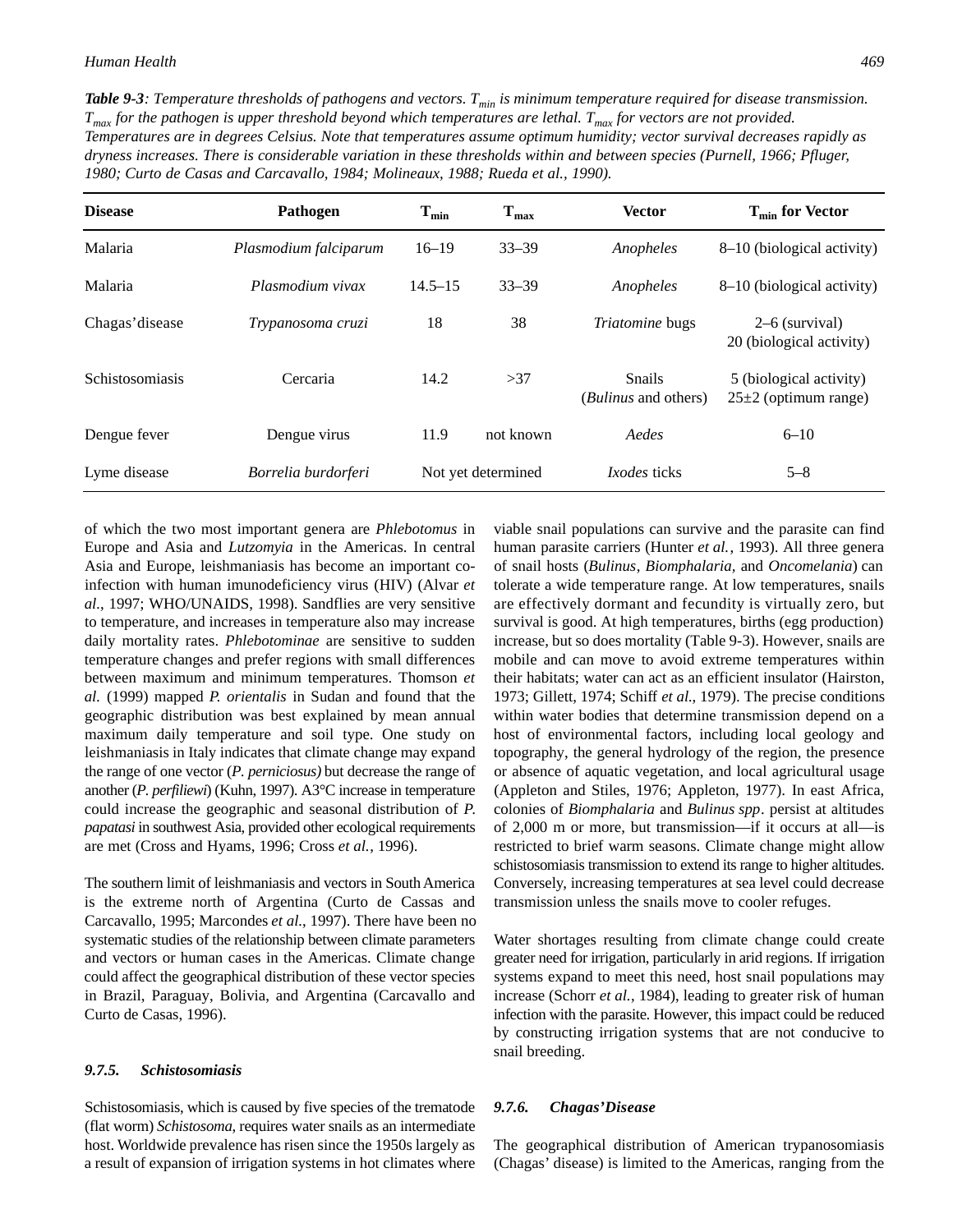southern United States to southern Argentina and Chile (Carcavallo *et al.,* 1998, 1999). Chagas'disease is transmitted by triatomine bugs (see Table 9-3). Temperature affects the major components of VC (reviewed by Zeledón and Rabinovich, 1981; Carcavallo, 1999). If temperatures exceed 30°C and humidity does not increase sufficiently, the bugs increase their feeding rate to avoid dehydration. If indoor temperatures rise, vector species in the domestic environment may develop shorter life cycles and higher population densities (Carcavallo and Curto de Casas, 1996). High temperatures also accelerate development of the pathogen, *Trypanosoma cruzi*, in the vector (Asin and Catalá, 1995). Many vector species are domesticated. Lazzari *et al.* (1998) found that in the majority of structures, differences between inside and outside temperature were small, although differences in humidity were significant. Triatomine dispersal also is sensitive to temperature (Schofield *et al*., 1992). Population density of domestic vectors also is significantly affected by human activities to control or eradicate the disease (e.g., replastering of walls, insecticide spraying). The southern limits of *Triatoma infestans* and Chagas' disease distributions recently have been moved significantly inside their climatically suitable limits by large-scale control campaigns (Schofield and Dias, 1999).

#### *9.7.7. Plague*

Plague is a bacterial disease that is transmitted by the bite of infected fleas (*Xenopsylla cheopis*), by inhaling infective bacteria, and, less often, by direct contact with infected animals (Gage, 1998). Plague exists focally in all regions except Europe. Notable plague outbreaks have occurred in several Asian, African, and South American countries in the past 10 years (John, 1996; WHO, 1997; Gage, 1998; PAHO, 1998). It is unclear whether climate change may affect the distribution and incidence of plague. There does appear to be a correlation between rainfall patterns and rodent populations (Parmenter *et al.*, 1999; see also Section 9.7.9). Prospective field research studies must be conducted to confirm this.

#### *9.7.8. Tick-Borne Diseases*

Tick-borne diseases—in particular, Lyme disease, Rocky Mountain spotted fever, ehrlichiosis, and tick-borne encephalitis (TBE)—are the most common vector-borne diseases in temperate zones in the northern hemisphere. Ticks are ectoparasites; their geographical distribution depends on the distribution of suitable host species—usually mammals or birds (Glass *et al.*, 1994; Wilson, 1998). Species that transmit these diseases have complex life cycles that require 3 years and three different hosts species one for each stage of the cycle (larvae, nymph, and adult). Climate directly and indirectly influences the tick vector, its habitat, host and reservoir animals, time between blood meals, and pathogen transmission. Bioclimatic threshold temperatures set limits for tick distribution and are of importance for the magnitude of disease occurrence (Table 9-3). Temperatures must be sufficiently high for completion of the tick's life cycle.

Humidity must be sufficient to prevent tick eggs from drying out. Temperatures above the optimum range reduce the survival rate of ticks. In temperate countries, tick vectors are active in the spring, summer, and early autumn months.

Over the past 2 decades, marked increases have been reported in the abundance of ticks and the incidence of tick-borne disease in North America and Europe. In North America, these changes have been attributed to an increase in awareness of tick-borne diseases and increased abundance of wild tick hosts (principally deer), as reforestation has expanded areas of suitable habitat (Dennis, 1998). There is some evidence that the northern limit of distribution of the tick vector (*Ixodes ricinus*) and tick density increased in Sweden between the early 1980s and 1994, concurrent with an increased frequency of milder winters (Talleklint and Jaenson, 1998; Lindgren *et al.*, 2000). In New York state, *Ixodes scapularis* has expanded its geographic distribution northward and westward in the past 10 years. The reasons for this expansion are unknown.

#### *9.7.8.1. Lyme Disease*

Lyme disease is caused by infection with the spirochete *Borrelia burgdorferi*. It is transmitted by ticks of the *Ixodes ricinus* complex (Dennis, 1998). Lyme disease has a global distribution in temperate countries of North America, Europe, and Asia. The transmission cycle of Lyme disease involves a range of mammalian and avian species, as well as tick species all of which are affected by local ecology. Under climate change, a shift toward milder winter temperatures may enable expansion of the range of Lyme disease into higher latitudes and altitudes, but only if all of the vertebrate host species required by the tick vector also are able to expand their distribution. A combination of milder winters and extended spring and autumn seasons would be expected to prolong seasons for tick activity and enhance endemicity, but this would not be expected to change disease activity because humans usually are infected by the nymphal stage, which feeds at a specific time during the second year of the cycle.

#### *9.7.8.2. Tick-Borne Encephalitis*

Tick-borne encephalitis (TBE) is caused by two closely related but biologically distinct viruses (Gubler and Roehrig, 1998). The eastern subtype is transmitted by *Ixodes persulcatus* and causes Russian spring-summer encephalitis. It occurs from China to eastern Europe and is highly focal in its distribution. The western subtype is transmitted by *Ixodes ricinus* and causes central European encephalitis, a milder form of the disease. It occurs within discrete foci from Scandinavia in the north to Croatia in the south, with only occasional cases further south. A related virus, Powassan, occurs in Canada and the United States and is transmitted by *Ixodes scapularis*. Humans usually become infected when they are exposed to ticks in habitats where the viruses are maintained. The viruses also may be transmitted directly through ingestion of raw goat milk.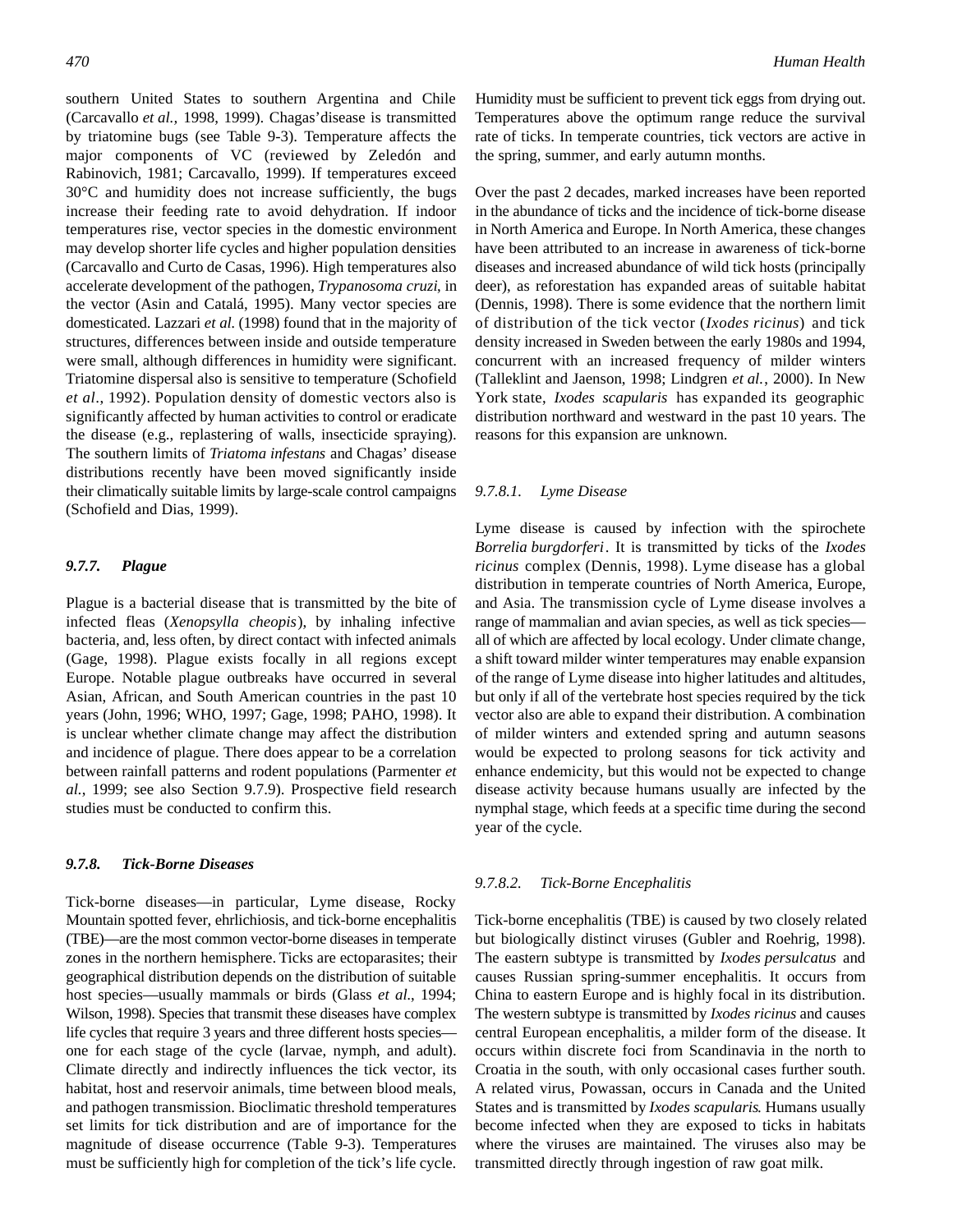It is possible that warming would extend the transmission season for TBE in Europe. The aforementioned study showed a northward extension of the tick population in Sweden in association with warmer winters, accompanied by an increase in the annual number of cases of tick-borne encephalitis reported within Sweden. Most transmission to humans is by the nymphal ticks, each of which feeds for a few days during spring-summer before dropping to the ground and molting to adult ticks, which feed primarily on deer and other large mammals. All tick stages have well-defined seasons of feeding activity, which vary geographically and may be prolonged in regions with mild winters.

Unlike Lyme disease, sustainable transmission of TBE requires a high level of coincident feeding of larval and nymphal ticks. This seasonal synchrony depends on a particular seasonal profile of land surface temperature—specifically, a rapid rate of cooling in the autumn (Randolph *et al.*, 2000). Synchrony may be disrupted by climate change as patterns of overwinter development by ticks are changed. A statistical model, based on the current distribution of TBE, indicates significant net contraction in the geographic distribution of TBE under midrange climate scenarios by the 2050s (Randolph and Rogers, 2000). The model indicates that although disease foci spread to higher latitudes and altitudes, current foci in central Europe largely disappear as a result of disruption of the tick seasonal dynamic by climate change. Thus, one model suggests that it is unlikely that warming would increase the incidence or net geographic distribution of TBE in Europe.

#### *9.7.9. Rodent-Borne Diseases*

Rodent-borne diseases are zoonoses that are transmitted directly to humans by contact with rodent urine, feces, or other body fluids (Mills and Childs, 1998; Peters, 1998). Rodents are principle hosts for arthropod vectors such as fleas (see Section 9.7.7) and ticks (see Section 9.7.8). Environmental factors that affect rodent population dynamics include unusually high rainfall, drought, and successful introduction of exotic plant species. Rodent-borne pathogens are affected indirectly by ecological determinants of food sources that affect rodent population size (Williams *et al.*, 1997; Engelthaler *et al.*, 1999).

#### *9.7.9.1. Leptospirosis*

Leptospirosis is an acute febrile disease caused by the bacteria *Leptospira*. It probably is the most widespread zoonotic disease in the world and is particularly common in the tropics (PAHO, 1998). Infection is caused by exposure to water, damp soil, or vegetation contaminated with the urine of infected wild and domestic animals (e.g., rodents and dogs) (Thiermann, 1980). Outbreaks often occur after heavy rainfall and during floods (Kriz *et al.*, 1998; Trevejo *et al.*, 1998). Therefore, any increase in flooding associated with climate change may affect the incidence of this disease.

#### *9.7.9.2. Hantaviruses*

Several hantaviruses are capable of causing severe, often fatal, illness in humans (PAHO, 1998). Each has a specific geographic distribution that is determined by that of the primary rodent host (Schmaljohn and Hjelle, 1997). Humans are infected by aerosol exposure to infectious excreta or occasionally by bites. The better known of these diseases are hemorrhagic fever with renal syndrome, caused by Hantaan virus, in China and Korea and hantavirus pulmonary syndrome in the Americas, caused by several viruses that are specific to their rodent host (Schmaljohn and Hjelle, 1997). Outbreaks of disease may be associated with weather that promotes rapid increases in rodent populations, which may vary greatly between seasons and from year to year (Glass *et al.*, 2000). Many hantavirus infections occur in persons of lower socioeconomic status, where poorer housing and agricultural activities favor closer contact between humans and rodents (Schmaljohn and Hjelle, 1997). Arenaviruses (Lassa, Junin, Machupo, etc.), which are ecologically similar to hantaviruses, may respond similarly (Mills and Childs, 1998).

#### *9.7.10. Water-Related Infectious Diseases*

There are complex relationships between human health and problems of water quality, availability, sanitation, and hygiene. Predicting the potential impacts of climate change on waterrelated diseases therefore is difficult because access to a clean safe water supply is determined primarily by socioeconomic factors. Extreme weather—floods or droughts—can increase the risk of disease via contamination of water resources, poor hygiene, or other mechanisms. Currently, the World Health Organization (WHO) estimates that more than 1 billion people worldwide are without access to safe drinking water and that every year as many as 4 million die prematurely because they do not have access to safe drinking water and sanitation. Increases in water stress are projected under climate change in certain countries (see Chapter 4), but it is difficult to translate such indicators directly into the attributable risk for waterrelated diseases. Water scarcity may necessitate use of poorer quality sources of freshwater, such as rivers, which often are contaminated. Decreases in water supplies could reduce the water available for drinking and washing and lower the efficiency of local sewerage systems, leading to increased concentration of pathogenic organisms in raw water supplies.

Excessive precipitation can transport terrestrial microbiological agents into drinking-water sources. For example, some outbreaks of cryptosporidiosis, giardia, and other infections have been triggered by heavy rainfall events in the UK and United States (Lisle and Rose, 1995; Atherholt *et al.*, 1998; Rose *et al.*, 2000; Curriero *et al*., 2001). Significant correlation between the cumulative monthly distribution of cholera cases and the monthly distribution of precipitation has been observed in Guam (Borroto and Haddock, 1998). In many countries, handling of sewage is not separate from the drainage system for stormwaters. It is important that water resource management can adapt to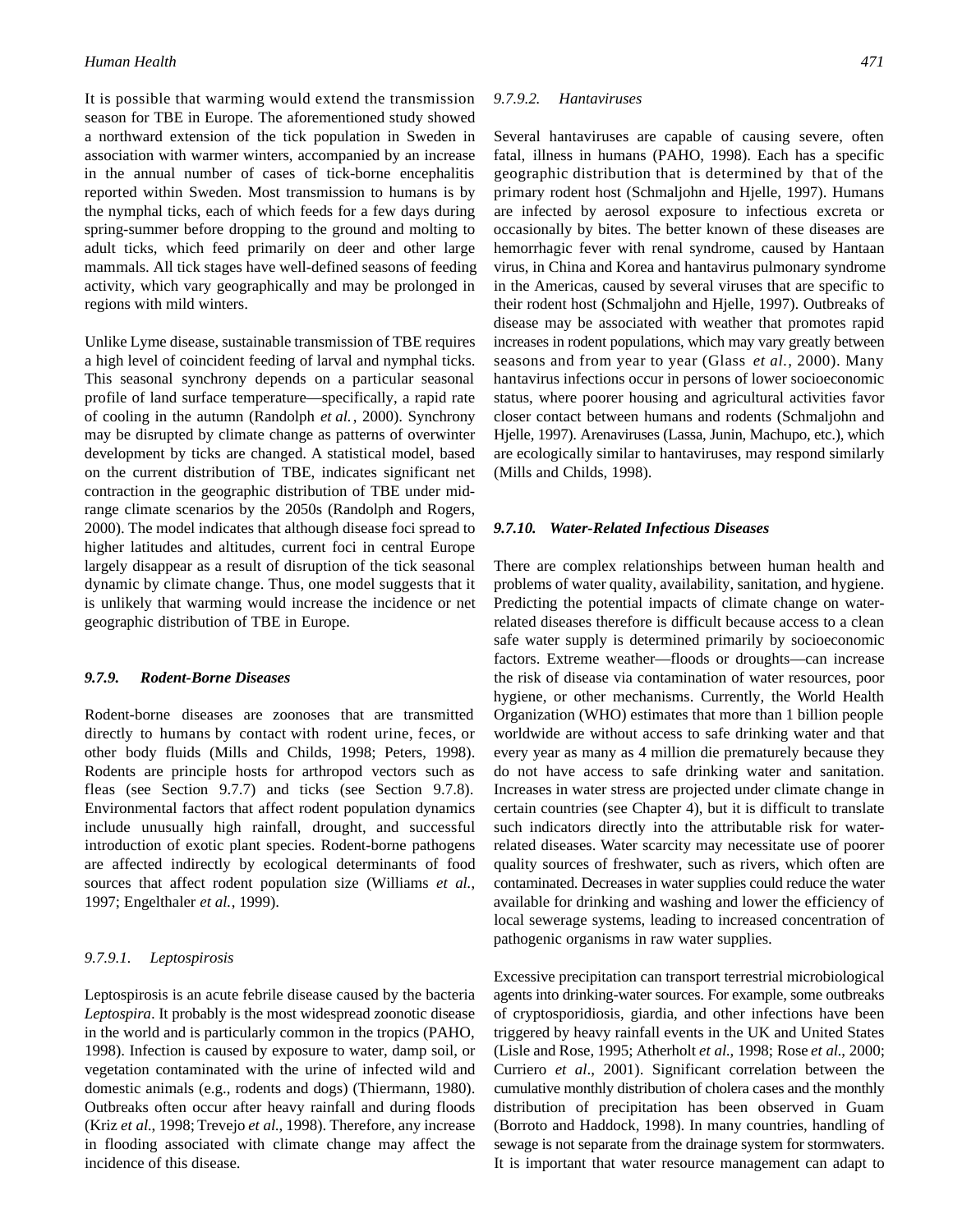changes in the frequency of precipitation extremes to minimize the risk of microbiological contamination of the public water supply.

Cholera is a water- and food-borne disease and has a complex mode of transmission. In tropical areas, cases are reported year-round. In temperate areas, cases are reported mainly in the warmest season. The seventh cholera pandemic currently is spreading across Asia, Africa, and South America. A new serogroup (*V. cholerae* O139) appeared in 1992 and is responsible for large epidemics in Asia. During the 1997–1998 El Niño, excessive flooding caused cholera epidemics in Djibouti, Somalia, Kenya, Tanzania, and Mozambique (WHO, 1998b). Birmingham *et al.* (1997) found a significant association between bathing and drinking water from Lake Tanganyika and the risk of infection with cholera. Warming in the African Great Lakes may cause conditions that increase the risk of cholera transmission in the surrounding countries (WHO, 1998b). See Section 9.8 for a discussion of cholera in coastal waters.

#### *9.7.11. Other Infectious Diseases*

Water- and food-borne diseases tend to show marked seasonality, with peaks in early spring or summer. Higher temperatures favor microorganism proliferation and often are associated with an increase in gastrointestinal infections. Above-average temperatures in Peru during the 1997–1998 El Niño were associated with a doubling in the number of children admitted to the hospital with diarrhea (Checkley *et al.*, 2000). Higher temperatures also can trigger spore maturation (e.g., *Cyclospora cayetanensis*—Ortega *et al.*, 1993; Smith *et al.*, 1997). In Peru, the incidence of cyclosporosis peaks in the summer months (Madico *et al.*, 1997). Because climate change is expected to entail warmer springs and summers, additional cases of foodborne disease may occur, if current trends continue (Bentham and Langford, 1995). In most developed countries, food-borne disease incidence is increasing as a result of changes in behavior, consumption patterns, and commerce.

Major epidemics of meningococcal infection usually occur every 5–10 years within the African "meningitis belt;" they usually start in the middle of the dry season and end a few months later with the onset of the rains (Greenwood *et al*., 1984). Between February and April 1996, the disease affected thousands of people in parts of northern Nigeria, many of whom died (Angyo and Okpeh, 1997). The epidemic spread from the original meningitis belt to Kenya, Uganda, Rwanda, Zambia, and Tanzania (Hart and Cuevas, 1997). One of the environmental factors that predispose to infection and epidemics is low humidity (Tikhoumirov *et al.*, 1997). However, a climate-meningitis association was not clear in parts of the Gulf of Guinea (Besancenot, 1997). The fact that this disease has been limited to semi-arid areas of Africa suggests that its transmission could be affected by warming and reduced precipitation.

Warm and humid conditions can promote fungal skin infections such as sporotrichosis (Conti Diaz, 1989). Decreases in humidity can lead to increased dispersion of particulate fungal spores, thereby increasing the risk of pneumonia caused by coccidioidomycosis (Durry *et al.*, 1997; Schneider *et al.*, 1997).

#### **9.8. Coastal Water Issues**

Pathogens often are found in coastal waters; transmission occurs though shellfish consumption or bathing. Coastal waters in developed and developing countries frequently are contaminated with untreated sewage. Higher temperatures encourage microorganism proliferation. The presence of *Vibrio spp.* (some of which are pathogens that cause diarrhea) has been associated with higher sea-surface temperature (SST) (Lipp and Rose, 1997). *Vibrio vulnificus*is a naturally occurring estuarine bacterium that may be more often transmitted to humans under conditions of higher SST (Patz *et al.*, 2000).

Acute poisoning can occur following consumption of fish and shellfish contaminated with biotoxins (WHO, 1984). Phytoplankton organisms respond rapidly to changes in environmental conditions and therefore are sensitive biological indicators of the combined influences of climate change and environmental change (Harvell *et al.*, 1999). Algal blooms are associated with several environmental factors, including sunlight, pH, ocean currents, winds, SSTs, and runoff (which affects nutrient levels) (Epstein *et al*., 1993; NRC, 1999). Algal blooms can be harmful to fish and other aquatic life, often causing severe economic damage, and are reported to have increased globally in the past several decades (Hallegraeff, 1993; Sournia, 1995), although some of the observed increase is attributed to changes in monitoring, effluent, and land use.

There is no straightforward relationship between the presence of an algal bloom and an outbreak of poisoning. Human poisoning can occur in the absence of a bloom. Two main types of biotoxin poisoning are associated with temperate climates and colder coastal waters: paralytic shellfish poisoning and diarrheic shellfish poisoning. If water temperatures rise as a result of climate change, shifts in the distribution of these diseases could follow. Biotoxins associated with warmer waters, such as ciguatera in tropical waters, could extend their range to higher latitudes (Tester, 1994). An association has been found between ciguatera (fish poisoning) and SST in some Pacific islands (Hales *et al.*, 1999a).

Recent evidence suggests that species of copepod zooplankton provide a marine reservoir for the cholera pathogen and facilitate its long-term persistence in certain regions, such as the estuaries of the Ganges and Bramaputra in Bangladesh (Colwell, 1996). The seasonality of cholera epidemics may be linked to the seasonality of plankton (algal blooms) and the marine food chain. Studies using remote-sensing data have shown a correlation between cholera cases and SST in the Bay of Bengal (Lobitz *et al.*, 2000). Interannual variability in cholera incidence in Bangladesh also is linked to ENSO and regional temperature anomalies (Pascual *et al.,* 2000). Epidemiological evidence further suggests a widespread environmental cause of the 1991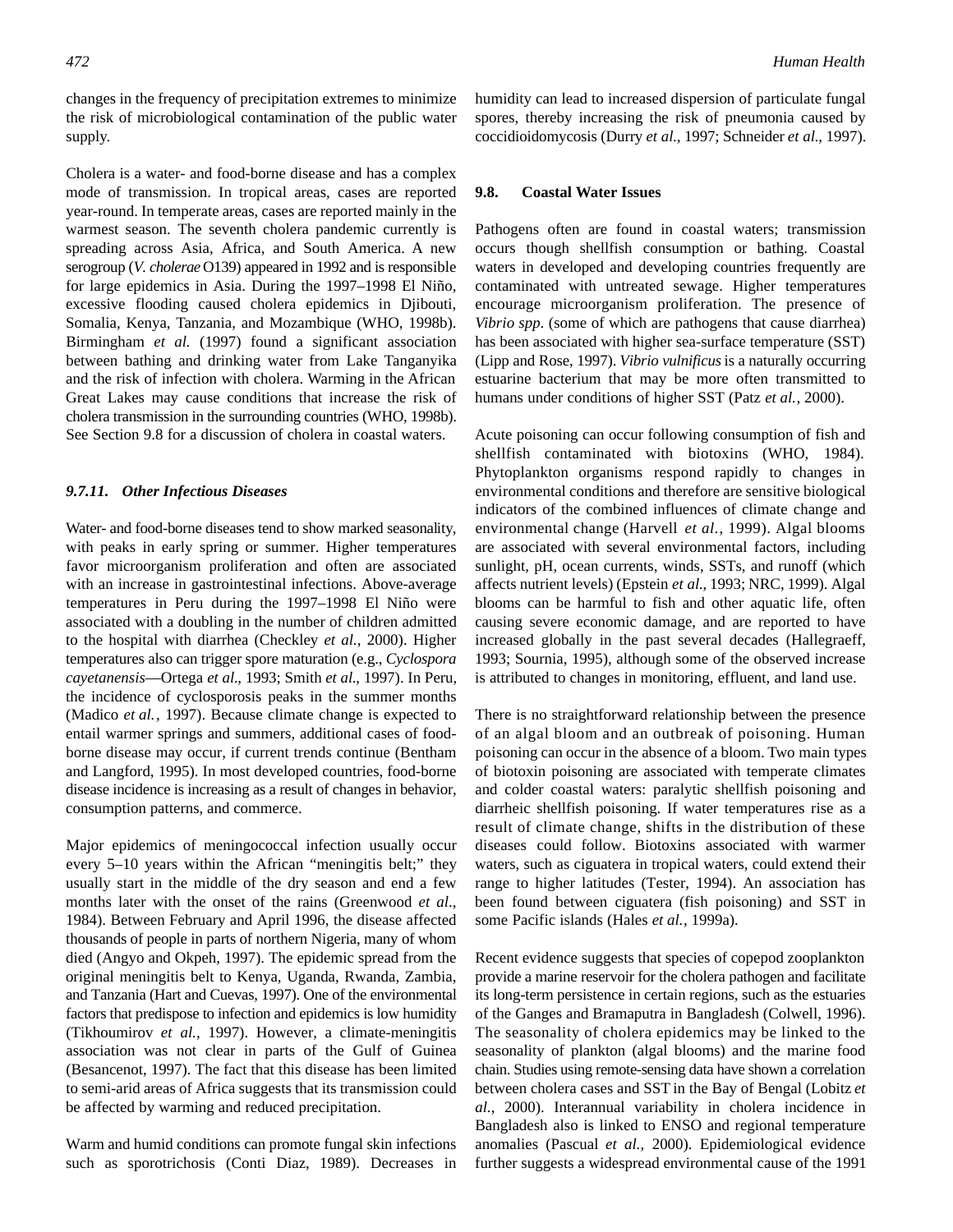epidemic in Peru**,** rather than point-source contamination (Seas *et al.,* 2001). There is some evidence for a link between warmer sea surfaces and cholera risk in the Bay of Bengal, but it is not possible to extrapolate such findings to cholera incidence inland or in other regions. The potential impact of long-term climate warming on cholera incidence or risk of epidemics remains uncertain.

Climate-related ecological changes may enhance primary and secondary transmission of cholera in developing countries, particularly among populations settled in low-lying coastal areas in the tropics. However, the causal link between sea temperature, plankton blooms, and human disease requires further elucidation and confirmation.

#### **9.9. Food Yields and Nutrition**

Background climate and annual weather patterns are key factors in agricultural productivity, despite technological advances such as improved crop varieties and irrigation systems. As temperature, rainfall, and soil moisture change, plant physiology is affected; so too is the much less predictable risk of a change in patterns of plant pests and pathogens. There are many social, economic, and environmental influences on agricultural, horticultural, and livestock productivity. Climate change represents an additional pressure on the world food supply system. That system, which has yielded an overall increase in per capita food supplies over the past 4 decades, has shown signs of faltering over the past decade. There is ongoing scientific debate about the relative importance of economic, technical, and ecological influences on current food yields (Waterlow *et al.*, 1998; Dyson, 1999). Optimists point to falling food prices; pessimists point to falling soil fertility.

Modeling studies (reviewed in Chapter 5) indicate that, under climate change, yields of cereal grains (the world's dominant food commodity) would increase at high and mid-latitudes but decrease at lower latitudes. Furthermore, this disparity would become more pronounced as time progresses. The world's food system may be able to accommodate such regional variations at the global level, with production levels, prices, and the risk of hunger relatively unaffected by the additional stress of climate change. To minimize possible adverse consequences, a dual development program is desirable. Adaptation should be undertaken via continued development of crop breeding and management programs for heat and drought conditions. These will be immediately useful in improving productivity in marginal environments today. Mitigation strategies should be implemented to try to reduce further enhanced global warming. However, recent work suggests that the main benefits of mitigation will not accrue until late in the 21st century (Parry *et al.*, 1998).

The United Nations Food and Agriculture Organization (FAO) estimates that in the late 1990s, 790 million people in developing countries did not have enough to eat (FAO, 1999). The FAO report on food insecurity has identified population groups, countries, and regions that are vulnerable. For example, nearly

half the population in countries of central, southern, and east Africa are undernourished. Environmental factors, including natural factors and those that are a consequence of human activities, can limit agricultural potential. These factors include extremely dry or cold climates, poor soil, erratic rainfall, steep slopes, and severe land degradation. The FAO report further states that undernutrition and malnutrition prevail in regions where environmental, economic, and other factors expose populations to a high risk of impoverishment and food insecurity.

Undernutrition is a fundamental cause of stunted physical and intellectual development in children, low productivity in adults, and susceptibility to infectious disease in everyone. Decreases in food production and increases in food prices associated with climate change would increase the number of undernourished people. Conversely, if food production increases and food prices decrease, the number of undernourished people would fall, but populations in isolated areas with poor access to markets still may be vulnerable to locally important decreases or disruptions in food supply.

#### **9.10. Demographic and Economic Disruption**

Health impacts associated with population displacement fall under two general categories: health impacts resulting from the new ecological environment and health impacts resulting from the living environment in refugee camps (Prothero, 1994). Even displacement from longer term cumulative environmental deterioration is associated with such health impacts. Cumulative changes that may cause population displacement include land degradation, salinity, deforestation, waterlogging, desertification, and water scarcity. When pastoralists in west Africa were forced to move because of reduced pasture and water, they were faced with new ecological conditions. They experienced psychological stress and were more at risk of infectious diseases (Stock, 1976; Prothero, 1994). Climate change may affect human security via changes in water supplies and/or agricultural productivity (Lonergan, 1998, 1999). An increase in the magnitude and frequency of extreme events also would be disruptive to political stability.

Immediate environmental catastrophes can force sudden displacement of a population. In these cases, adverse health impacts usually result from living in refugee camps in overcrowded, poor accommodations with inadequate food, water supplies, sanitation, and waste disposal (Shears *et al*., 1985; Noji, 1997). These conditions predispose people to parasitic and communicable diseases such as malaria and cholera, respiratory infections, intestinal disorders, malnutrition, and psychological stress (Prothero, 1994).

The potential impacts of sea-level rise on the health and wellbeing of coastal populations are an important consideration (Klein and Nicholls, 1999). Estimates of the potential number of people at risk from sea-level rise are addressed elsewhere in TAR WGI and this volume. For example, a 0.5-m rise in sea level along the Nile delta would flood 32% of urban areas,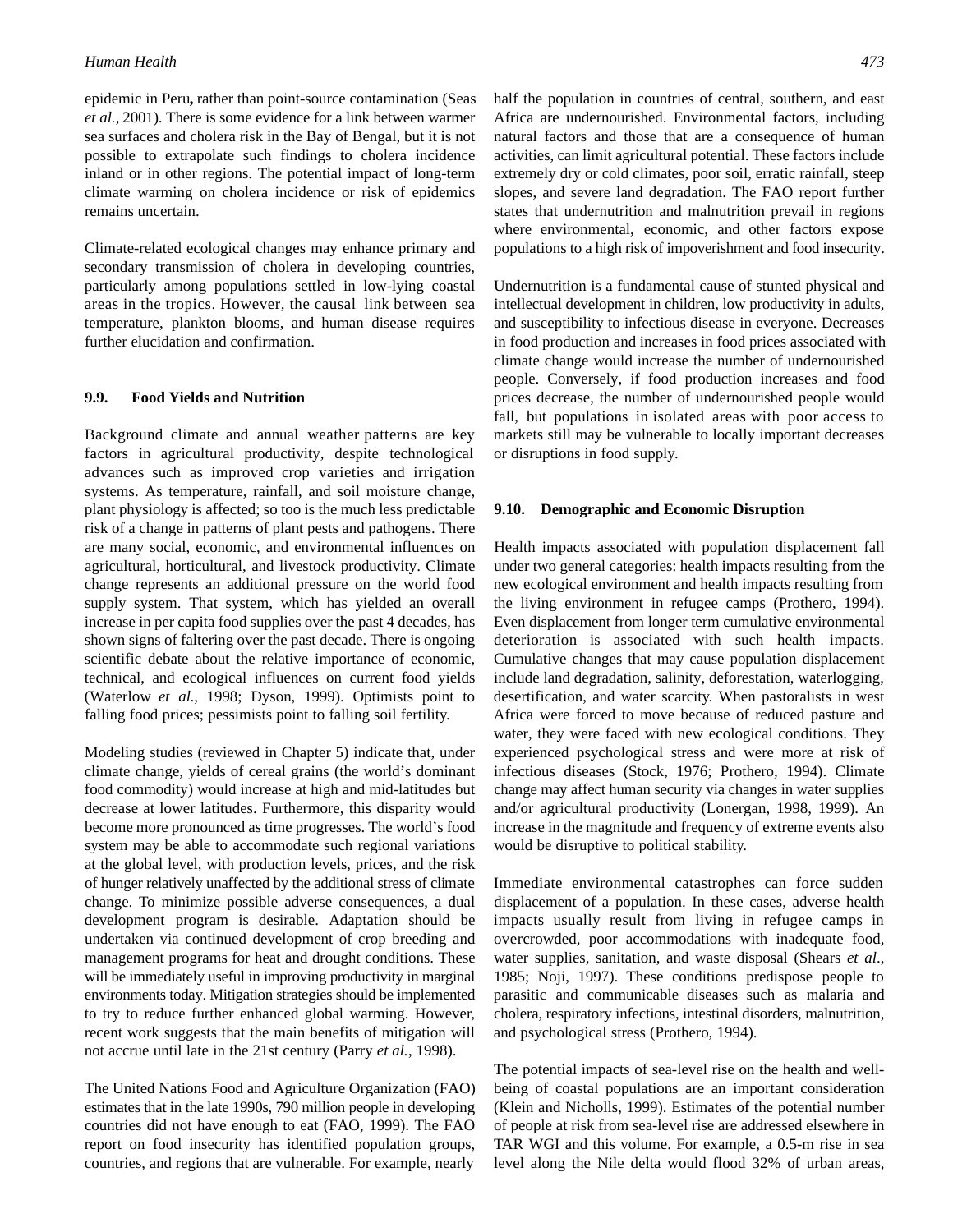resulting in a significant loss of shelter and forced migration (El-Raey *et al.*, 1999; see Chapter 6). In some locations, sealevel rise could disrupt stormwater drainage and sewage disposal and result in salinization of freshwater supplies. It can affect health indirectly by reducing food production—for example, by reducing rice production in low-lying coastal rice paddies. Sea-level rise also could affect the distribution of vector-borne diseases—for example, some of the coastal wetlands of the United States may be flooded, thereby destroying the habitat of the EEE virus. Populations with limited economic, technical, and social resources have increased vulnerability to various infectious, psychological, and other adverse health consequences.

#### **9.11. Adaptation Options**

Adaptation measures can be used effectively to greatly reduce many of the potential health impacts of climate change (Gubler, 1998d; McMichael and Kovats, 2000; WHO, 2000). The most important, cost-effective, and urgently needed measure is to rebuild public health infrastructure. In very many countries of the world, this infrastructure has declined in recent years. Many diseases and public health problems that otherwise may be exacerbated by climate change could be prevented substantially or completely with adequate financial and public health resources. These resources would encompass public health training programs, research to develop and implement more effective surveillance and emergency response systems, and sustainable prevention and control programs.

Understanding vulnerability to changes in ranges or rates of diseases is the first step in addressing adaptive capacity. Adaptation involves the ability to change behavior or health infrastructure to reduce these potential negative impacts or increase potential positive impacts of climate change. Interventions early in the causal chain of disease are preferred (e.g., "primary" prevention to remove or reduce risks before any human cases occur). To the extent that this is not always feasible (or the risk factors unknown), "secondary prevention" or surveillance for early warning to prevent any further cases also is important.

Adaptation is a function of several societal systems, including access to financial resources (for individuals and populations), technical knowledge, public health infrastructure, and the capacity of the health care system. Note that there is much similarity in the determinants of adaptive capacity and those of vulnerability (see Section 9.3). Adaptation can occur via two routes: autonomous adaptation, which is the natural or spontaneous response to climate change by affected individuals, and purposeful adaptation, which is composed of planned responses to projected climate change—typically by governmental or other institutional organizations (MacIver and Klein, 1999). Purposeful adaptation also can occur via deliberate modification of personal, family, and community lifestyles, particularly in response to public education programs. Anticipatory adaptations are planned responses that take place in advance of climate change.

Adaptation to the impacts of climate change may occur at the population, community, or personal level (see Table 9-4). The capacity to adapt to potential changes in the climate will depend on many factors, including improving the current level of public health infrastructure; ensuring active surveillance for important diseases; and continuing research to further our understanding of associations between weather, extreme events, and vector-borne diseases. In addition, continuing research into medical advances required for disease prevention, control, and treatment—such as vaccines, methods to deal with drug-resistant strains of infectious agent, and mosquito control—is needed. More generally, research is needed to identify adaptation needs, evaluate adaptation measures, assess their environmental and health implications, and set priorities for adaptation strategies. The following subsections outline adaptive measures that have been developed for two areas of climate change impacts on health.

#### *9.11.1. Extreme Events and Natural Disasters*

Major impacts on human health may occur via changes in the magnitude and frequency of extreme events (see Table 3-10 and TAR WGI Chapter 9). Following Hurricanes George and Mitch, a range of policies to reduce the impacts of such extreme events has been identified (PAHO, 1999):

- Undertaking vulnerability studies of existing water supply and sanitation systems and ensuring that new systems are built to reduce vulnerability
- Developing improved training programs and information systems for national programs and international cooperation on emergency management
- Developing and testing early warning systems that should be coordinated by a single national agency and involve vulnerable communities providing and evaluating mental health care, particularly for those who may be particularly vulnerable to the adverse psychosocial effects of disasters (e.g., children, the elderly, and the bereaved).

Adaptation strategies to reduce heat-related mortality in vulnerable cities around the world include weather-based early warning systems (WMO, 1997; Ortiz *et al.*, 1998). A different system must be developed for each city, based on that city's specific meteorology. Specific weather/health thresholds are determined and used to call health warnings or advisories. Many systems are based on synoptic methodology; specific " offensive" air masses are identified and forecasts are developed to determine if they will intrude into a city within the next 60 hours. Two systems are under construction for Rome, Italy, and Shanghai (WMO, 1997).

Institutional and cultural barriers to the use of seasonal forecast information remain. Decisionmakers should be educated or encouraged to use scientific information that may lead to reduction in losses from natural disasters (Pfaff *et al.*, 1999).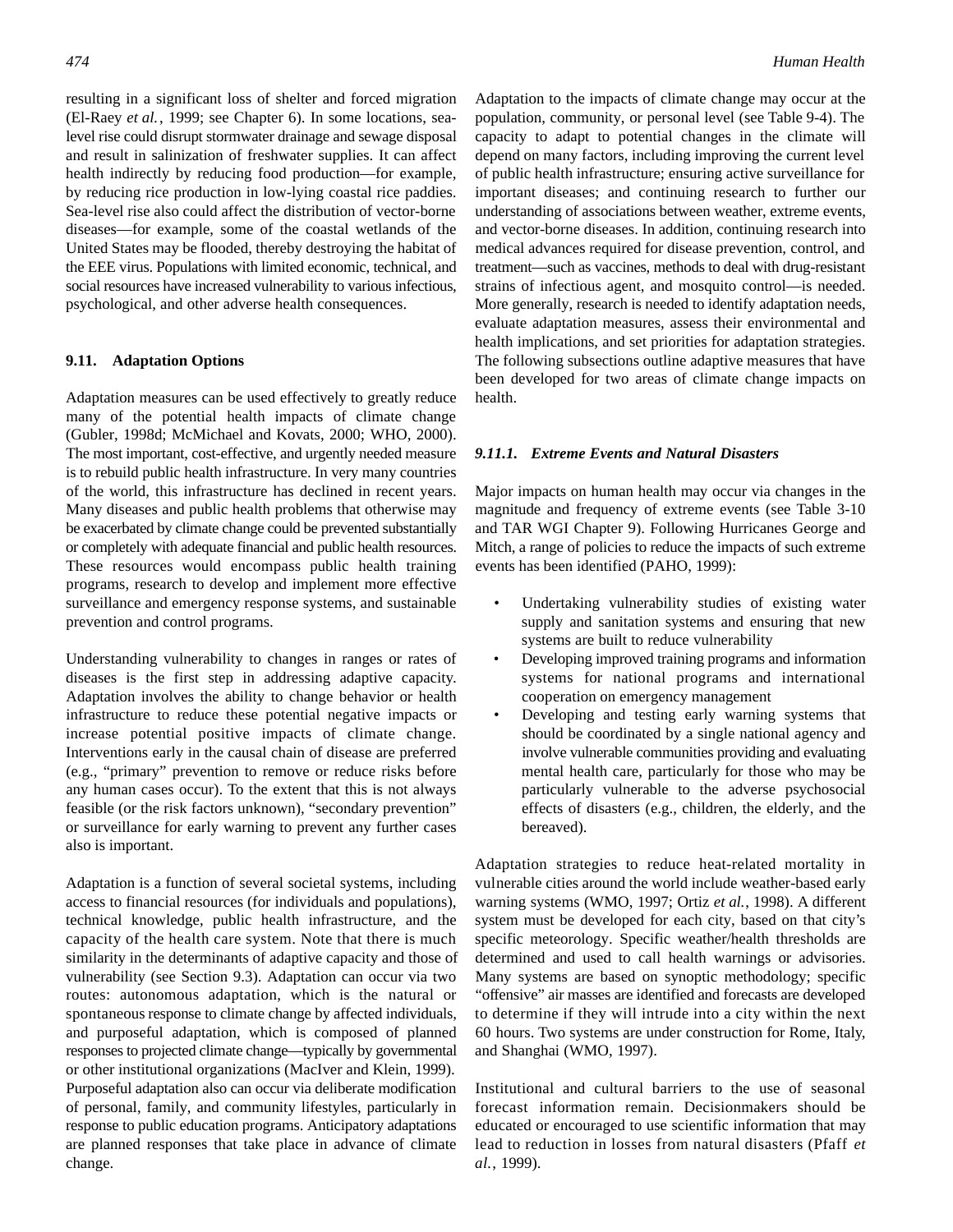| <b>Health</b><br><b>Outcome</b> | Legislative                                                                                             | <b>Technical</b>                                                                                                                                                | <b>Educational-</b><br><b>Advisory</b> | <b>Cultural and</b><br><b>Behavioral</b>                                  |
|---------------------------------|---------------------------------------------------------------------------------------------------------|-----------------------------------------------------------------------------------------------------------------------------------------------------------------|----------------------------------------|---------------------------------------------------------------------------|
| Thermal stress                  | - Building guidelines                                                                                   | - Housing, public buildings,<br>urban planning to reduce<br>heat island effects, air<br>conditioning                                                            | - Early warning<br>systems             | - Clothing, siesta                                                        |
| Extreme<br>weather events       | - Planning laws<br>- Building guidelines<br>- Forced migration<br>- Economic incentives for<br>building | - Urban planning<br>- Storm shelters                                                                                                                            | - Early warning<br>systems             | - Use of storm<br>shelters                                                |
| Air quality                     | - Emission controls<br>- Traffic restrictions                                                           | - Improved public transport,<br>catalytic converters,<br>smokestacks                                                                                            | - Pollution warning                    | - Carpooling                                                              |
| Vector-borne<br>diseases        |                                                                                                         | - Vector control<br>- Vaccination, impregnated<br>bednets<br>- Sustainable surveillance,<br>prevention and control<br>programs                                  | - Health education                     | - Water storage<br>practices                                              |
| Water-borne<br>diseases         | - Watershed protection laws<br>- Water quality regulation                                               | - Genetic/molecular screening - Boil water alerts<br>of pathogens<br>- Improved water treatment<br>(e.g., filters)<br>- Improved sanitation (e.g.,<br>latrines) |                                        | - Washing hands and<br>other hygiene<br>behavior<br>- Use of pit latrines |

*Table 9-4: Options for adaptation to reduce health impacts of climate change.*

#### *9.11.2. Malaria Epidemics*

Malaria prevention illustrates approaches to adaptation that also apply to other vector-borne disease threats. To reduce the increased risks of malaria, human populations must take adaptive measures to diminish the impacts. Although malaria epidemics can be triggered by changes in meteorological or socioeconomic conditions, many health services fail to monitor these variables because indicators of risk for epidemic-prone areas have not been determined (Najera *et al.*, 1998). Malaria surveillance and epidemic preparedness may benefit from recently developed tools that predict the seasonality and risks of epidemics by using satellite or ground-based meteorological data (e.g., Hay *et al.*, 1998; Patz *et al.*, 1998b). New approaches to mapping the distribution of malaria vectors over large areas may facilitate species-specific vector control activities. It has been shown in western Kenya that the risk of malaria transmission in the highlands can be predicted with a simple rainfall- and temperaturedependent predictive model (Githeko *et al.*, 2000).

Epidemics are focal in nature and often may be controlled by limited application of safe and effective residual insecticides. Parasite resistance to antimalarials is a threat to malaria control

programs; therefore, it is essential that drug sensitivity is reviewed regularly. At the personal level, insecticide-protected fabrics (e.g., bednets) have been shown to be effective against infective mosquito bites (Legeler, 1998).

#### **9.12. Secondary Health Benefits of Mitigation Policies**

Actions taken to reduce GHG emissions are very likely to benefit population health (Wang and Smith, 1999; WHO, 1999c; OECD, 2000; see also TAR WGIII Chapter 9). Fossil fuel combustion releases local hazardous air pollutants (especially particulates, ozone, nitrogen oxides, and sulfur dioxide) and GHGs. Hence, policies to reduce GHG emissions via reductions in vehicle exhausts or an increase in the efficiency of indoor household cookstoves would yield great benefits to health (see also TAR WGIII Section 9.2.8.4). Controlling road traffic also would benefit health through reductions in road traffic accidents a leading cause of death worldwide (Murray and Lopez, 1996).

The benefits to health from mitigation are highly dependent on the technologies and sectors involved. A study by Wang and Smith (1999) indicates that a significant number of premature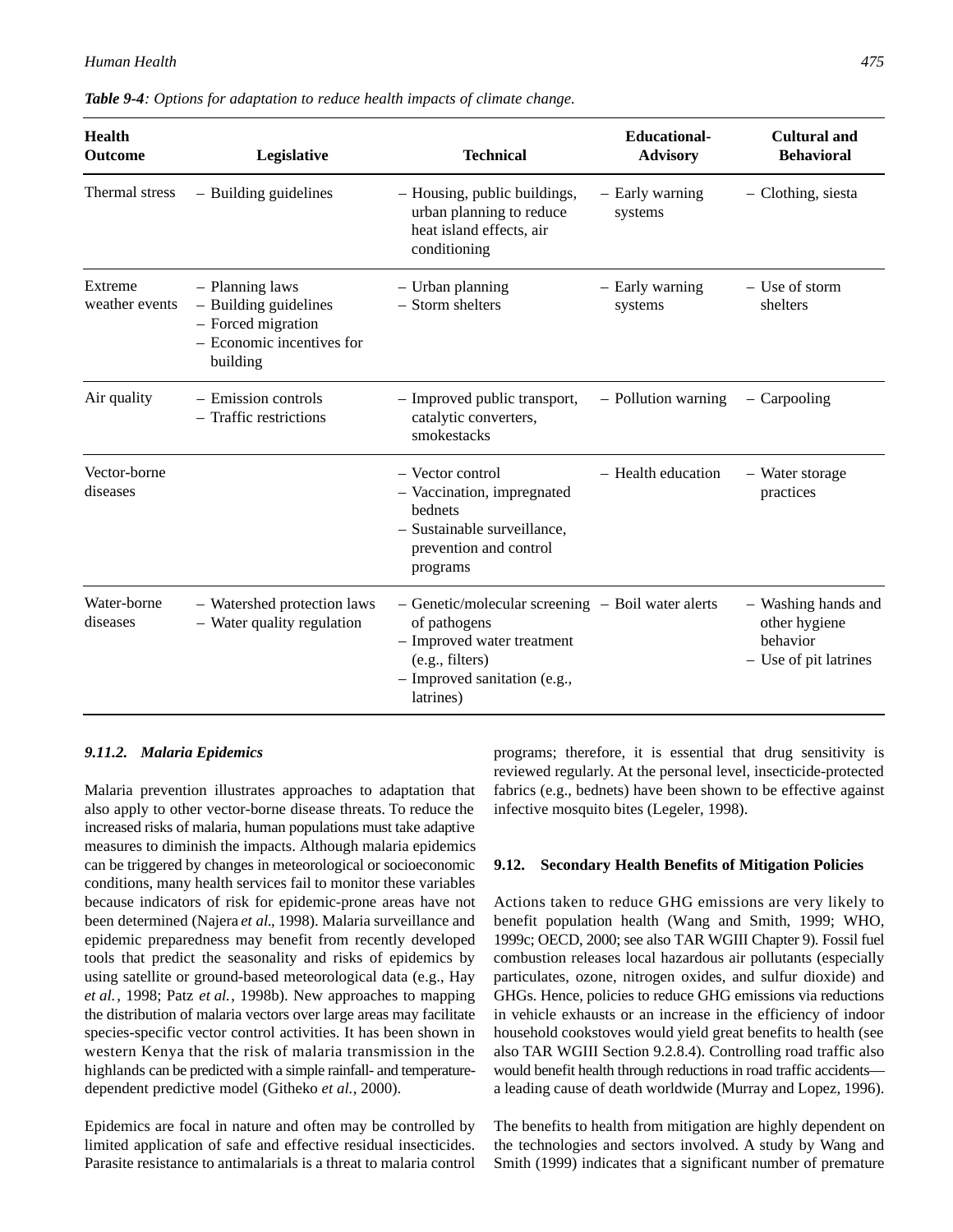#### **Box 9-3. Understanding El Niño Can Help Adaptation to Climate Change: Seasonal Climate Forecasting**

There is evidence of an association between El Niño and epidemics of vector-borne diseases such as malaria and dengue in some areas where El Niño affects the climate (Kovats *et al.*, 1999). Malaria transmission in unstable areas is particularly sensitive to changes in climate conditions, such as warming or heavy rainfall (Akhtar and McMichael, 1996; Gupta, 1996; Najera *et al.*, 1998). In Venezuela and Colombia, malaria morbidity and mortality increases in the year following the onset of El Niño (Bouma and Dye, 1997; Bouma *et al.*, 1997b; Poveda *et al.*, 2000). ENSO also has been shown to affect dengue transmission in some Pacific islands (Hales *et al.*, 1999b), though not in Thailand (Hay *et al.*, 2000). However, in many of the studies that have found a relationship between El Niño and disease, the specific climate drivers or mechanisms have not been determined. There also are other climate oscillations that are less well studied. Furthermore, there are other important explanations of cyclic epidemics, such as changes in herd immunity (Hay *et al.*, 2000).

The ENSO phenomenon provides opportunities for early warning of extreme weather, which could improve epidemic preparedness in the future. Seasonal forecasting methods and information have the potential to be used to far greater effect by the health sector (IRI, 1999; Kovats *et al.,* 1999). In addition to these direct applications, attention to the impacts of interannual climate variability associated with the ENSO phenomenon would help countries develop the necessary capacity and preparedness to address longer term impacts associated with global climate change (Hales *et al.*, 2000). On the other hand, there are limitations to using ENSO interannual climate variability to assess potential impacts of long-term climate change.

deaths can be prevented via reductions in particulate emissions in the household sector (i.e., domestic fuel use) in China. The Working Group on Public Health and Fossil Fuel Combustion (1997) estimates that a worldwide reduction in outdoor exposure to particulate matter (PM10), under a Kyoto-level (but global) emissions mitigation scenario, would avert 700,000 premature deaths annually by 2020 compared to a business-as-usual scenario. This figure, however, can be regarded only as indicative, given the broad assumptions and many uncertainties that underlay the estimation. Large numbers of people lack access to clean energy. Renewable energy sources—particularly solar and wind—could help provide this much needed energy while minimizing GHG emissions and maximizing health gain (Haines and Kammen, 2000).

#### **9.13 Research and Information Needs**, **including Monitoring**

Research on the health impacts of global climate change should be conducted within an international network of scientists. Climatic-environmental changes will vary by geographic location, and local populations vary in their vulnerability to such changes. Therefore, the patterns of health gains and losses will be very context-dependent. This type of research requires maximum exchange of information and cross-fertilization of ideas and techniques among scientists, agencies, and institutes. In particular, forecasting the likely health outcomes of exposure to future climate-environmental scenarios requires development of predictive models that can integrate across disparate systems. This will require an interdisciplinary approach. There is an urgent need to focus research efforts more sharply. Particular tasks include:

• Epidemiological studies of ongoing climatic variability and trends in relation to health

- Development of mathematical models to forecast likely health outcomes in relation to projected climatic/ environmental changes, accounting for concurrent social and economic circumstances and their projected changes
- Development of monitoring methods and systems to detect early evidence of health-related changes and further inform epidemiological and predictive modeling studies.

Monitoring of the potential impacts of climate change on health is important for several reasons (Campbell-Lendrum *et al.*, 2000; Kovats and Martens, 2000):

- Early detection of the health impacts of climate change
- Improved analysis of relationships between climate and health
- Validation of predictive models
- Increased understanding of vulnerability
- Assessment of effectiveness of adaptation strategies.

Epidemiological data are necessary to inform policymakers about the magnitude of actual or potential impacts of climate change. Most current infection surveillance systems have been designed to detect particular causes, such as food-borne disease, and individual risk factors, such as overseas travel. Monitoring of climate change requires a more comprehensive approach to infection etiology, examining the possible influence of climate on the environmental sources of pathogens and on human behavior (WHO-ECEH, 1998a,b). Another challenge for climate study is the size of data sets required. Although trends in any one country will be a starting point, improved coordination of infection data across regions will be needed. Epidemiological data also would help to determine the requirements for and the effectiveness of preventive actions.

Bioindicators of health risk also need to be developed, to detect early or unanticipated health impacts of climate change and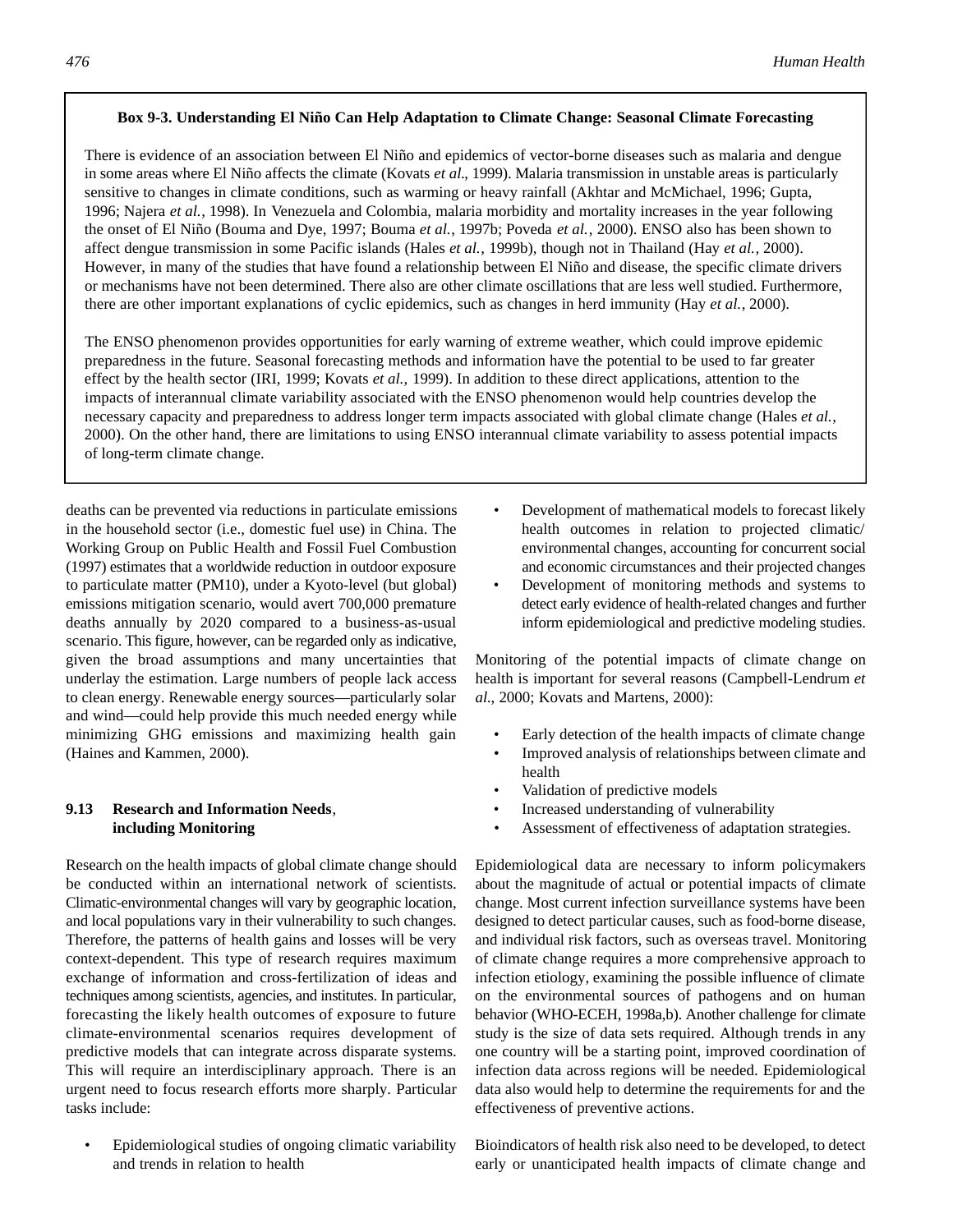stratospheric ozone depletion. For example, mapping and monitoring of vector species could be strengthened to detect early changes in their distribution associated with climate change (Campbell-Lendrum *et al.*, 2000). The effect of extreme weather events such as heat waves and floods need to be included in enhanced surveillance for assessment of future impacts.

Populations vary in their vulnerability to health impacts and in the resources available for adaptive responses (McMichael *et al*. , 2000b). These differences in vulnerability, between and within populations, reflect a wide range of demographic, cultural, political, socioeconomic, and technological circumstances. In the future, national impact assessments should describe and identify means by which the vulnerability of populations and subgroups could be reduced and select priorities for monitoring.

#### **9.14. Cross-Cutting Issues**

#### *9.14.1 Costing the Health Impacts of Climate Change*

Costing the health impacts of climate change is complex and controversial. It is complex because of the great heterogeneity of the health impacts, which include death, infectious disease, nutritional deprivation, and post-traumatic stress disorders. It is controversial because of difficulties in assigning money values to a diverse range of health deficits, doing so across varied cultures and economies, and taking account of the full "stream" of health impacts into the future (with appropriate time-discounting). During the 1990s, an attempt was made to develop a more standardized approach to measurement of the population health deficit by combining chronic illness or disability and premature death, via weighting procedures, into an integrated index—the Disability-Adjusted Life Year (Murray, 1994; Murray and Lopez, 1996).

To date, however, there is negligible scientific literature on the population burden of disease attributable to current or future climate change. There is no such literature on the DALY-based impact. Hence, there is no basis for making overall estimates of the direct costs to society of the health impacts of climate change. Nevertheless, some approximate estimations have been published of the impacts on national economies of major infectious disease outbreaks, such as might occur more often under conditions of climate change. For example, the outbreak of plaguelike disease in Surat, northwest India, in 1994 cost an estimated US\$3 billion in lost revenues to India alone (John, 1996; WHO, 1997). The cost of the 1994 Dengue Haemorrhagic Fever (DHF) epidemic in Thailand was estimated to be US\$19–51 million (Sornmani, *et al.*, 1995). The cost of the 1994 epidemic of dengue/ DHF in Puerto Rico was estimated to be US\$12 million for direct hospitalization costs alone (Rodriguez, 1997; Meltzer *et al.*, 1998).

#### *9.14.2 Development, Sustainability, and Equity*

The ideas of development, sustainability, and equity inform much of the content of this chapter. It has been noted repeatedly that health impacts will tend to occur unevenly in the world

and that the impacts in poorer populations, especially in the least-developed countries, often will be augmented by the heightened vulnerability of those populations. That is one of several reasons why—in today's world in which the gap between rich and poor is widening (UNDP1999), in association with the nonredistributive character of market-dominated global economics (McMichael and Beaglehole, 2000)—new ways of redressing the imbalance in wealth and knowledge should be found.

The chapter also notes that development on a broad front social, economic, technological, and provision of public health services and capacities—is crucial to a population's adaptive capacity to lessen the impacts of climate change.

Indeed, the health of a population is a key indicator of " sustainability." The capacity of the global population to achieve and maintain good health is an index of how well the natural and social environments are being managed. Wealthy local populations can afford to subsidize their health maintenance, drawing on resources imported from elsewhere. At a global level, however, health indicators provide a more valid indication of the extent to which the "carrying capacity" of the biosphere is being maintained.

#### **9.15. Conclusions**

The prospect of global climate change affecting patterns of human health poses a central challenge to scientists and policymakers. For scientists, the causation of most of the health outcomes considered in this chapter—from respiratory and cardiovascular disease to various types of infectious diseases—is complex: Various social, technological, demographic, behavioral, and environmental factors influence the risk of occurrence of these diseases. For that reason, it will remain difficult in the near future to identify any early impacts of the current climate trends on health. This complex causation of human disease also means that predictive modeling of future climatic impacts should take realistic account of the coexistent and modulating effects of nonclimate factors.

Over the past 5 years, we have acquired better understanding of direct temperature effects on health (heat and cold), temperature effects on air pollutant production, the seasonality of certain infectious diseases, and the public health consequences (and situational modifiers) of extreme weather events. Predictive modeling of how scenarios of future climate change would affect the patterns and impacts of vector-borne diseases has evolved, as has modeling of impacts on regional agricultural yields and the geography of world hunger.

Policymakers should appreciate that although our scientific capacity to foresee and model these various health outcomes of climate change continues to evolve, it is not possible to make precise and localized projections for many health outcomes especially those that result indirectly from a sequence of impacts. In the meantime, a precautionary approach requires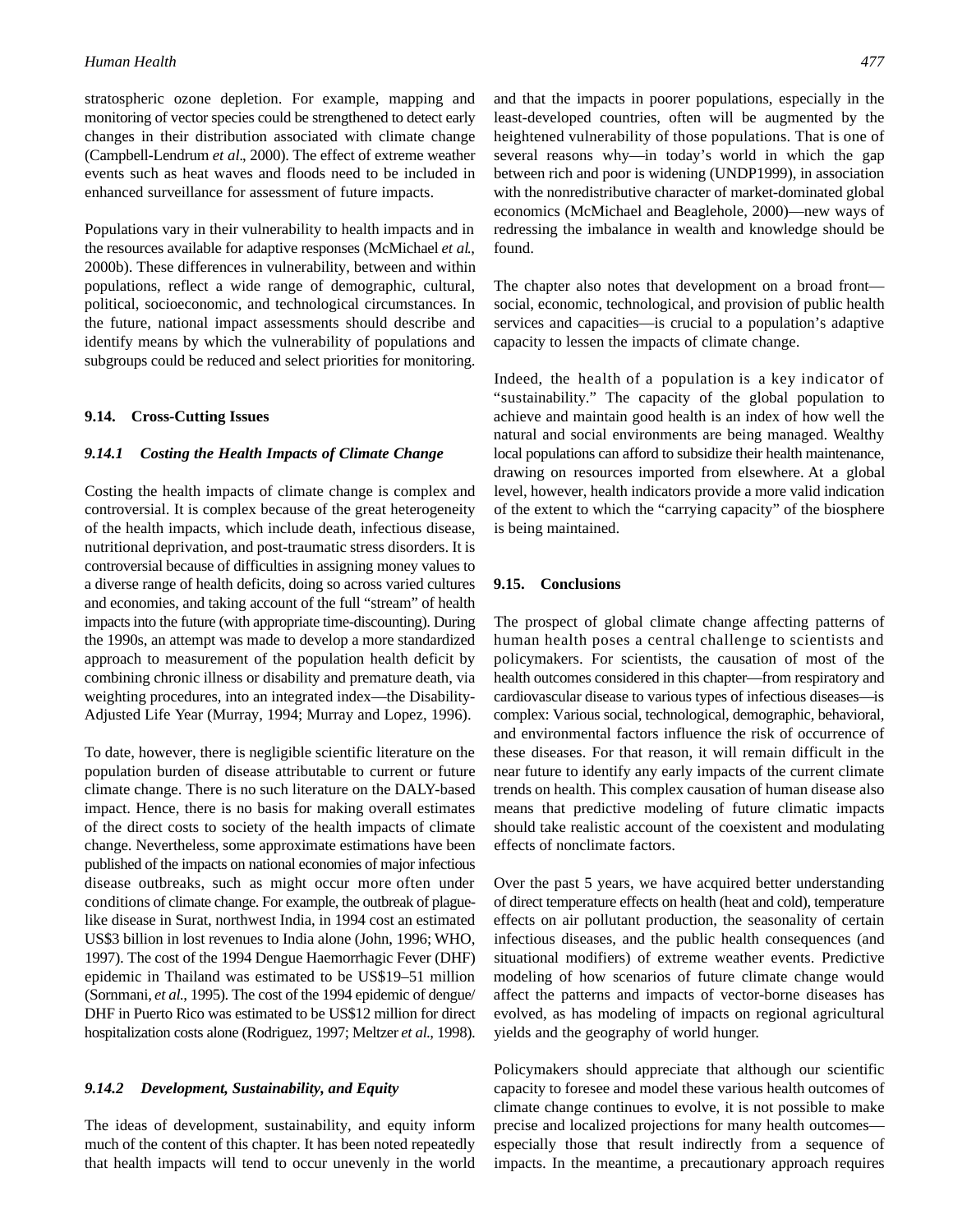that policy development proceed on the basis of the available though often limited and qualitative—evidence of how climate change will affect patterns of human population health. Furthermore, high priority should be assigned to improving the public health infrastructure and developing and implementing effective adaptation measures.

#### **References**

- Ahlholm, J.U., M.L. Helander, and J. Savolainen, 1998: Genetic and environmental factors affecting the allergenicity of birch (*Betula pubescens ssp. czerepanovii* [Orl.] Hamet-Ahti) pollen. *Clinical and Experimental Allergy*, **28,** 1384–1388.
- Akhtar, R. and A.J. McMichael, 1996: Rainfall and malaria outbreaks in western Rajasthan. *Lancet*, **348,** 1457–1458.
- **Alexander,** D., 1993: *Natural Disasters*. University College London Press, London, United Kingdom, 632 pp.
- **Alvar,** J., C. Canavate, B. Gutierrez-Solar, M. Jimenez, F. Laguna, R. Lopez-Velez, R. Molina, and J. Moreno, 1997: *Leishmania* and human immunodeficiency virus co-infection: the first 10 years. *Clinical Microbiology Review*, **10,** 298–319.
- **American Academy of Pediatrics,** 1998: Committee on environmental health: toxic effects of indoor molds. *Pediatrics,* **101,** 712–714.
- **Anderson,** R.M. and R.M. May, 1992: *Infectious Diseases of Humans, Dynamics and Control.* Oxford University Press, Oxford, United Kingdom, 757 pp.
- **Anderson,** H.R., A. Ponce de Leon, J.M. Bland, J.S. Bower, J. Emberlin, and D.P. Strachan, 1998: Air pollution, pollens, and daily admission for asthma in London, 1987–92. *Thorax,* **53,** 842–8.
- **Ando,** M., I. Uchiyama, and M. Ono, 1998a: Impacts on human health. In: *Global Warming: The Potential Impact on Japan.* [Nishioka, S. and H. Harasawa (eds.)]. Springer-Verlag, Tokyo, Japan, pp. 203–213.
- **Ando,** M., I.N. Kobayashi, I. Kawahara, S. Asanuma, and C.K. Liang, 1998b: Impacts of heat stress on hyperthermic disorders and heat stroke. *Global Environmental Research*, **2,** 111–120.
- **Angyo,** I.A. and E.S. Okpeh, 1997: Clinical predictors of epidemic outcome in meningococcal infection in Jos, Nigeria. *East African Medical Journal*, **74,** 423–426.
- Appleton, C.C., 1977: The influence of temperature on the life-cycle and distribution of Biomphalaria pfeifferi and Bulinus sp. International *Journal for Parasitology*, **7,** 335–345.
- **Appleton,** C.C. and G. Stiles, 1976: Geology and geomorphology in relation to the distribution of snail intermediate hosts in South Africa. *Annals of Tropical Medicine and Parasitology*, **70,** 189–198.
- **Arnell**, N.W., M.G.R. Cannell, M. Hulme, J.F.B. Mitchell, R.S. Kovats, R.J. Nicholls, M.L. Parry, M.T.J. Livermore, and A. White, 2001: The consequences of  $CO<sub>2</sub>$  stabilisation for the impacts of climate change. *Climatic Change* (in press).
- **Asin,** S. and S.S. Catalá, 1995: Development of *Trypanosoma cruzi* in *Triatoma infestans*: influence of temperature and blood consumption. *Journal of Parasitology,* **81,** 1–7.
- **Asnis,** D.S., R. Conetta, A.A. Teixeira, G. Walman, and B.A. Sampson, 2000: The West Nile virus outbreak of 1999 in New York: the Flushing hopital experience. *Clinical Infectious Diseases,* **30,** 413–418.
- **Atherholt,** T.B., M.W. LeChevallier, W.D. Norton, and J.S. Rosen, 1998: Effect of rainfall on giardia and cryptosporidium. *Journal of American Water Works Association*, **90,** 66–80.
- **Baldari,** M., A. Tamburro, G. Sabatinelli, R. Romi, C. Severini, G. Cuccagna, G. Fiorilli, M.P. Allegri, C. Buriani, and M. Toti, 1998: Malaria in Maremma, Italy. *Lancet,* **351,** 1246–1247.
- **Ballester**, F., D. Corella, S. Pérez Hoyos, M. Sáez and A. Hervás, 1996: Air pollution and mortality in Valencia, Spain: a study using the APHEA methodology. *Journal of Epidemiology and Community Medicine,* **50,** 527–533.
- Bates, D.V. and R. Sizto, 1987: Air pollution and hospital admissions in Southern Ontario: the acid summer haze effect. *Environmental Research*, **43**, 317–331.
- Bates, D.V., M. Baker-Anderson, and R. Sizto, 1990: Asthma attack periodicity: a study of hospital emergency visits in Vancouver. *Environmental Research*, **51,** 51–70.
- Beggs, P.J., 1998: Pollen and pollen antigen as triggers of asthma: what to measure? *Atmospheric Environment*, 32, 1777-1783.
- **Beggs,** P.J. and P.H. Curson, 1995: An integrated environmental asthma model. *Archives of Environmental Health*, **50,** 87–94.
- **Bentham,** G. and I.H. Langford, 1995: Climate change and the incidence of food poisoning in England and Wales. *International Journal of Biometeorology*, **39,** 81–86.
- Bertollini, R., C. Dora, and M. Kryzanowski, 1996: *Environment and Health 1: Overview and Main European Issues*. WHO European Centre for Environment and Health, Rome/European Environment Agency, Copenhagen, Denmark, 56 pp.
- Besancenot, J.P., 1997: Tropical climate pathology. *Medicine Tropicale (Mars)*, **57(4**)**,** 431–435.
- **Bi**, P., S.L. Tong, K. Donald, K. Parton, and J. Hobbs, 2000: Southern Oscillation Index and the transmission of Barmah Forest virus infection. *Journal of Epidemiology and Community Health*, **54,** 69–70.
- **Birmingham**, M.E., L.A. Lee, N. Ndayimirije, S. Nkurikiye, B.S. Hersh, J.G. Wells, and M.S. Deming, 1997: Epidemic cholera in Burundi: patterns of transmission in the Great Rift Valley Lake region. *Lancet*, **349,** 981–5. (Published erratum appears in *Lancet*, **349(9067),** 1776.)
- Bobak, M. and A. Roberts, 1997: Heterogeneity of air pollution effects is related to average temperature. *British Medical Journal,* **315,** 1161–1162.
- **Borroto,** R.R. and R.L. Haddock, 1998: Seasonal pattern of cholera in Guam and survival of *Vibrio cholerae* in aquatic environments. *Journal of Environment, Disease and Health Care Planning*, **3,** 1–9.
- **Bouma,** M.J. and C. Dye, 1997: Cycles of malaria associated with El Niño in Venezuela. *Journal of the American Medical Association*, 278, 1772-1774.
- **Bouma,** M.J. and H.J. van der Kaay, 1996: The El Niño Southern Oscillation and the historic malaria epidemics in the Indian Subcontinent and Sri Lanka: an early warning system for future epidemics. *Tropical Medicine and International Health*, **1,** 86–96.
- **Bouma,** M.J., C. Dye, and H.J. Van Der Kaay, 1996: Falciparum malaria and climate change in the North Frontier Province of Pakistan. *American Journal of Tropical Medicine and Hygiene*, **55,** 131–137.
- **Bouma**, M.J., S. Kovats, S.A. Goubet, J. Cox, and A. Haines, 1997a: Global assessment of El Niño's disaster burden. *Lancet,* **350,** 1435–1438.
- **Bouma**, M.J., G. Poveda, W. Rojas, D. Chavasse, M. Quinones, and J.A. Patz, 1997b: Predicting high-risk years for malaria in Colombia using parameters of El Niño Southern Oscillation. *Tropical Medicine and International Health,* **2,** 1122–1127.
- **Bradley,** D.J., 1993: Human tropical diseases in a changing environment. In: *Environmental Change and Human Health* [Lake, J., K. Ackrill, and G. Bock (eds.)]. Discussion 162–70, Ciba Foundation Symposium, CIBA Foundation, London, United Kingdom, pp. 146–162.
- **Brauer,** M., 1999: Health impacts of air pollution from vegetation fires. In: *Health Guidelines for Vegetation Fire Events: Background Papers* [Goh, K.-T., D. Schwela, J. Goldammer, and O. Simpson (eds.)]. Institute of Environmental Epidemiology, Singapore/WHO.
- **Bruce-Chwatt,** L.J. and J. de Zulueta, 1980: *The Rise and Fall of Malaria in Europe: A Historico-Epidemiological Study*. Oxford University Press, Oxford, United Kingdom, 240 pp.
- **Bryan,** J.H., D.H. Foley, and R.W. Sutherst, 1996: Malaria transmission and climate change in Australia. *MedicalJournal of Australia*, **164,** 345–347.
- **Campbell-Lendrum**, D., P. Wilkinson, K. Kuhn, R.S. Kovats, A. Haines, B. Menne, and T. Parr, 2001: Monitoring the health impacts of global climate change. In: *Health Impacts of Global Environmental Change: Concepts and Methods* [Martens, P. and A.J. McMichael (eds.)]. Cambridge University Press, Cambridge, United Kingdom and New York, NY, USA, (in press).
- **Carcavallo, R.U., 1999: Climate factors related to Chagas disease transmission.** *Memorias do Instituto Oswaldo Cruz*, **94(I),** 367–369.
- **Carcavallo, R.U.** and S.I. Curto de Casas, 1996: Some health impacts of global warming in South America: vector-borne diseases. *Journal of Epidemiology*, **6(4),** S153–S157.
- **Carcavallo,** R.U., I. Galindez, J. Jurberg, and H. Lent (eds.), 1999: *Atlas of Chagas Disease Vectors in the Americas, Volume 3*. Editora Fiocruz, Rio de Janeiro, Brazil, 733 pp.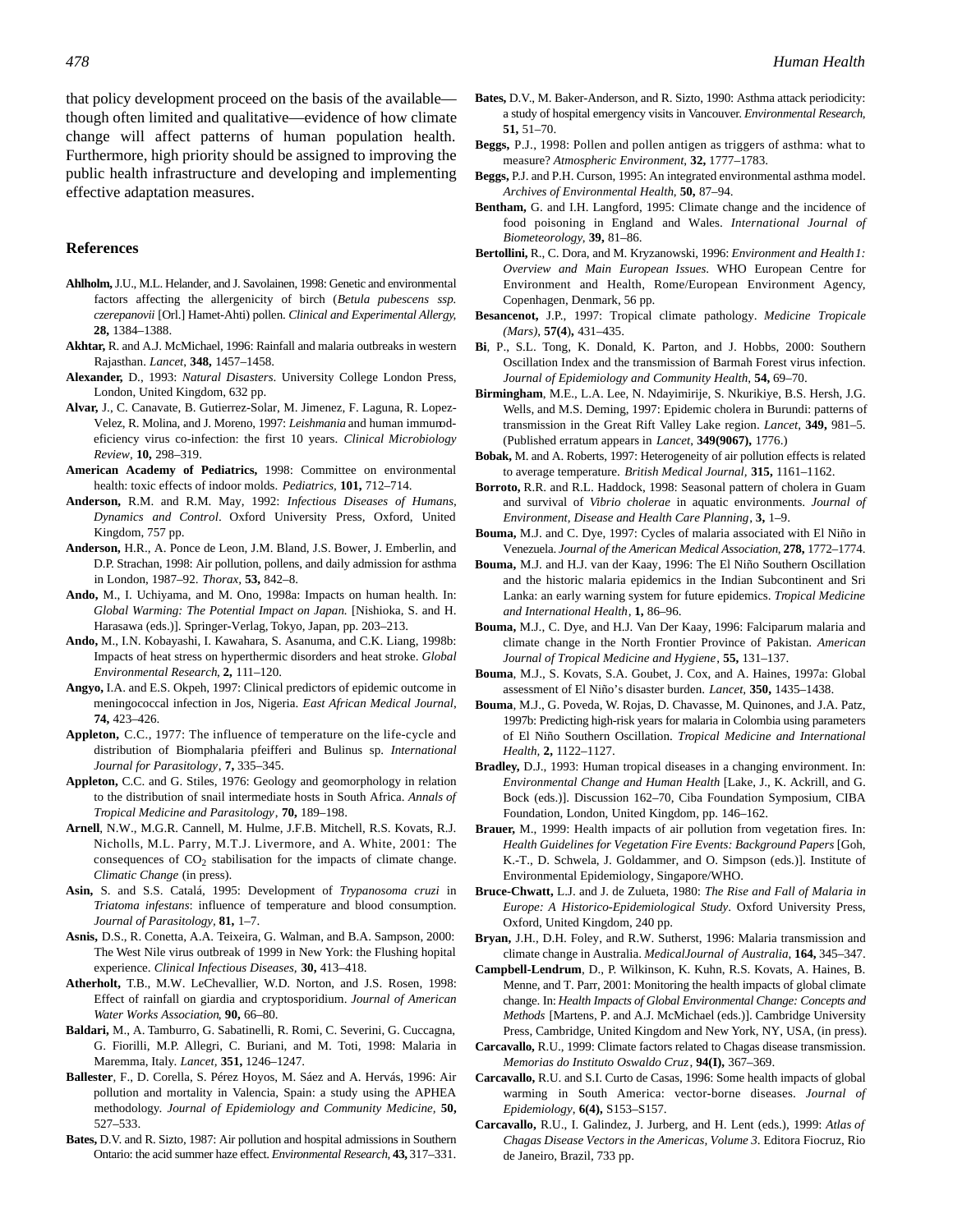- **Carcavallo,** R.U., I. Galindez, J. Jurberg, and H. Lent (eds.), 1998: *Atlas of Chagas Disease Vectors in the Americas, Volume 2*. Editora Fiocruz, Rio de Janeiro, Brazil, 733 pp.
- Castellsague, J., J. Sunyer, M. Saez, and J.M. Anto, 1995: Short-term association between air pollution and emergency room visits for asthma in Barcelona. *Thorax*, **50,** 1051–1056.
- **Celenza, A., J. Fothergill, E. Kupek, and R.J. Shaw, 1996: Thunderstorm** associated asthma: a detailed analysis of environmental factors. *British Medical Journal*, **312,** 604–607.
- **CDC,** 1999: Surveillance of morbidity during wildfires: Central Florida, 1999. Centers for Disease Control and Prevention (CDC), *Morbidity and Mortality Weekly Report*, **281,** 789–90.
- **Chan**, N.Y., K.L. Ebi, F. Smith, T.F. Wilson, and A.E. Smith, 1999: An integrated assessment framework for climate change and infectious diseases. *Environmental Health Perspectives*, **107,** 329–337.
- **Chandler,** J.A. and R.B. Highton, 1975: The succession of mosquitoes species (Diptera: Culicidae) in rice fields in western Kenya. *Bulletin of Entomological Research*, **65,** 295–302.
- **Checkley** W, L.D. Epstein, R.H. Gilman, D. Figueroa, R.I. Cama, J.A. Patz, and R.E. Black, 2000: Effects of El Niño and ambient temperature on hospital admissions for diarrhoeal diseases in Peruvian children. *Lancet*, **355,** 442–450.
- **Chestnut**, L.G., W.S. Breffle, J.B. Smith, and L.S. Kalkstein, 1998: Analysis of differences in hot-weather-related mortality across 44 U.S. metropolitan areas. *Environmental Science and Policy*, **1,** 59–70.
- **Choudhury,** A.Y. and A. Bhuiya, 1993: Effects of biosocial variables on changes in nutritional status of rural Bangladeshi children pre- and postmonsoon flooding. *Journal of Biosocial Science,* **25,** 351–357.
- **Colwell, R.R., 1996: Global climate and infectious disease: the cholera paradigm.** *Science,* **274,** 2025–2031.
- **COMEAP,** 1998: *Quantification of the Effects of Air Pollution on Health in the United Kingdom*. Great Britain Committee on the Medical Effects of Air Pollutants, Her Majesty's Stationery Office (HMSO), London, United Kingdom, 78 pp.
- **Conti Diaz,** I.A., 1989: Epidemiology of sporotrichosis in Latin America. *Mycopathologia,* **108,** 113–6.
- **Cox**, J., M. Craig, D. le Sueur, and B. Sharp, 1999: *Mapping Malaria Risk in the Highlands of Africa*. Mapping Malaria Risk in Africa/Highland Malaria Project (MARA/HIMAL) Technical Report, MARA/Durban, London School of Hygiene and Tropical Medicine, London, 96 pp.
- **Cross,** E.R. and K.C. Hyams, 1996: The potential effect of global warming on the geographic and seasonal distribution of *Phlebotomus papatasi* in Southwest Asia. *Environmental Health Perspectives,* **104,** 724–727.
- **Cross,** E.R., W.W. Newcomb, and C.J. Tucker, 1996: Use of weather data and remote sensing to predict the geographic and seasonal distribution of *Phlebotomus papatasi* in Southwest Asia. *American Journal of Tropical Medicine and Hygiene,* **54,** 530–536.
- **Cuculeanu,** V. and D. Iorgulescu, 1994: Climate change impact on the radon activity in the atmosphere. *Romanian Journal of Meteorology*, **1,** 55–58.
- Curriero, F.C., J.A. Patz, J.B. Rose, and S. Lele, 2001: Analysis of the association between extreme precipitation and waterborne disease outbreaks in the United States, 1948-1994. American Journal of Public *Health*, (in press).
- **Curto de Casas,** S.I. and R.U. Carcavallo, 1984: Limites del triatomismo en la Argentina. I: Patagonia (The limits of triatominae in Argentina. I: Patagonia). *Chagas*, **1,** 35–40.
- **Curto de Casas,** S.I. and R.U. Carcavallo, 1995: Global distribution of American pathogenic complexes. In: *The Health of Nations* [Iyun, B.F., Y. Verhasselt, and J.A. Hellen (eds.)]. Averbury, Aldershot, United Kingdom, pp. 21–32.
- **Day,** J.F. and G.A. Curtis, 1989: Influence of rainfall on *Culex nigripalpus* (Diptera: Culicidae) blood-feeding behavior in Indian River County, Florida. *Annals of the Entomological Society of America,* **82,** 32–37.
- **de Diego Damia**, A., M. Leon Fabregas, M. Perpina Tordera, and L. Compte Torrero, 1999: Effects of air pollution and weather conditions on asthma exacerbation. *Respiration*, **66,** 52–58.
- **Dennis,** D.T., 1998: Epidemiology, ecology, and prevention of Lyme disease. In: *Lyme Disease* [Rahn, D.W. and J. Evans (eds.)]. American College of Physicians, Philadelphia, PA, USA, pp. 7–34.
- **Donaldson**, G.C., R.S. Kovats, W.R. Keatinge, and A.J. McMichael, 2001: Heat- and cold-related mortality and morbidity and climate change. In: *Health Effects of Climate Change in the UK*. Department of Health, London, United Kingdom.
- **Donaldson**, G.C., V.E. Tchernjavskii, S.P. Ermakov, K. Bucher, and W.R. Keatinge, 1998: Winter mortality and cold stress in Yekaterinberg, Russia: interview survey. *British Medical Journal,* **316,** 514–518.
- **Durry**, E., D. Pappagianis, S.B. Werner, L. Hutwagner, R.K. Sun, M. Maurer, M.M. McNeil, and R.W. Pinner, 1997: Coccidioidomycosis in Tulare County, California, 1991: reemergence of an endemic disease. *Journal of Medical and Veterinary Mycology*, **35,** 321–326.
- **Dyson,** T., 1999: Prospects for feeding the world. *British Medical Journal*, **319,** 988–990.
- **El-Raey,** M., K. Dewidar, and M. El-Hattab, 1999: Adaptation to the impacts of sea-level rise in Egypt. *Mitigation and Adaptation Strategies for Global Change*, **4(3–4),** 343–361.
- **Emberlin,** J., 1997: The trend to earlier birch pollen seasons in the UK: a biotic response to changes in weather conditions. *Grana,* **36,** 29–33.
- **Emberlin,** J, 1994: The effects of patterns in climate and pollen abundance on allergy. *Allergy,* **94,** 15–20.
- **Engelthaler**, D.M., D.G. Mosley, J.E. Cheek, C.E. Levy, K.K. Komatsu, P. Ettestad, T. Davis, D.T. Tanda, L. Miller, J.W. Frampton, R. Porter, and R.T. Bryan, 1999: Climatic and environmental patterns associated with hantavirus pulmonary syndrome, Four Corners Region, United States. *Emerging Infectious Diseases*, **5,** 87–94.
- **Epstein**, P.R., T.E. Ford, and R.R. Colwell, 1993: Marine ecosystems. *Lancet*, **342,** 1216–1219.
- **Epstein,** P.R., H.F. Diaz, S.A. Elias, G. Grabherr, N.E. Graham, W.J.M. Martens, E. Mosley-Thompson, and J. Susskind, 1997: Biological and physical signs of climate change: focus on mosquito-borne diseases. *Bulletin of the American Meteorological Society,* **78,** 409–417.
- Epton, M.J., I.R. Martin, P. Graham, P.E. Healy, H. Smith, R. Balasubramaniam, I.C. Harvey, D.W. Fountain, J. Hedley, and G.I. Town, 1997: Climate and aeroallergen levels in asthma: a 12 month prospective study. *Thorax,* **52,** 528–534.
- **EurowinterGroup,** 1997: Cold exposure and winter mortality from ischaemic heart disease, cerebrovascular disease, respiratory disease, and all causes in warm and cold regions of Europe. *Lancet,* **349,** 1341–1346.
- **FAO,** 1999: *The State of Food Insecurity in the World 1999*. Food and Agriculture Organization of the United Nations, Rome, Italy, 32 pp.
- **Faunt**, J.D., T.J. Wilkinson, P. Aplin, P. Henschke. M. Webb, and R.K. Penhal, 1995: The effete in the heat: heat-related hospital presentations during a ten-day heatwave. *Australian and New Zealand Journal of Medicine*, **25,** 117–121.
- **Focks,** D.A., E. Daniels, D.G. Haile, and J.E. Keesling, 1995: A simulation model of epidemiology of urban dengue: literature analysis, model development, preliminary validation, and samples of simulation results. *American Journal of Tropical Medicine and Hygiene,* **53,** 489–506.
- **Focks,** D.A., E. Daniels, D.G. Haile, and G.A. Mount, 1993a: Dynamic life table model for *Aedes aegypti* (L.) (Diptera: Culicidae): analysis of the literature and model development. *Journal of Medical Entomology,* **30***,* 1003–1017.
- **Focks,** D.A., E. Daniels, D.G. Haile, and G.A. Mount, 1993b: Dynamic life table model for *Aedes aegypti* (L.) (Diptera: Culicidae): simulation results and validation. *Journal of Medical Entomology,* **30***,* 1018–1028.
- **Gaffen,** D.J. and R.J. Ross, 1998: Increased summertime heat stress in the U.S. *Nature*, **396,** 529–530.
- **Gage,** K.L., 1998: Plague. In: *Topley and Wilson's Microbiology and Microbial Infections, 9th edition, Volume 3: Bacterial Infections* [Hausler, W.J. Jr. and M. Sussman (eds.)]. Arnold, London, United Kingdom, pp. 886–903.
- **Garnham,** P.C.C., 1945: Malaria epidemics at exceptionally high altitudes in Kenya. *British Medical Journal*, **ii,** 45–47.
- **Garssen**, J., M. Norval, A. el Ghorr, N.K. Gibbs, C.D. Jones, D. Cerimele, C. De Simone, S. Caffiere, F. Dall'Acqua, F.R. De Gruijl, Y. Sontag, and H. Van Loveren, 1998. Estimation of the effect of increasing UVB exposure on the human immune system and related resistance to infectious diseases and tumours. *Journal of Photochemistry and Photobiology B*, **42,** 167–179.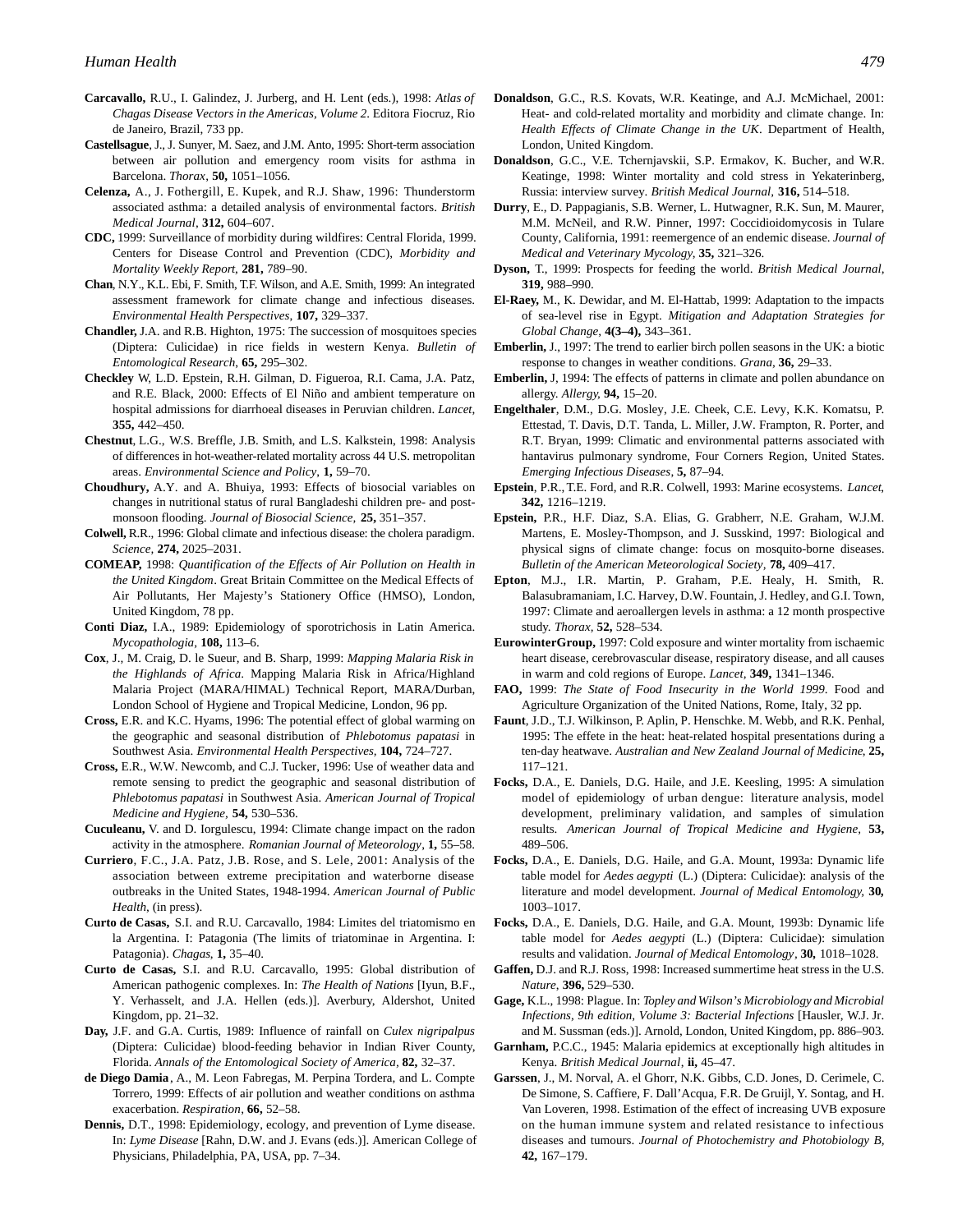- **Gawith,** M.J., T.E. Downing, and T.S. Karacostas, 1999: Heatwaves in a changing climate. In: *Climate, Change and Risk* [Downing, T.E., A.J. Olsthoorn, and R.S.J. Tol (eds.)]. Routledge, London, United Kingdom, pp. 279–307.
- **Gillett, J.D., 1974: Direct and indirect influences of temperature on the** transmission of parasites from insects to man. In: *The Effects of Meteorological Factors upon Parasites* [Taylor, A.E.R. and R. Muller (eds.)]. Blackwell Scientific Publications, Oxford, United Kingdom, pp. 79–95.
- **Githeko**, A.K., M.W. Service, C.M. Mbogo, and F.K. Atieli, 1996: Resting behavior, ecology and genetics of malaria vectors in a large-scale agricultural areas of western Kenya. *Parassitologia*, 38, 481-490.
- **Githeko,** A.K., S.W. Lindsay, U.E. Confalonieri, and J.A. Patz, 2000: Climate change and vector-borne diseases: a regional analysis. World Health Organization, *Bulletin of WHO*, **78,** 1136–1147.
- **Glass,** R.T. and M.M.J. Zack, 1979: Increase in deaths from ischaemic heart disease after blizzards. *Lancet*, **1,** 485–487.
- **Glass,** G.E., F.P. Amerasinghe, J.M. Morgan, and T.W. Scott, 1994: Predicting *Ixodes scapularis* abundance on white-tailed deer using geographic information systems. *American Journal of Tropical Medicine and Hygiene,* **51,** 538–544.
- **Glass,** G., J. Cheek, J.A. Patz, T.M. Shields, T.J. Doyle, D.A. Thoroughman, D.K. Hunt, R.E. Ensore, K.L. Gage, C. Ireland, C.J. Peters, and R. Bryan, 2000: Predicting high risk areas for hantavirus pulmonary syndrome with remotely sensed data: the Four Corners outbreak, 1993. *Emerging Infectious Diseases,* **6,** 238–247.
- **Glassheim**, J.W., R.A. Ledoux, T.R. Vaughan, M.A. Damiano, D.L. Goodman, H.S. Nelson, and R.W. Weber, 1995: Analysis of meteorologic variables and seasonal aeroallergen pollen counts in Denver, Colorado. *Annals of Allergy and Asthma Immunology,* **75,** 149–156.
- **Gorjanc**, M.L., W.D. Flanders, J. Vanderslice, J. Hersh, and J. Malilay, 1999: Effects of temperature and snowfall on mortality in Pennsylvania. *American Journal of Epidemiology*, **149,** 1152–1160.
- **Greenwood,** B.M., I.S. Blakebrough, A.K. Bradley, S. Wali, and H.C. Whittle, 1984: Meningococcal disease and season in sub-Saharan Africa. *Lancet,* **1,** 1339–1342.
- **Grimstad,** P.R. and L.D. Haramis, 1984: *Aedes triseriatus*(Diptera: Culicidae) and La Crosse virus, III: enhanced oral transmission by nutritiondeprived mosquitoes. *Journal of Medical Entomology,* **30,** 249–256.
- Gubler, D.J., 1998a: Resurgent vector borne diseases as a global health problem. *Emerging Infectious Diseases*, 4, 442-450.
- Gubler, D.J., 1998b: Dengue and dengue hemorrhagic fever. *Clinical Microbiology Reviews*, **11,** 480–496.
- **Gubler,** D.J., 1998c: Yellow fever. In: *Textbook of Pediatric Infectious Diseases* [Feigin. R.D. and J.D. Cherry (eds.)]. W.B. Saunders Co., Philadelphia, PA, USA, pp. 1981–1984.
- **Gubler,** D.J., 1998d: Climate change: implications for human health. *Health and Environment Digest,* **12,** 54–55.
- **Gubler,** D.J., 1997: Dengue and dengue hemorrhagic fever: its history and resurgence as a global public health problem. In: *Dengue and Dengue Hemorrhagic Fever* [ Gubler, D.J. and G. Kuno (eds.)]. CAB International, New York, NY, USA, pp. 1–22.
- **Gubler,** D.J., 1996: The global resurgence of arboviral diseases. *Transactions of the Royal Society of Tropical Medicine and Hygiene*, **90,** 449–451.
- **Gubler,** D.J., 1989: *Aedes aegypti* and *Aedes aegypti*-borne disease control in the 1990s: top down and bottom up. *American Journal of Tropical Medicine and Hygiene*, **40,** 571–578.
- Gubler, D.J. and M. Meltzer, 1999: The impact of dengue/dengue hemorrhagic fever in the developing world. In: *Advances in Virus Research, Vol. 53* [Maramorosch, K., F.A. Murphy, and A.J. Shatkin (eds.)]. Academic Press, San Diego, CA, USA, pp. 35–70.
- Gubler, D.J. and J.T. Roehrig, 1998: Arboviruses (Togaviridae and Flaviviridae). In: *Topley and Wilson's Microbiology and Microbial Infections, Vol. 1*. [Balows, A. and M. Sussman (eds.)]. Arnold Publishing, London, United Kingdom, pp. 579–600.
- **Guest**, C.S., K. Willson, A. Woodward, K. Hennessy, L.S. Kalkstein, C. Skinner, and A.J. McMichael, 1999: Climate and mortality in Australia: retrospective study, 1979–1990, and predicted impacts in five major cities in 2030. *Climate Research*, **13,** 1–15.
- **Guntzel,** O., U. Bollag, and U. Helfenstein, 1996: Asthma and exacerbation of chronic bronchitis: sentinel and environmental data in a time series analysis. *Zentralblatt fur Hygiene und Umweltmedizin,* **198,** 383–393.
- **Gupta,** R., 1996: Correlation of rainfall with upsurge of malaria in Rajasthan. *Journal of the Association of Physicians of India*, **44,** 385–389.
- **Haines,** A. and D. Kammen, 2000: Sustainable energy and health. *Global Change and Human Health*, **1,** 2–11.
- **Hairston,** N.G., 1973: The dynamics of transmission. In: *Epidemiology and Control of Schistosomiasis*[Ansari, N. (ed.)]. Karger, Basel, Switzerland, pp. 250–336.
- Hajat, S., S.A. Goubet, and A. Haines, 1997: Thunderstorm-associated asthma: the effect on GPconsultations. *British Journal of General Practitioners*, **47,** 639–641.
- **Hajat**, S., A. Haines, S.A. Goubet, R.W. Atkinson, and H.R. Anderson, 1999: Association of air pollution with daily GP consultations for asthma and other lower respiratory conditions in London. *Thorax*, **54,** 597–605.
- **Hales,** S., R.S. Kovats, and A. Woodward, 2000: What El Niño can tell us about human health and climate change. *Global Change and Human Health*, **1,** 66–77.
- **Hales,** S., P.Weinstein, and A. Woodward, 1999a: Ciguatera fish poisoning, El Niño and Pacific sea surface temperatures. *Ecosystem Health*, **5,** 20–25.
- **Hales,** S., P. Weinstein, and A. Woodward, 1999b: El Niño and the dynamics of vector-borne disease transmission. *Environmental Health Perspectives*, **107,** 99–102.
- **Hallegraeff,** G.M., 1993: A review of harmful algal blooms and their apparent increase. *Phycologica*, **32,** 79–99.
- **Hamilton,** A.C., 1989: The climate of the East Usambaras. In: *Forest Conservation in the East Usambaras* [Hamilton, A.C. and R. Benste-Smith (eds.)]. International Union of the Conservation of Nature, Gland, Switzerland, pp. 97–102.
- Hardy, J.L., R.P. Meyer, S.B. Presser, and M.M. Milby, 1990: Temporal variations in the susceptibility of a semi-isolated population of *Culex tarsalis* to peroral infection with western equine encephalomyelitis and St. Louis encephalitis viruses. *American Journal of Tropical Medicine and Hygiene,* **42,** 500–511.
- **Hart,** C.A. and L.E. Cuevas, 1997: Meningococcal disease in Africa. *Annals of Tropical Medicine and Parasitology*, **91,** 777–785.
- Harvell, C.D., K. Kim, J.M Burkholder, R.R. Colwell, P.R. Epstein, J. Grimes, E.E. Hofmann, E. Lipp, A.D.M.E. Osterhaus, R. Overstreet, J.W. Porter, G.W. Smith, and G. Vasta, 1999: Diseases in the ocean: emerging pathogens, climate links, and anthropogenic factors. *Science*, **285**, 1505–1510.
- Hay, S.I., R.W. Snow, and D.J. Rogers, 1998: Predicting malaria seasons in Kenya using multi-temporal meteorological satellite sensor data. *Transactions of the Royal Society of Tropical Medicine and Hygiene*, 92, 12-20.
- **Hay**, S.I., M. Myers, D.S. Burke, D.W. Vaughn, T. Endy, N. Ananda, G.D. Shanks, R.W. Snow, and D.J. Rogers, 2000: Etiology of interepidemic periods of mosquito-borne disease. *Proceedings of the National Accademy of Sciences,* **97,** 9335–9339.
- **HEED**, 1998: *Marine Ecosystems: Emerging Diseases as Indicators of Change.* Year of the Ocean Special Report: Health of the Oceans from Labrador to Venezuela. Health and Ecological Dimensions (HEED) of Global Change Program. **Hess,** A.D., C.E. Cherubin, and L.C. LaMotte, 1963: Relation of temperature to activity of western and St. Louis encephalitis viruses. *American Journal of Tropical Medicine and Hygiene,* **12,** 657–667.
- **Holvoet,** G., P. Michielsen, and J. Vandepitte, 1983: Autochthonous falciparum malaria in Belgium. *Annales de la Societe Belge de Medicine Tropicale*, **63,** 111–117.
- **Hulme,** M., 1996: *Climate Change and Southern Africa: An Exploration of Some Potential Impacts and Implications in the SADC Region.* Climatic Research Unit, University of East Anglia, Norwich, United Kingdom, 104 pp.
- Hulme, M. and G.J. Jenkins, 1998: *Climate Change Scenarios for the UK: s c ientific report.* UKCIP Technical Report No. 1, Climatic Research Unit, University of East Anglia, Norwich, United Kingdom, 80 pp.
- Hunter, J.M.L., L. Rey, K. Chu, E.O. Adekolu-John, and K.E. Mott, 1993: *Parasitic diseases in water resources development: the need for intersectoral negotiation.* World Health Organization, Geneva, Switzerland, 152 pp.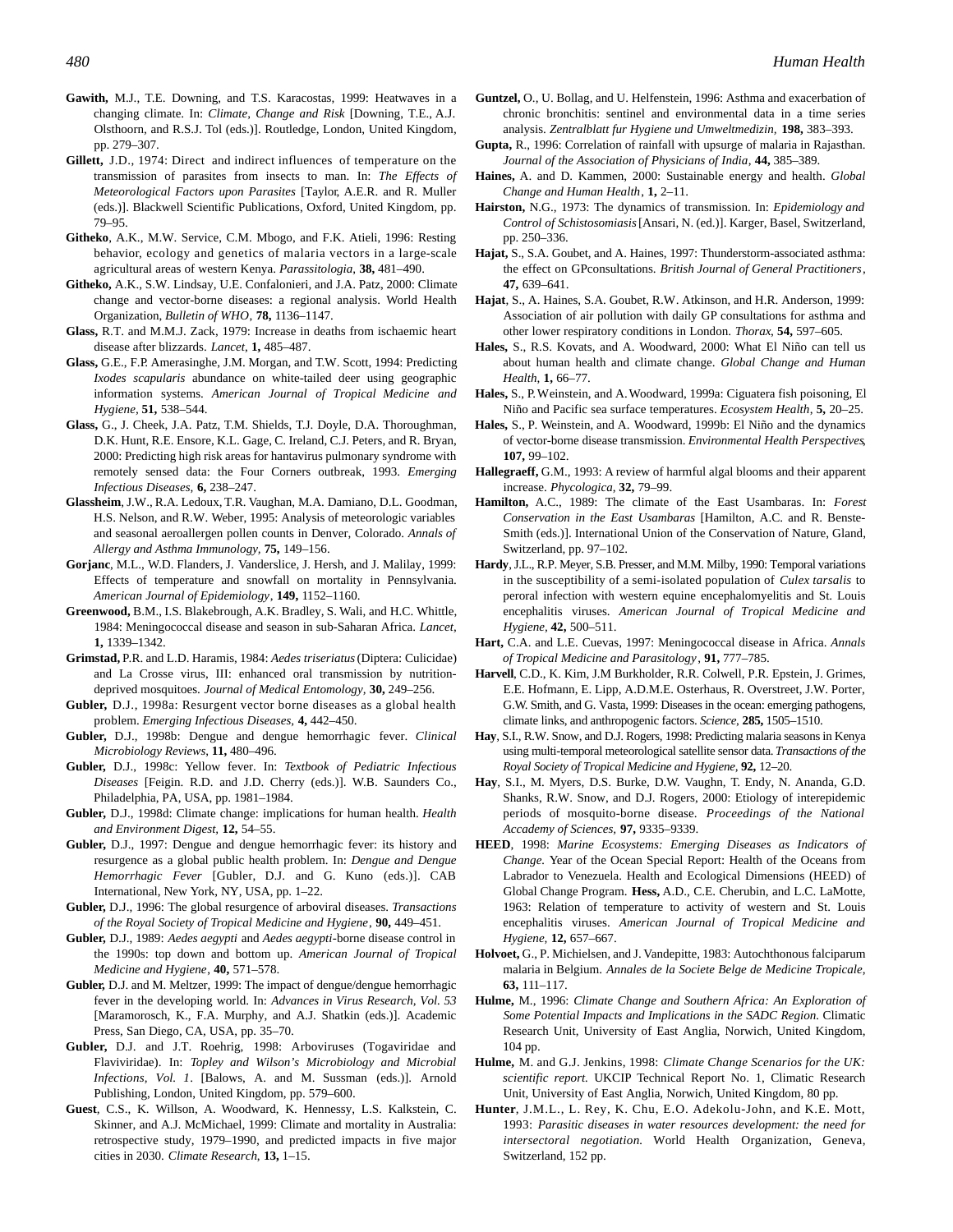- **IARC,** 1992: *Solar and Ultraviolet Radiation: IARC Monograph on the Evaluation of Carcinogenic Risks to Humans, Vol. 55*. International Agency for Research on Cancer, Lyon, France, 316 pp.
- **IARC,** 1988: *Radon: IARC Monograph on the Evaluation of Carcinogenic Risks to Humans, Vol. 43.* International Agency for Research on Cancer, Lyon, France, 300 pp.
- **IFRC,** 1998: *World Disaster Report 1998*. International Federation of Red Cross and Red Crescent Societies, Oxford University Press, Oxford, United Kingdom and New York, NY, USA, 198 pp.
- **IFRC,** 1997: *World Disaster Report 1997*. International Federation of Red Cross and Red Crescent Societies, Oxford University Press, Oxford, United Kingdom and New York, NY, USA, 173 pp.
- **IRI,** 1999: *Climate Prediction and Disease/Health in Africa: Results from a Regional Training Course.* IRI-CR-99/2, International Research Institute for Climate Prediction, Columbia University, New York, NY, USA, 73 pp.
- **Jendritzky,** G., K. Bucher, G. Laschewski, and H. Walther, 2000: Atmospheric heat exhange of the human being, bioclimate assessments, mortality and heat stress. *International Journal of Circumpolar Health*, **59,** 222–227.
- **Jetten,** T.H. and D.A. Focks, 1997: Potential changes in the distribution of dengue transmission under climate warming. *American Journal of Tropical Medicine and Hygiene,* **57,** 285–287.
- **John,** T.J., 1996: Emerging and re-emerging bacterial pathogens in India. *Indian Journal of Medical Research,* **103,** 4–18.
- **Jovel,** J.R., 1989: *Natural disasters and their economic and social impact.* Economic Commissions, Latin America and the Caribbean (CEPAL Review No. 38), Santiago, Chile.
- Kalkstein, L.S. and J.S. Greene, 1997: An evaluation of climate/mortality relationships in large U.S. cities and the possible impacts of a climate change. *Environmental Health Perspectives*, **105,** 84–93.
- **Kalkstein,** L.S and G. Tan, 1995: Human health. In: *As Climate Changes: International Impacts and Implications* [Strzepek, K.M. and J.B. Smith (eds.)]. Cambridge University Press, Cambridge, United Kingdom and New York, NY, USA, pp.124–145.
- Katsouyanni, K., A. Pantazopoulou., G. Touloumi, I. Tselepidaki, K. Moustris, D. Asimakopoulos, G. Poulopoulou, and D. Trichopoulos, 1993: Evidence for interaction between air pollution and high temperature in the causation of excess mortality. *Archives of Environmental Health,* **48,** 235–242.
- **Katsouyanni**, K., G. Touloumi, C. Spix, J. Schwartz, F. Balducci, S. Medina, G. Rossi, B. Wojtyniak, J. Sunyer, L. Bacharova, J.P. Schouten, A. Ponka, and H.R. Anderson, 1997: Short-term effects of ambient sulphur dioxide and particulate matter on mortality in 12 European cities: results from time series data from the APHEA project; air pollution and health: a European approach. *British Medical Journal*, **314,** 1658–1663.
- **Keatinge,** W.R., G.C. Donaldson, E. Cordioli, M. Martinelli, A.E. Kunst, J.P. Mackenbach, S. Nayha, and I. Vuori, 2000: Heat related mortality in warm and cold regions of Europe: observational study. *British Medical Journal,* **81,** 795–800.
- **Khaw,** K.T., 1995: Temperature and cardiovascular mortality. *Lancet*, **345,** 337–338.
- **Kilbourne,** E.M., 1997: Heatwaves. In: *The Public Health Consequences of Disasters* [Noji, E. (ed.)]. Oxford University Press, Oxford, United Kingdom and New York, NY, USA, pp. 51–61.
- Kirk-Davidoff, D.B., E.J. Hintsa, J.G. Anderson, and D.W. Keith, 1999: The effect of climate change on ozone depletion through changes in stratospheric water vapour. *Nature*, **402,** 399–401.
- Klein, R.J. and R.J. Nicholls, 1999: Assessment of coastal vulnerability to climate change. *Ambio*, **28**, 182-187.
- **Komar,** N., 2000: West Nile viral encephalitis. *Revue Scientific et Technicale, Office Internationale des Epizootics*, **19,** 166–176.
- **Kovats,** R.S. and Martens, P., 2000: Human health. In: *Assessment of Potential Effects and Adaptations for Climate Change in Europe: The Europe ACACIA Project* [Parry, M.L. (ed.)]. Jackson Environment Institute, University of East Anglia, Norwich, United Kingdom, pp. 227–242.
- **Kovats,** R.S., M.J. Bouma, and A. Haines, 1999: *El Niño and Health*. WHO/ SDE/PHE/99.4, World Health Organization, Geneva, Switzerland, 48 pp.
- **Kramer,** L.D., J.L. Hardy, and S.B. Presser, 1983: Effect of temperature of extrinsic incubation on the vector competence of *Culex tarsalis* for western equine encephalomyelitis virus. *American Journal of Tropical Medicine and Hygiene,* **32,** 1130–1139.
- Kríz, B., C. Benes, J. Cástková, and J. Helcl, 1998: Monitorování epidemiologické situace v zaplaven´ych oblastech v Ceské Republice v roce 1997. In: *K o n f e rence DDD '98; Kongresové Centrum Lázenská Kolonáda Podebrady, 11-13 Kvetna 1998* [Davidová, P. and V. Rupes (eds.)], pp.19–34 (in Czech).
- **Kuhn,** K., 1997: *Climatic predictors of the abundance of sandfly vectors and the incidence of leishmaniasis in Italy.* Diss. London School of Hygiene and Tropical Medicine, University of London, London, United Kingdom, 95 pp.
- Kunst, A.E., C.W.N. Looman, and J.P. Mackenbach, 1993: Outdoor air temperature and mortality in the Netherlands: a time-series analysis. *American Journal of Epidemiology*, **137,** 331–341.
- **Laake,** K. and J.M. Sverre, 1996: Winter excess mortality: a comparison between Norway and England plus Wales. *Age and Ageing,* **25,** 343–348.
- **Langford,** I.H. and G. Bentham, 1995: The potential effects of climate change on winter mortality in England and Wales. *International Journal of Biometeorology*, **38,** 141–147.
- **Lazzari**, C.R., R.E. Gurtler, D. Canale, D.E. Mardo, and M.G. Lorenzo, 1998: Microclimatic properties of domestic and peridomestic Triatominae habitats in Northern Argentina. *Memorias do Instituto Oswaldo Cruz*, **93(II)**, 336.
- **Lederberg,** J., S.C. Oates, and R.E. Shope, 1992: *Emerging Infections, Microbial Threats to Health in the United States*. Institute of Medicine, National Academy Press, Washington, DC, USA, 294 pp.
- Lengeler, C., 1998: Insecticide treated bednets and curtains for malaria control, Cochrane Review 1998. In: The Cochrane Library, Issue 3. Oxford University Press, Oxford, United Kingdom.
- **Lindblade**, K.A., E.D. Walker, A.W. Onapa, J. Katungu, and M.L. Wilson, 1999: Highland malaria in Uganda: prospective analysis of an epidemic associated with El Niño. *Transactions of the Royal Society of Tropical Medicine and Hygiene*, **93,** 480–487.
- **Lindgren**, E., L. Tälleklint, and T. Polfeldt, 2000: Impact of climatic change on the northern latitude limit and population density of the diseasetransmitting European tick, *Ixodes ricinus. Environmental Health Perspectives*, **108,** 119–123.
- Lindsay, S.W. and M.H. Birley, 1996: Climate change and malaria transmission. *Annals of Tropical Medicine and Parasitology,* **90,** 573–588.
- **Lindsay,** S.W. and W.J.M. Martens, 1998: Malaria in the African highlands: past, present and future. *Bulletin of the World Health Organization*, **76,** 33–45.
- **Lindsay**, S.W., R. Bodker, R. Malima, H.A. Msangeni, and W. Kisinzia, 2000: Effect of 1997–98 El Niño on highland malaria in Tanzania. *Lancet*, **355,** 989–990.
- **Lipp,** E.K. and J.B. Rose, 1997: The role of seafood in foodborne diseases in the United States of America. *Revue Scientific et Technicale, Office Internationale des Epizootics,* **16,** 620–640.
- **Lisle,** J.T. and J.B. Rose, 1995: Cryptosporidium contamination of water in the USAand UK: a mini-review. *Aqua,* **44,** 103–117.
- **Lobitz**, B., L. Beck, A. Huq, B. Wood, G. Fuchs, A.S.G. Faruque, and R. Colwell, 2000: Climate and infectious disease: use of remote sensing for detection of *Vibrio cholerae* by indirect measurement. *Proceedings of National Academy of Sciences*, **97,** 1438–1443.
- **Loevinsohn,** M.E., 1994: Climate warming and increased malaria in Rwanda. *Lancet,* **343,** 714–748.
- **Lonergan,** S., 1998: The role of environmental degradation in displacement. In: *Global Environmental Change and Human Security, Report 1*. University of Victoria, Victoria, BC, Canada, 2nd. ed.
- **Lonergan,** S., 1999: *Global Environmental Change and Human Security: Science Plan*. International Human Dimensions Programme (IHDP) Report No. 11. IHDP, Bonn, Germany, 62 pp.
- **Loretti,** A. and Y.Tegegn, 1996: Disasters in Africa: old and new hazards and growing vulnerability. *World Health Statistics Quarterly*, **49,** 179–184.
- **MacIver**, D.C. and R.J.T. Klein (eds.), 1999: *Mitigation and Adaptation Strategies for Global Change (Special Issue on IPCC Workshop on Adaptation to Climate Variability and Change): Methodological Issues*, **4(3-4)**, 189–361.
- **Madico**, G., J. McDonald, R.H. Gilman, L. Cabrera, and C. Sterling, 1997: Epidemiology and treatment of Cyclospora cayetanensis infection in Peruvian children. *Clinical Infectious Diseases*, **24,** 977–981.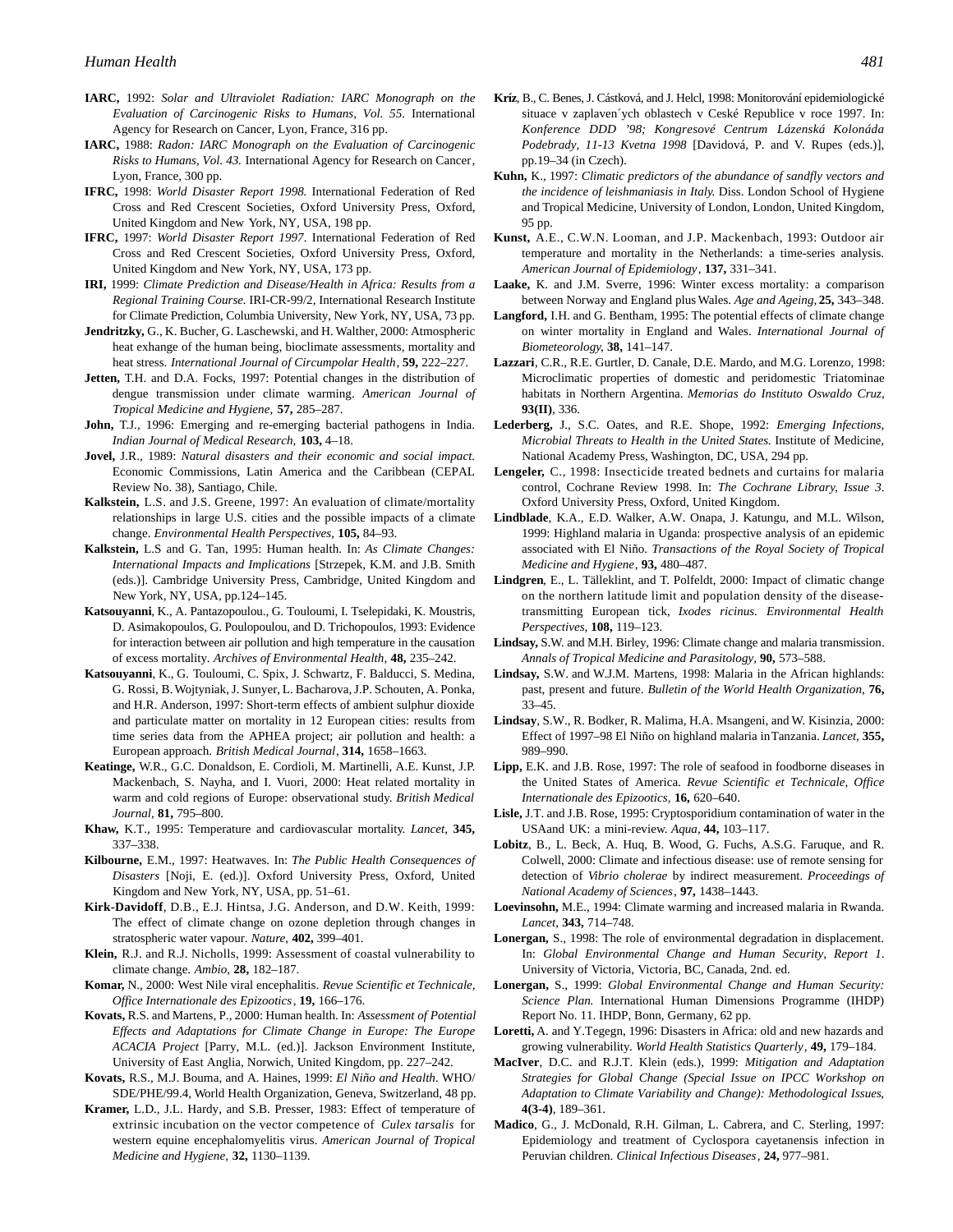- Malakooti, M.A., K. Biomndo, and D.G. Shanks, 1998: Re-emergence of epidemic malaria in the highlands of western Kenya. *Emerging Infectious Diseases*, **4,** 671–676.
- **MARA,** 1998: *Towards an Atlas of Malaria Risk. First Technical Report of the MARA/ARMA Collaboration*. Mapping Malaria Risk in Africa/Atlas du Risque de la Malaria en Afrique (MARA/ARMA), Durban, South Africa, 31 pp.
- Marcondes, C.B., A.L. Lozovel, and J.H. Vilela, 1997: Geographical distribution of members of *Lutzomyia intermedia* (Lutz and Neiva, 1912) complex (Diptera: Psychodidae: Phlebotomidae). *Memorias do Instituto Oswaldo Cruz*, **92(I),** 317.
- **Martens,** W.J.M., 1997: Climate change,thermal stress and mortality changes. *Social Science and Medicine*, **46,** 331–344.
- **Martens**, W.J.M., T.H. Jetten, J. Rotmans, and L.W. Niessen, 1995: Climate change and vector-borne diseases: a global modelling perspective. *Global Environmental Change*, **5,** 195–209.
- **Martens**, W.J.M., T.H. Jetten, and D.A. Focks, 1997: Sensitivity of malaria, schistosomiasis and dengue to global warming. *Climate Change,* **35,** 145–156.
- **Martens**, W.J.M., R.S. Kovats, S. Nijhof, P. deVries, M.J.T. Livermore, A.J. McMichael, D. Bradley, and J. Cox, 1999: Climate change and future populations at risk of malaria. *Global Environmental Change*, 9, S89-S107.
- **Martin,** P. and M. Lefebvre, 1995: Malaria and climate: sensitivity of malaria potential transmission to climate. *Ambio,* **24,** 200–207.
- **McKenzie**, R., B. Conner, and G. Bodeker, 1999: Increased summertime UV radiation in New Zealand in response to ozone loss. *Science*, **285,** 1709–1711.
- **McMichael,** A.J. and R. Beaglehole, 2000: The changing global context of public health. *Lancet*, **356,** 495–499.
- McMichael, A.J. and R.S. Kovats, 2000: Climate change and climate variability: adaptations to reduce adverse health impacts. *Environmental Monitoring and Assessment*, **61,** 49–64.
- McMichael, A.J., M. Ando, R. Carcavallo, P. Epstein, A. Haines, G. Jendritzky, L. Kalkstein, R. Odongo, J. Patz, and W. Piver, 1996a: Human population health. In: *Climate Change 1995: Impacts, Adaptations, and Mitigation of Climate Change: Scientific-Technical Analyses. Contribution of Working Group II to the Second Assessment Report of the Intergovernmental Panel on Climate Change* [Watson, R.T., M.C. Zinyowera, and R.H. Moss (eds.)]. Cambridge University Press, Cambridge, United Kingdom and New York, NY, USA, pp. pp. 561–584.
- **McMichael**, A.J., A. Haines, R. Slooff, and S. Kovats (eds.), 1996b: *Climate Change and Human Health*. WHO/EHG/96.7, an assessment prepared by a Task Group on behalf of the World Health Organization, the World Meteorological Organization, and the United Nations Environment Programme, Geneva, Switzerland, 297 pp.
- **McMichael**, A.J., R.S. Kovats, P. Martens, S. Nijhof, M. Livermore, A. Cawthorne, and P. de Vries, 2000a: *Climate Change and Health.* Final Report for Department of Environment, Transport and the Regions, London School of Hygiene and Tropical Medicine, London, UK (unpublished report), 55 pp.
- **McMichael,** A.J., U. Confalonieri, A. Githeko, A. Haines, R.S. Kovats, P. Martens, J. Patz, A. Sasaki, and A. Woodward, 2000b: Human health. In: *Special Report on Methodological and Technological Issues in Technology Transfer: A Special Report of IPCC Working Group III* [Metz, B., O.R. Davidson, J.M. Martens, S. van Rooijen, L. van Wie McGrory (eds.)]. Intergovernmental Panel on Climate Change, Cambridge University Press, Cambridge, United Kingdom and New York, NY, USA, pp. 329–347.
- **Meltzer**, M.I., J.G. Rigau-Perez, G.G. Clark, P. Reiter, and D.J. Gubler, 1998: Using disability-adjusted life years to assess the economic impact of dengue in Puerto Rico: 1984–1994. *American Journal of Tropical Medicine and Hygiene*, **59,** 265–271.
- **Menne**, B., K. Pond, E.K. Noji, and R. Bertollini, 1999: *Floods and Public* Health Consequences, Prevention and Control Measures. UNECE/MP.WAT/SEM.2/1999/22, discussion paper presented at the United Nations Economic Commission for Europe (UNCE) Seminar on Flood Prevention, Berlin, 7-8 October 1999. WHO European Centre for Environment and Health, Rome, Italy.
- Michelozzi, P., F. Forastiere, D. Fusco, A. Tobias, and J. Anto, 1998: Air pollution and daily mortality in Rome, Italy. Occupational and *Environmental Medicine*, **55,** 605–611.
- **Mills,** J.N. and J.E. Childs, 1998: Ecologic studies of rodent reservoirs: their relevance for human health. *Emerging Infectious Diseases*, **4,** 529–537.
- **Mills**, J.N., T.L. Yates, T.G. Ksiazek, C.J. Peter, and J.E. Childs, 1999: Longterm studies of hantavirus reservoir populations in the southwestern United States. *Emerging Infectious Diseases*, **5,** 95–101.
- **Molineaux, D.H., 1988: The epidemiology of human malaria as an explanation** of its distribution including some implications for its control. In: *Malaria: Principles and Practice of Malariology* [Wernsdorfer,W.H. and I. McGregor (eds.)]. Churchill Livingstone, Edinburgh, Scotland, United Kingdom, pp. 913–998.
- **Monath,** T.P. (ed.), 1988: The arboviruses. *Epidemiology and Ecology, Vol. 1*. CRC Press, Boca Raton, FL, USA, pp. 87–126.
- **Moolgavkar**, S.H., E.G. Luebeck, T.A. Hall, and E.L. Anderson, 1995: Air pollution and daily mortality in Philadelphia. *Epidemiology,* **6,** 476–484.
- Morris, R., P. Guthrie, and C. Knopes, 1995: Photochemical modeling analysis under global warming conditions. In: *Proceedings of the American Waste Management Association Annual Meeting, San Antonio, Texas*. American Waste Management Association, USA.
- **Morris**, R.E., M.W. Gery, M.K. Liu, G.E. Moore, C. Daly, and S.M. Greenfield, 1989: *Sensitivity of a Regional Oxidant Model to Variations in Climate Parameters.* U.S. Environmental Protection Agency, Washington, DC, USA.
- **Mouchet**, J., O. Faye, F. Ousman, J. Julvez, and S. Manguin, 1996: Drought and malaria retreat in the Sahel, West Africa. *Lancet*, **348,** 1735–1736.
- **Mouchet**, J., S. Manuin, S. Sircoulon, S. Laventure, O. Faye, A.W. Onapa, P. Carnavale, J. Julvez, and D. Fontenille, 1998: Evolution of malaria for the past 40 years: impact of climate and human factors. *Journal of the American Mosquito Control Association*, **14,** 121–130.
- Munich Re, 1999: *Natural Catastrophes*. Munich Reinsurance Group, Munich, Germany.
- **Murray,** C.J.L., 1994: Quantifying the burden of disease: the technical basis for disability-adjusted life years. World Health Organization, *Bulletin of WHO*, **72,** 429–445.
- **Murray,** C.J.L. and A.D. Lopez (eds.), 1996: *The Global Burden of Disease: Global Burden of Disease and Injury Series, Vol. I*. Harvard School of Public Health, Harvard University, Boston, MA, USA990 pp.
- Najera, J.A., R.L. Kouznetzsov, and C. Delacollette, 1998: *Malaria epidemics:* detection, control, forecasting and prevention. WHO/MAL/98.184, World Health Organization, Geneva, Switzerland, 81 pp.
- Nasci, R.S. and C.G. Moore, 1998: Vector-borne disease surveillance and natural disasters. *Emerging Infectious Diseases*, 4, 333-334.
- **National Climate Centre**, 1998: *Heavy Flood and Abnormal Climate in China in 1998*. Climate Publishing House, Beijing, People's Republic of China, pp. 2–4.
- **NRC,** 1999: *From Monsoons to Microbes: Understanding the Ocean's Role in Human Health.* National Research Council, National Academy Press, Washington, DC, USA.
- **Newson**, R., D. Strachan, E. Archibald, J. Emberlin, P. Hardaker, and C. Collier, 1998: Acute asthma epidemics, weather and pollen in England, 1987–1994*. European Respiratory Journal*, **11,** 694–701.
- **Noji,** E. (ed.), 1997: *The Public Health Consequences of Disasters*. Oxford University Press, Oxford, United Kingdom and New York, NY, USA, 468 pp.
- **Norris**, F.H., J.L. Perilla, J.K. Riad, K. Kaniasty, and E. Lavizzo, 1999: Stability and change in stress, resources, and psychological distress following natural disaster: findings from a longitudinal study of Hurricane Andrew. *Anxiety, Stress and Coping*, **12,** 363–396.
- **OECD,** 2000: *Ancillary Benefits and Costs of Greenhouse Gas Mitigation: Proceedings from an IPCC Co-sponsored* W*orkshop, 27–29 March, 2000, Washington, DC* [Davies, D.L., A.J. Krupnick, and G. McGlynn (eds.)]*.* Organisation for Economic Co-operation and Development, Paris, France, 592 pp.
- **Oke,** T.R., 1987: *Boundary Layer Climates*. Cambridge University Press, Cambridge, United Kingdom and New York, NY, USA, 435 pp.
- **Ortega**, Y.R., C.R. Sterling, R.H. Gilman, and F. Diaz, 1993: Cyclospora species—a new protozoan pathogen of humans. *New England Journal of Medicine*, **328,** 1308–1312.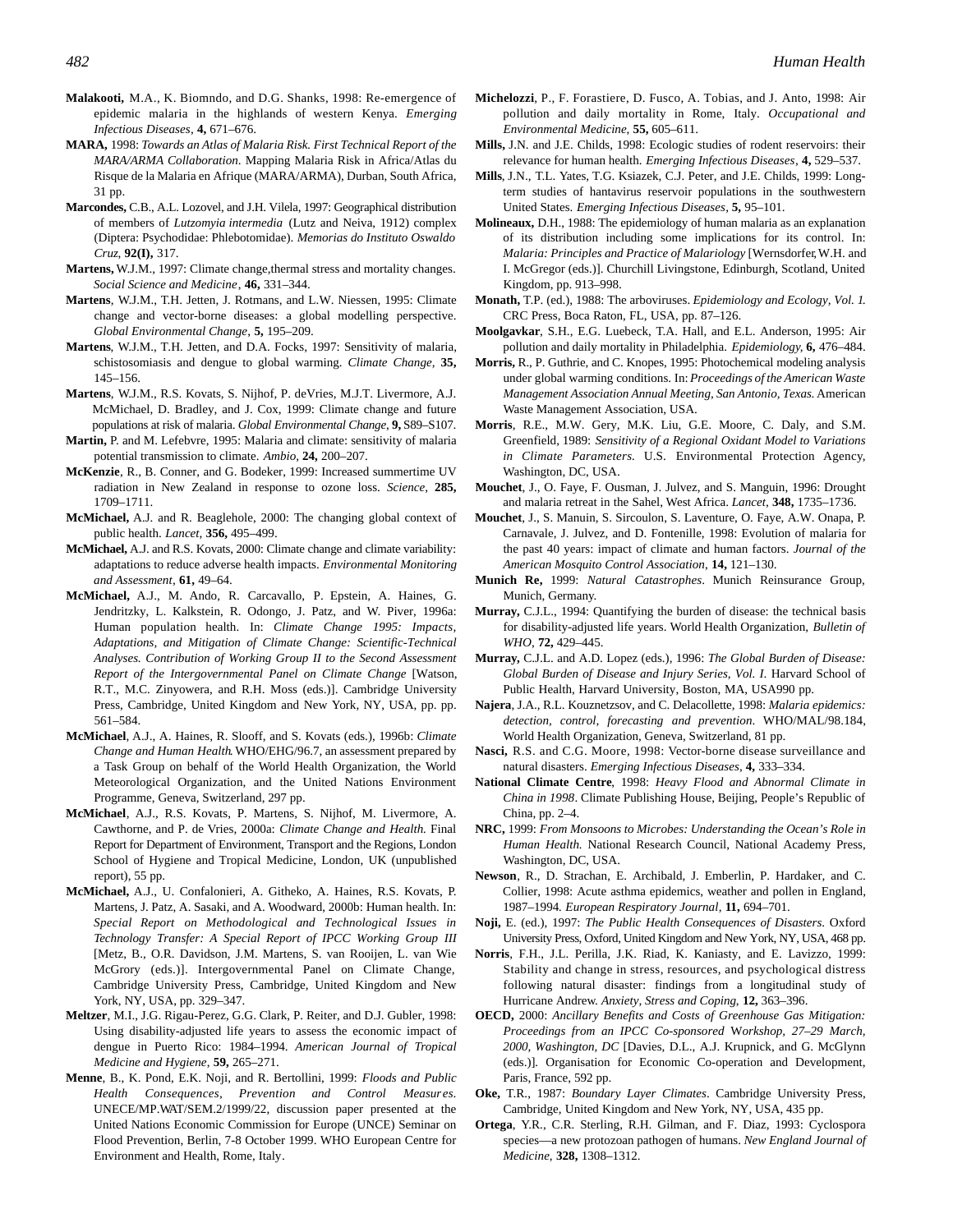- **Ortiz**, P.L., M.E. Nieves Poveda, and A.V. Guevara Velasco, 1998: Models for setting up a biometeorological warning system over a populated area of Havana City. In: *Urban Ecology* [Breuste J., H. Feldmann, and O. Ohlmann (eds.)]. Springer-Verlag, Berlin, Germany, pp. 87–91.
- **PAHO,** 1999: *Conclusions and Recommendations: Meeting on Evaluation of Preparedness and Response to Hurricanes George and Mitch*. Report of a meeting organized to evaluate the preparedness for and response to Hurricanes George and Mitch, Pan American Health Organization, Washington, DC, 39 pp.
- PAHO, 1998: *Health in the Americas, Vol. 1*. Pan American Health Organization, Washington, DC, USA, 347 pp.
- **Parmenter**, R.R., E.P. Yadav, C.A. Parmenter, P. Ettestad, and K.L. Gage, 1999: Incidence of plague associated with increased winter-spring precipitation in New Mexico. American Journal of Tropical Medicine *and Hygiene*, **6,** 814–821.
- **Parry**, M.L., N. Arnell, M. Hulme, R. Nicholls, and M. Livermore, 1998: Adapting to the inevitable. *Nature*, **395,** 741.
- Pascual, M., X. Rodo, S.P. Ellner, R.R. Colwell, and M.J. Bouma, 2000: Cholera dynamics and El Niño-Southern Oscillation. *Science*, 289, 1766-1769.
- Patz, J.A., M.A. McGeehin, S.M. Bernard, K.L. Ebi, P.R Epstein, A. Grambsch, D.J. Gubler, and P. Reiter, 2000: The potential health impacts of climate variability and change for the United States: executive summary of the report of the health sector of the U.S. National Assessment. *Environmental Health Perspectives,* **108,** 367–376.
- Patz, J.A., W.J.M. Martens, D.A. Focks, and T.H. Jetten, 1998a: Dengue epidemic potential as projected by general circulation models of global climate change. *Environmental Health Persprectives,* **106,** 147–152.
- **Patz**, J.A., K. Strzepec, S. Lele, M. Hedden, S. Green, B. Noden, S.I. Hay, L. Kalkstein, and J.C. Beier, 1998b: Predicting key malaria transmission factors, biting and entomological inoculation rates, using modelled soil moisture. *Tropical Medicine and International Health*, **3,** 818–827.
- **Penner**, J.E., P.S. Connell, D.J. Wuebbles, and C.C. Covey, 1989: Climate change and its interactions with air chemistry: perspective and research needs. In: *The Potential Effects of Global Climate Change on the United States* [Smith, J.B. and D.A. Tirpak (eds.)]. U.S. Environmental Protection Agency, Office of Policy, Planning and Evaluation, Washington, DC, USA, pp. 1–78.
- **Peters,** C.J., 1998: Hemorrhagic fevers: how they wax and wane. In: *Emerging Infections I* [Scheld, W.M., D. Armstrong, and J.M. Hughes (eds.)]. ASM Press, Washington, DC, USA, pp. 15–25.
- Pfaff, A., K. Broad, and M. Glantz, 1999: Who benefits from climate forecasts? *Nature*, **397,** 645–646.
- **Pfluger,** W., 1980: Experimental epidemiology of schistosomiasis, I: the prepatent period and cercarial production of *Schistosoma mansoni* in *Biomphalaria glabrata* at various constant temperatures. *Zeitschrift fur Parasitologie,* **63,** 159–69.
- **Philen**, R.M., D.L. Combs, L. Miller, L.M. Sanderson, R.G. Parrish, and R. Ing, 1992: Hurricane Hugo-related deaths—South Carolina and Puerto Rico, 1989. *Disasters*, **16,** 53–59.
- Piver, W.T., M. Ando, F. Ye, and C.J. Portier, 1999: Temperature and air pollution as risk factors for heat stroke in Tokyo, July and August 1980–1995. *Environmental Health Perspectives*, **107,** 911–916.
- **Poveda**, G., N.E. Graham, P.R. Epstein, W. Rojas, M.L. Quiñonez, I.D. Vélez, and W.J.M. Martens, 2000: Climate and ENSO variability associated with vector-borne diseases in Colombia. *In: El Niño and the Southern Oscillation, Multiscale Variability and Global and Regional Impacts* [Diaz, H.F. and V. Markgraf (eds.)]. Cambridge University Press, Cambridge, United Kingdom and New York, NY, USA, pp. 183–204.
- **Prothero,** R.M., 1994: Forced movements of population and health hazards in Tropical Africa. *International Journal of Epidemiology*, **23,** 657–663.
- **Purnell,** R.E., 1966: Host-parasite relationships in schistosomiasis, I: the e ffect of temperature on the infection of *Biomphalaria [sudanica]* tanganyicencis with *Schistosoma mansoni* miracidia and of laboratory mice with *S. mansoni* cercariae. *Annals of Tropical Medicine and Parasitology*, **60,** 90–3.
- **Quattochi**, D.A., J.C. Luvall, D.L. Rickman, M.G. Estes Jr., C.A. Laymon, and B.F. Howell, 2000: A decision support information system for urban landscape management using thermal infrared data. *Photogrammetric Engineering and Remote Sensing,* **66(10)**, 1195–1207.
- **Randolph,** S.E. and D.J. Rogers, 2000: Fragile transmission cycles of tickborne encephalitis virus may be distrupted by predicted climate change. *Proceedings of the Royal Society of London B*, **267,** 1741–1744.
- **Randolph,** S.E., R.M. Green, M.F. Peacey, and D.J. Rogers, 2000: Seasonal synchrony: the key to tick-borne encephalitis foci identified by satellite. *Parasitology*, **121,** 15–23.
- **Rawlins**, J.A., K.A. Hendricks, C.R. Burgess, R.M. Campman, G.G. Clark, L.J. Tabony, and M.A. Patterson, 1998: Dengue surveillance in Texas, 1995. *American Journal of Tropical Medicine and Hygiene*, **59,** 95–99.
- **Reeves**, W.C., J.L. Hardy, W.K. Reisen, and M.M. Milby, 1994: Potential effect of global warming on mosquito-borne arboviruses. *Journal of Medical Entomology*, **31,** 323–332.
- Reisen, W.K., 1995: Effect of temperature on Culex tarsalis (Diptera: Culicidae) from the Coachella and San Joaquin Valleys of California. *Journal of Medical Entomology*, **32(5),** 636–45.
- Reisen, W.K., R.P. Meyer, S.B. Presser, and J.L. Hardy, 1993: Effect of temperature on the transmission of Western Equine encephalomyelitis and St. Louis encephalitis viruses by *Culex tarsalis* (Diptera: Culicidae). *Journal of Medical Entomology*, **30,** 151–160.
- **Reiter,** P., 1998a: Global warming and vector-borne disease in temperate regions and at high altitude. *Lancet,* **351,** 839–840.
- Reiter, P., 1998b: Global warming and vector-borne disease. *Lancet*, 351, 1738.
- **Reiter,** P., 1997: Could global warming bring "tropical" vectors and vectorborne diseases to temperate regions? In: *The Science and Culture Series: Nuclear Strategy and Peace Technology. International Seminar on Nuclear War and Planetary Emergencies, 22nd session* [Zichichi, A. (ed.)]. World Scientific, pp. 207–220.
- **Rodriguez,** E., 1997: *Dengue Outbreak in Puerto Rico* (1994–95): *Hospitalization* Cost Analysis. World Health Organization, Geneva, Switzerland.
- **Rogers,** D.J. and S.E. Randolph, 2000: The global spread of malaria in a future, warmer world. *Science*, **289,** 1763–1765.
- **Rooney**, C., A.J. McMichael, R.S. Kovats, and M. Coleman, 1998: Excess mortality in England and Wales, and in Greater London, during the 1995 heatwave. *Journal of Epidemiology and Community Health*, 52, 482-486.
- **Root,** T.L. and S.H. Schneider, 1995: Ecology and climate: research strategies and implications. *Science*, **269,** 334.
- **Rose**, J.B., S. Daeschner, D.R. Easterling, F.C. Curriero, S. Lele, and J.A. Patz, 2000: Climate and waterborne outbreaks in the U.S.: a preliminary descriptive analysis. *Journal of the American Water Works Association*, **92,** 77–86.
- **Rueda**, L.M., K.J. Patel, R.C. Axtell, and R.E. Stinner, 1990: Temperaturedependent development and survival rates of *Culex* quinquefasciatus and *Aedes aegypti* (Diptera: Culicidae). *Journal of Medical Entomology*, **27,** 892–898.
- **Russell,** R.C., 1998: Vector vs. humans in Australia: who is on top down under? An update on vector-borne disease and research on vectors in Australia. *Journal of Vector Ecology*, **23,** 1–46.
- Sakamoto-Momiyama, M., 1977: Seasonality in Human Mortality: A *Medico-Geographical Study*. University of Tokyo Press, Tokyo, Japan, 181 pp.
- **Samet**, J., S. Zeger, J. Kelsall, J. Xu, and L. Kalkstein, 1998: Does weather confound or modify the association of particulate air pollution with mortality? An analysis of the Philadelphia data, 1973-1980. *Environmental Research*, **77,** 9–19.
- **Sartor**, F., R. Snacken, C. Demuth, and D. Walckiers, 1995: Temperature, ambient ozone levels, and mortality during summer 1994 in Belgium. *Environmental Research*, **70,** 105–113.
- Schiff, C.J., W.C. Coutts, C. Yiannakis, and R.W. Holmes, 1979: Seasonal patterns in the transmission of *Schistosoma haematobium* in Rhodesia, and its control by winter application of molluscicide. *Transactions of the Royal Society of Tropical Medicine and Hygiene*, **73,** 375–380.
- **Schmaljohn,** C. and B. Hjelle, 1997: Hantaviruses: a global disease problem. *Emerging Infectious Diseases*, **3,** 95–104.
- Schneider, E., R.A. Hajjeh, R.A. Spiegel, R.W. Jibson, E.L. Harp, G.A. Marshall, R.A. Gunn, M.M. McNeil, R.W. Pinner, R.C. Baron, L.C. Hutwagner, C. Crump, L. Kaufman, S.E. Reef, G.M. Feldman, D. Pappagianis, and S.B. Werner, 1997: A coccidioidomycosis outbreak following the Northridge, California, earthquake. *Journal of the American Medical Association*, 277, 904-908.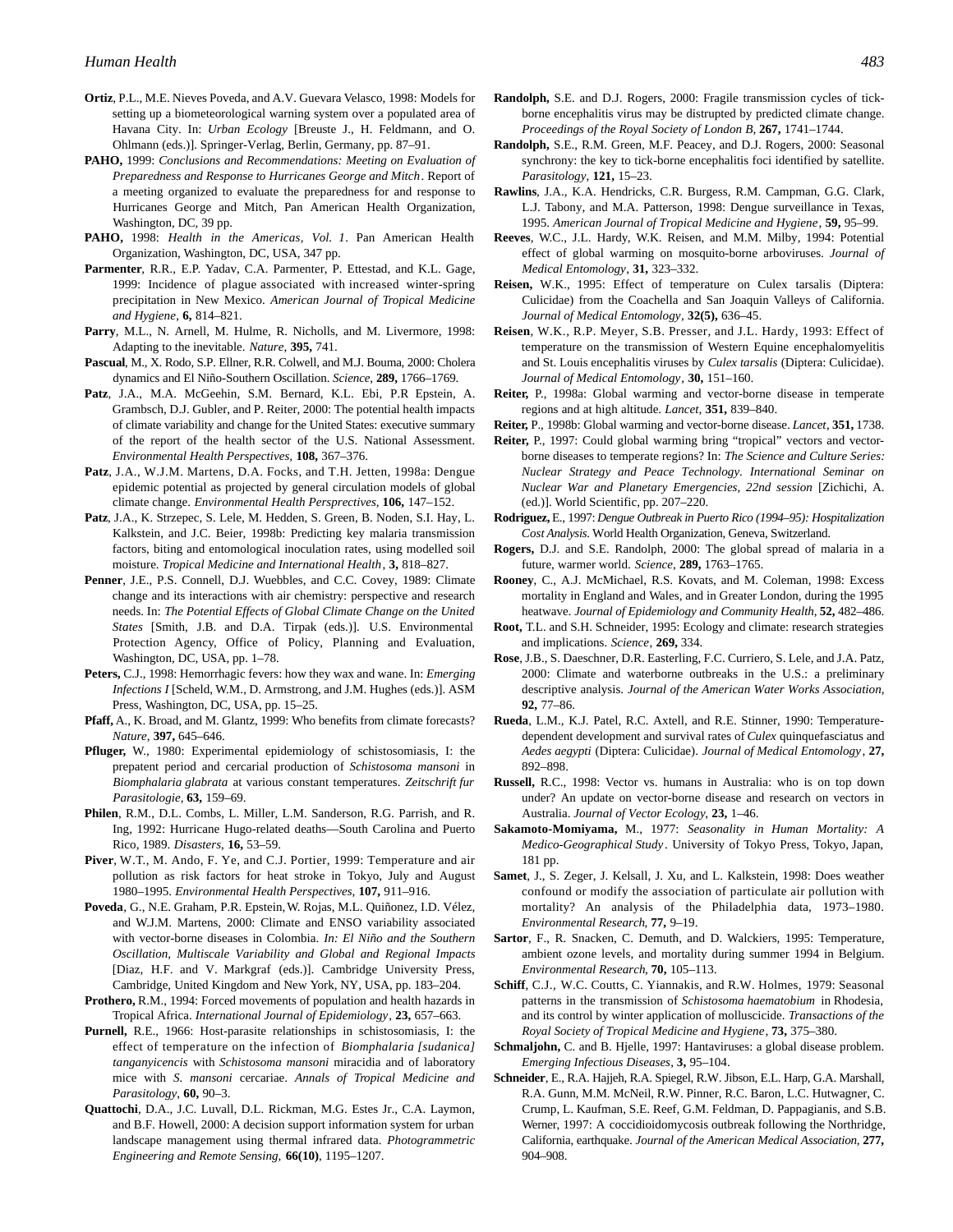- **Schofield,** C.J. and J.C. Dias, 1999: The Southern Cone Initiative against Chagas disease. *Advances in Parasitology*, **42,** 1–27.
- **Schofield**, C.J., M.J. Lehane, P. McEwen, S.S. Catala, and D.E Gorla, 1992: Dispersive flight by *Triatoma infestans* under natural climatic conditions in Argentina. *Medical Veterinary Entomology*, **6,** 51–56.
- **Schorr,** T.S., R.U. Carcavallo, D. Jenkins, and M.J. Jenkins (eds.), 1984: *Las Represas y sus Efectos Sobre la Salud* (Dams and Their Effects on Health). Pan American Health Organization, Mexico City, Mexico.
- **Seas**, C., J. Miranda, A.I. Gil, R. Leon-Barua, J.A. Patz, A. Huq, R.R. Colwell, and R.B. Sack, 2000: New insights on the emergence of cholera in Latin America during 1991: the Peruvian experience. *American Journal of Tropical Medicine and Hygiene,* **62(4)**, (in press).
- **Semenza**, J.C., J. McCullough, W.D. Flanders, M.A. McGeehin, C.H. Rubin, and J.R Lumpkin, 1999: Excess hospital admissions during the 1995 heat wave in Chicago. American Journal of Preventive Medicine, 16, 269–277.
- **Semenza**, J.C., C.H. Rubin, K.H. Falter, J.D. Selanikio, W.D. Flanders, H.L. Howe, and J.L. Wilhelm, 1996: Heat-related deaths during the July 1995 heat wave in Chicago. *New England Journal of Medicine*, **335,** 84–90.
- **Shindell**, D.T., D. Rind, and P. Lonergan, 1998: Increased polar stratospheric ozone losses and delayed eventual recovery to increasing greenhouse gas concentrations. *Nature*, **392,** 589–592.
- **Shears**, P., A.M. Berry, R. Murphy, and M.A. Nabil, 1985: Epidemiological assessment of the health and nutrition of Ethiopian refugees in emergency camps in Sudan*. British Medical Journal*, **295,** 214–318.
- **Siddique,** A.K., A.H. Baqui, A. Eusof, and K. Zaman, 1991: 1988 floods in Bangladesh: pattern of illness and cause of death. *Journal of Diarrhoeal Disease Research*, **9,** 310–314.
- **Sillman, S. and P.J. Samson, 1995: Impact of temperature on oxidant** photochemistry in urban, polluted rural, and remote environments. *Journal of Geophysical Research*, **100**, 11497–11508.
- Smith, H.V., C.A. Paton, M.M. Mitambo, and R.W. Girdwood, 1997: Sporulation of *Cyclospora* sp. oocysts. *Applied Environmental Microbiology*, **63,** 1631–1632.
- **Smith**, M.A., B. Jalaludin, J.E. Byles, L. Lim, and S.R. Leeder, 1996: Asthma presentations to emergency departments in Western Sydney during the January 1994 bushfires. *International Journal of Epidemiology*, **25,** 1227–1236.
- **Smithers,** J. and B. Smit, 1997: Human adaptation to climatic variability and change. *Global Environmental Change*, **7,** 129–146.
- **Sornmani**, S., K. Okanurak, and K. Indaratna, 1995: *Social and Economic Impact of Dengue Haemorrhagic Fever in Thailand*. Social and Economic Research Unit, Mahidol University, Bangkok, Thailand.
- **Sournia,** A., 1995: Red tide and toxic marine phytoplankton of the world ocean: an inquiry into biodiversity. In: *Harmful Marine Algal Blooms, Technique et Documentation* [Lassus, P., G. Arzal, E. Erard-Le Den, P. Gentien, and C. Marcaillou-Le-Baut (eds.)]. Lavoisier, Paris, France.
- **Spieksma,** F.T., J. Emberlin, M. Hjelmroos, S. Jager, and R.M. Leuschner, 1995: Atmospheric birch (*Betula*) pollen in Europe: trends and fluctuations in annual quantities and the starting dates of the seasons. *Grana*, **34,** 51–57.
- Spitalnic, S.J., L. Jagminas, and J. Cox, 1996: An association between snowfall and ED presentation of cardiac arrest. *American Journal of Emergency Medicine*, **14,** 572–573.
- **Spix**, C., H.R. Anderson, J. Schwartz, M.A. Vigotti, A. LeTertre, J.M. Vonk, G. Touloumi, F. Balducci, T. Piekarski, L. Bacharova, A. Tobias, A. Ponka, and K. Katsouyanni, 1998: Short-term effects of air pollution on hospital admissions of respiratory diseases in Europe: a quantitative summary of APHEA study results—air pollution and health: a European approach. *Archives of Environmental Health*, **53,** 54–64.
- **Stieb**, D.M., R.T. Burnett, R.C. Beveridge, and J.R. Brook, 1996: Association between ozone and asthma emergency department visits in Saint John, New Brunswick, Canada. *Environmental Health Perspectives*, **104,** 1354–1360.
- **Stock,** R., 1976: *Cholera in Africa.* African Environment Report No. 3, International African Institute, London, United Kingdom.
- **Sunyer**, J., J. Castellsague, M. Saez, A. Tobias, and J.M. Anto, 1996: Air pollution and mortality in Barcelona. *Journal of Epidemiology and Community Health*, **50(1),** 76–80.
- **Sutherst,** R.W., 1998: Implications of global change and climate variability for vector-borne diseases: generic approaches to impact assessments. *International Journal for Parasitology*, **28,** 935–945.
- Sutherst, R.W., J.S.I. Ingram, and H. Scherm, 1998: Global change and vectorborne diseases. *Parasitology Today*, **14,** 297–299.
- Takahashi, Y., S. Kawashima, and S. Aikawa, 1996: Effects of global climate change on Japanese cedar pollen concentration in air—estimated results obtained from Yamagata City and its surrounding area. *Arerugi*, **45**, 1270-1276.
- **Talleklint,** L. and T.G.T. Jaenson, 1998: Increasing geographical distribution and density of the common tick, Ixode ricinus, in central and northern Sweden? *Journal of Medical Entomology*, **35,** 521–526.
- **Tester,** P.A., 1994: Harmful marine phytoplankton and shellfish toxicity: potential consequences of climate change. *Annals of New York Academy of Sciences*, **740,** 69–76.
- **Thiermann,** A.B., 1980: Canine leptospirosis in Detroit. *American Journal of Veterinary Research*, **41,** 1659–1661.
- Thomson, M.C., D.A. Elnaeim, R.W. Ashford, and S.J. Connor, 1999: Towards a Kala Azar risk map for Sudan: mapping the potential distribution of Phlebotomus orientalis using digital data of environmental variables. *Tropical Medicine and International Health*, **4,** 105–113.
- Tikhoumirov, E., M. Santamaria, and K. Esteves, 1997: Meningococcal disease: public health burden and control. *World Health Statistics Quarterly* , **50,** 170–177.
- Tong, S., P. Bi, K. Parton, K. Hobbs, and A.J. McMichael, 1998: Climate variability and transmission of epidemic polyarthritis. *Lancet*, 351, 1100.
- **Touloumi**, G., K. Katsouyanni, D. Zmirou, J. Schwartz, C. Spix, A.P. de Leon, A. Tobias, P. Quennel, D. Rabczenko, L. Bacharova, L. Bisanti, J.M. Vonk, and A. Ponka, 1997: Short-term effects of ambient oxidant exposure on mortality: a combined analysis with APHEA project. *American Journal of Epidemiology*, **146,** 177–185.
- **Trevejo**, R.T., J.G. Rigau-Perez, D.A. Ashford, E.M. McClure, C. Jarquin-Gonzalez, J.J. Amador, J.O. de los Reyes, A. Gonzalez, S.R. Zaki, W.J. Shieh, R.G. McLean, R. S. Nasci, R.S. Weyant, C.A. Bolin, S.L. Bragg, B.A. Perkins, and R.A. Spiegel, 1998: Epidemic leptospirosis associated with pulmonary hemorrhage—Nicaragua, 1995. *Journal of Infectious Diseases*, **178,** 1457–1463.
- **UNDP,** 1999: *World Development Report 1999.* United Nations Development Programme, New York, NY, USA, 300 pp.
- **UNEP,** 1998: *Environmental Effects of Ozone Depletion: 1998 Assessment*. United Nations Environment Program, Nairobi, Kenya, 193 pp.
- **United Nations,** 1982: *Sources and Biological Effects of Ionizing Radiation*. United Nations Scientific Committee on the Effects of Atomic Radiation, United Nations, New York, NY, USA.
- **Vargas,** M.H., J.J. Sienra-Monge, G. Diaz-Mejia, and M. Deleon-Gonzalez, 1999: Asthma and geographical altitude: an inverse relationship in Mexico. *Journal of Asthma*, **36(6),** 511–517.
- **Walsh**, J.F., D.H. Molineaux, and M.H. Birley, 1993: Deforestation: effects on vector-borne disease. *Parasitology*, **106,** S55–S75.
- **Walker,** J., 1998: Malaria in a changing world: an Australian perspective. *International Journal of Parasitology*, **28,** 47–53.
- **Wang,** X. and K.R. Smith, 1999: *Near-Term Health Benefits of Greenhouse Gas Reductions: A Proposed Assessment Method and Application in Two* Energy Sectors in China. WHO/SDE/PHE/99.1, World Health Organization, Geneva, Switzerland, 62 pp.
- Waterlow, J., D.G. Armstrong, L. Fowden, and R. Riley (eds.), 1998: Feeding *a World Population of More than Eight Billion People*. Oxford University Press, Oxford, United Kingdom and New York, NY, USA, 280 pp.
- **Watson,** R.T., J.A. Dixon, S.P. Hamburg, A.C. Janetos, and R.H. Moss, 1998: *Protecting Our Planet, Securing Our Future*. United Nations, NASA, and World Bank, Nairobi Kenya and Washington, DC, USA, 95 pp.
- **Watts**, D.M., D.S. Burke, B.A. Harrison, R.E. Whitmire, and A. Nisalak, 1987: Effect of temperature on the vector efficiency of *Aedes aegypti* for Dengue 2 virus. *American Journal of Tropical Hygiene*, **36,** 143–152.
- **WFP,** 1999: *World Food Programme*. Food Aid Organization of the United Nations, Rome, Italy. Available online at http://www.wfp.org/OP/countries/ sudan.
- **Whitman**, S., G. Good, E.R. Donoghue, N. Benbow, W. Shou, and S. Mou, 1997: Mortality in Chicago attributed to the July 1995 heat wave. American Journal of Public Health, **87,** 1515–1518.